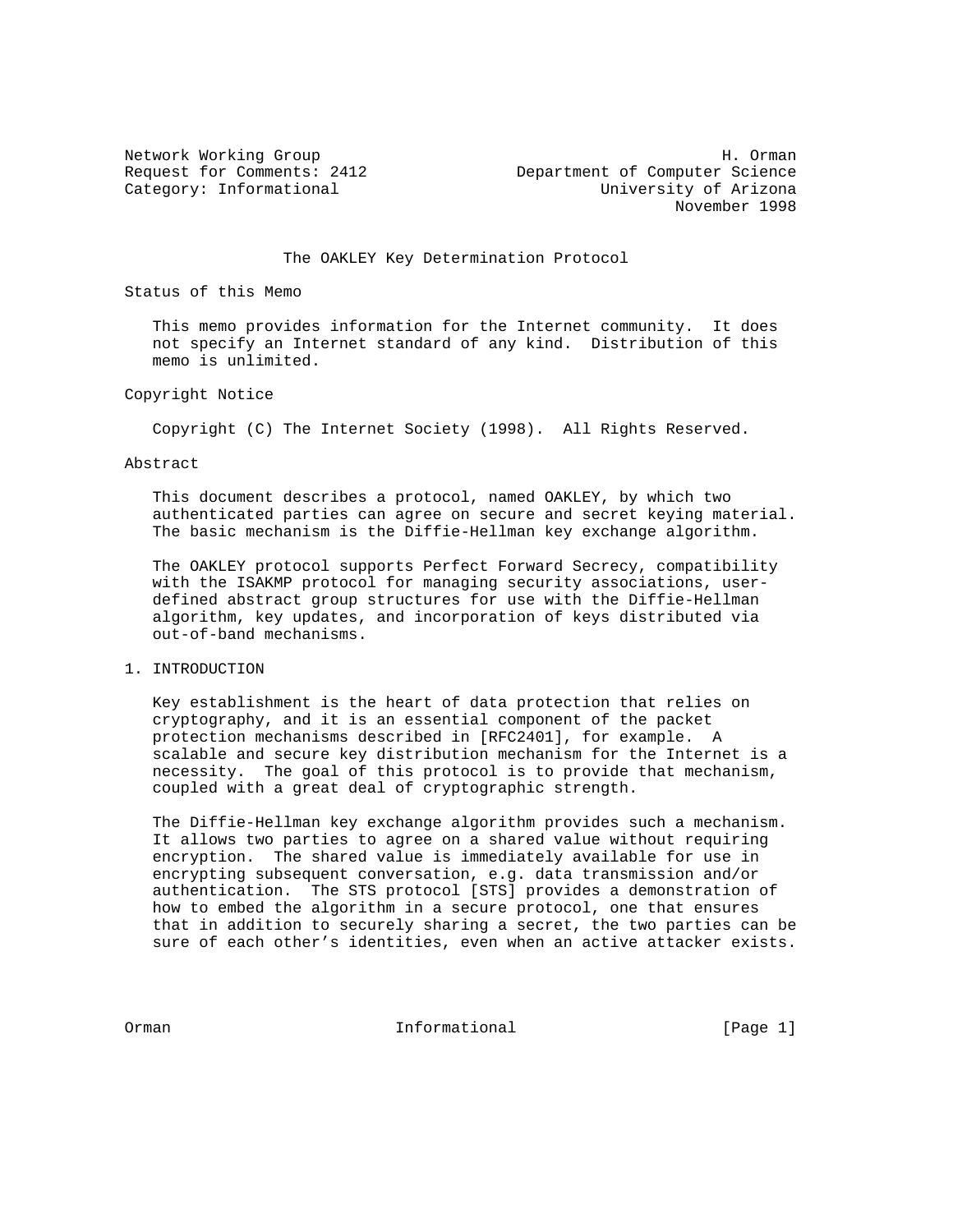Because OAKLEY is a generic key exchange protocol, and because the keys that it generates might be used for encrypting data with a long privacy lifetime, 20 years or more, it is important that the algorithms underlying the protocol be able to ensure the security of the keys for that period of time, based on the best prediction capabilities available for seeing into the mathematical future. The protocol therefore has two options for adding to the difficulties faced by an attacker who has a large amount of recorded key exchange traffic at his disposal (a passive attacker). These options are useful for deriving keys which will be used for encryption.

 The OAKLEY protocol is related to STS, sharing the similarity of authenticating the Diffie-Hellman exponentials and using them for determining a shared key, and also of achieving Perfect Forward Secrecy for the shared key, but it differs from the STS protocol in several ways.

 The first is the addition of a weak address validation mechanism ("cookies", described by Phil Karn in the Photuris key exchange protocol work in progress) to help avoid denial of service attacks.

 The second extension is to allow the two parties to select mutually agreeable supporting algorithms for the protocol: the encryption method, the key derivation method, and the authentication method.

 Thirdly, the authentication does not depend on encryption using the Diffie-Hellman exponentials; instead, the authentication validates the binding of the exponentials to the identities of the parties.

 The protocol does not require the two parties compute the shared exponentials prior to authentication.

 This protocol adds additional security to the derivation of keys meant for use with encryption (as opposed to authentication) by including a dependence on an additional algorithm. The derivation of keys for encryption is made to depend not only on the Diffie- Hellman algorithm, but also on the cryptographic method used to securely authenticate the communicating parties to each other.

 Finally, this protocol explicitly defines how the two parties can select the mathematical structures (group representation and operation) for performing the Diffie-Hellman algorithm; they can use standard groups or define their own. User-defined groups provide an additional degree of long-term security.

Orman **Informational Informational Informational I**Page 21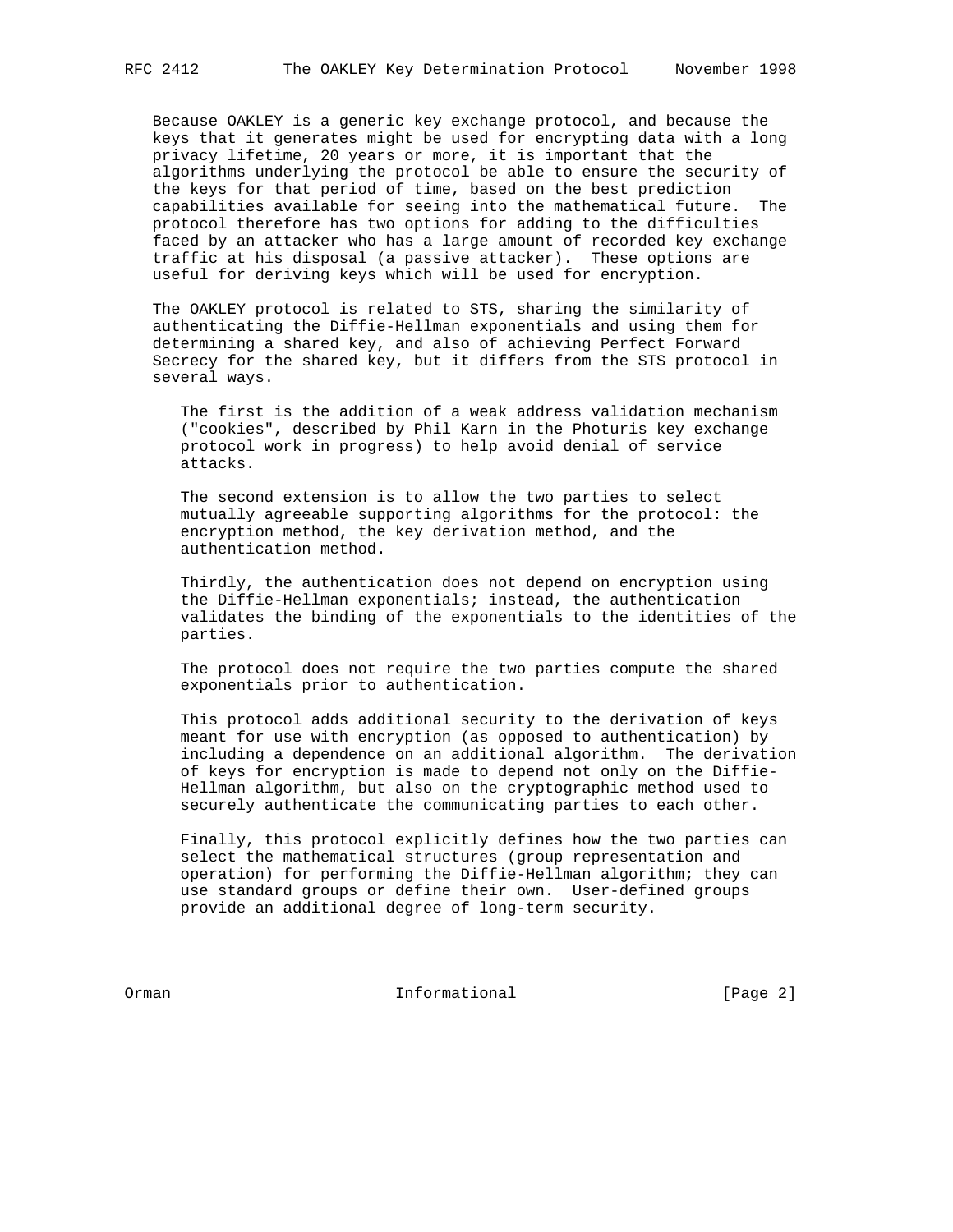OAKLEY has several options for distributing keys. In addition to the classic Diffie-Hellman exchange, this protocol can be used to derive a new key from an existing key and to distribute an externally derived key by encrypting it.

 The protocol allows two parties to use all or some of the anti clogging and perfect forward secrecy features. It also permits the use of authentication based on symmetric encryption or non-encryption algorithms. This flexibility is included in order to allow the parties to use the features that are best suited to their security and performance requirements.

 This document draws extensively in spirit and approach from the Photuris work in progress by Karn and Simpson (and from discussions with the authors), specifics of the ISAKMP document by Schertler et al. the ISAKMP protocol document, and it was also influenced by papers by Paul van Oorschot and Hugo Krawcyzk.

# 2. The Protocol Outline

### 2.1 General Remarks

 The OAKLEY protocol is used to establish a shared key with an assigned identifier and associated authenticated identities for the two parties. The name of the key can be used later to derive security associations for the RFC 2402 and RFC 2406 protocols (AH and ESP) or to achieve other network security goals.

 Each key is associated with algorithms that are used for authentication, privacy, and one-way functions. These are ancillary algorithms for OAKLEY; their appearance in subsequent security association definitions derived with other protocols is neither required nor prohibited.

 The specification of the details of how to apply an algorithm to data is called a transform. This document does not supply the transform definitions; they will be in separate RFC's.

 The anti-clogging tokens, or "cookies", provide a weak form of source address identification for both parties; the cookie exchange can be completed before they perform the computationally expensive part of the protocol (large integer exponentiations).

 It is important to note that OAKLEY uses the cookies for two purposes: anti-clogging and key naming. The two parties to the protocol each contribute one cookie at the initiation of key establishment; the pair of cookies becomes the key identifier (KEYID), a reusable name for the keying material. Because of this

Orman Informational [Page 3]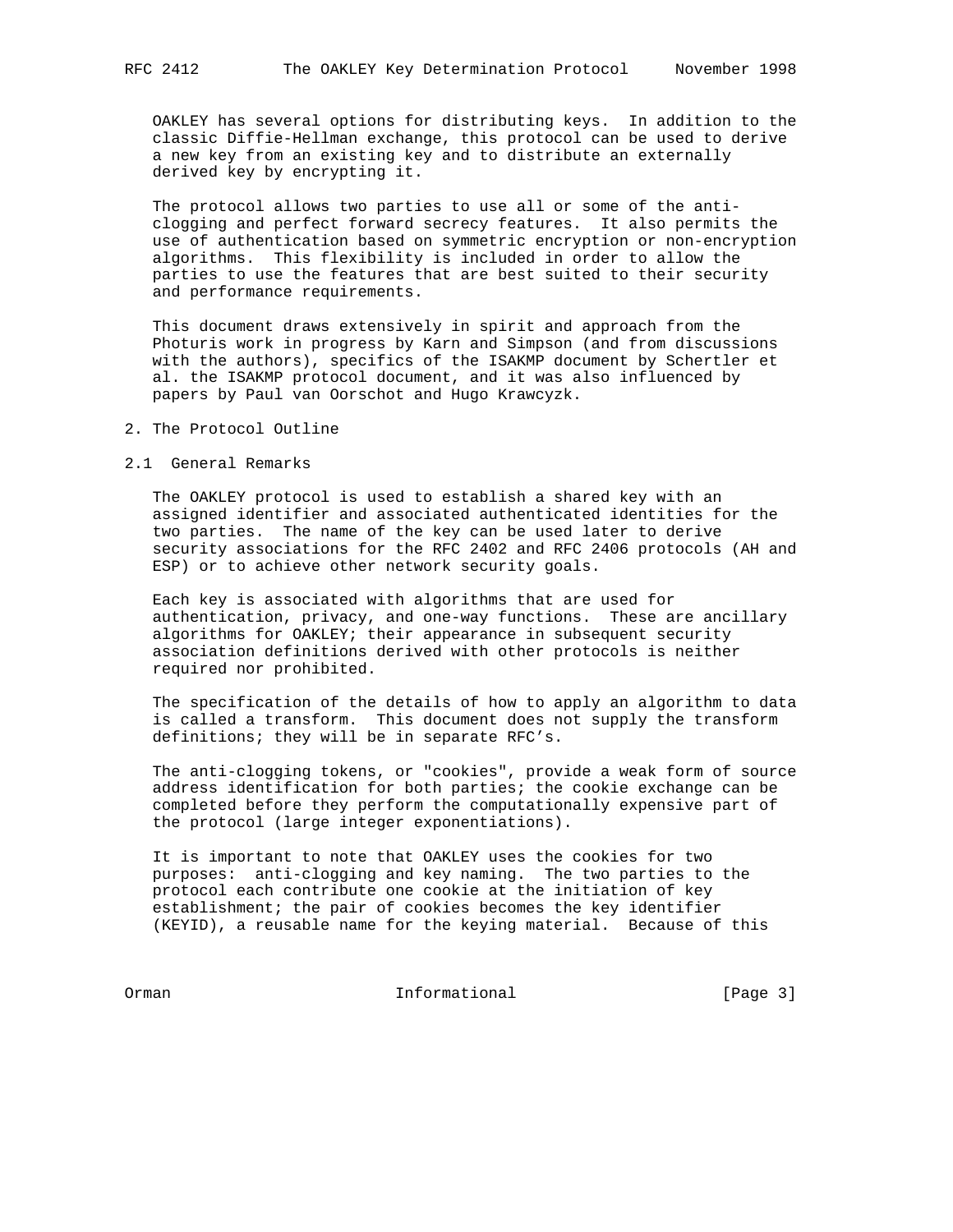dual role, we will use the notation for the concatenation of the cookies ("COOKIE-I, COOKIE-R") interchangeably with the symbol "KEYID".

 OAKLEY is designed to be a compatible component of the ISAKMP protocol [ISAKMP], which runs over the UDP protocol using a well known port (see the RFC on port assignments, STD02-RFC-1700). The only technical requirement for the protocol environment is that the underlying protocol stack must be able to supply the Internet address of the remote party for each message. Thus, OAKLEY could, in theory, be used directly over the IP protocol or over UDP, if suitable protocol or port number assignments were available.

 The machine running OAKLEY must provide a good random number generator, as described in [RANDOM], as the source of random numbers required in this protocol description. Any mention of a "nonce" implies that the nonce value is generated by such a generator. The same is true for "pseudorandom" values.

### 2.2 Notation

 The section describes the notation used in this document for message sequences and content.

2.2.1 Message descriptions

 The protocol exchanges below are written in an abbreviated notation that is intended to convey the essential elements of the exchange in a clear manner. A brief guide to the notation follows. The detailed formats and assigned values are given in the appendices.

 In order to represent message exchanges succinctly, this document uses an abbreviated notation that describes each message in terms of its source and destination and relevant fields.

 Arrows ("->") indicate whether the message is sent from the initiator to the responder, or vice versa ("<-").

 The fields in the message are named and comma separated. The protocol uses the convention that the first several fields constitute a fixed header format for all messages.

 For example, consider a HYPOTHETICAL exchange of messages involving a fixed format message, the four fixed fields being two "cookies", the third field being a message type name, the fourth field being a multi-precision integer representing a power of a number:

Orman **Informational Informational** [Page 4]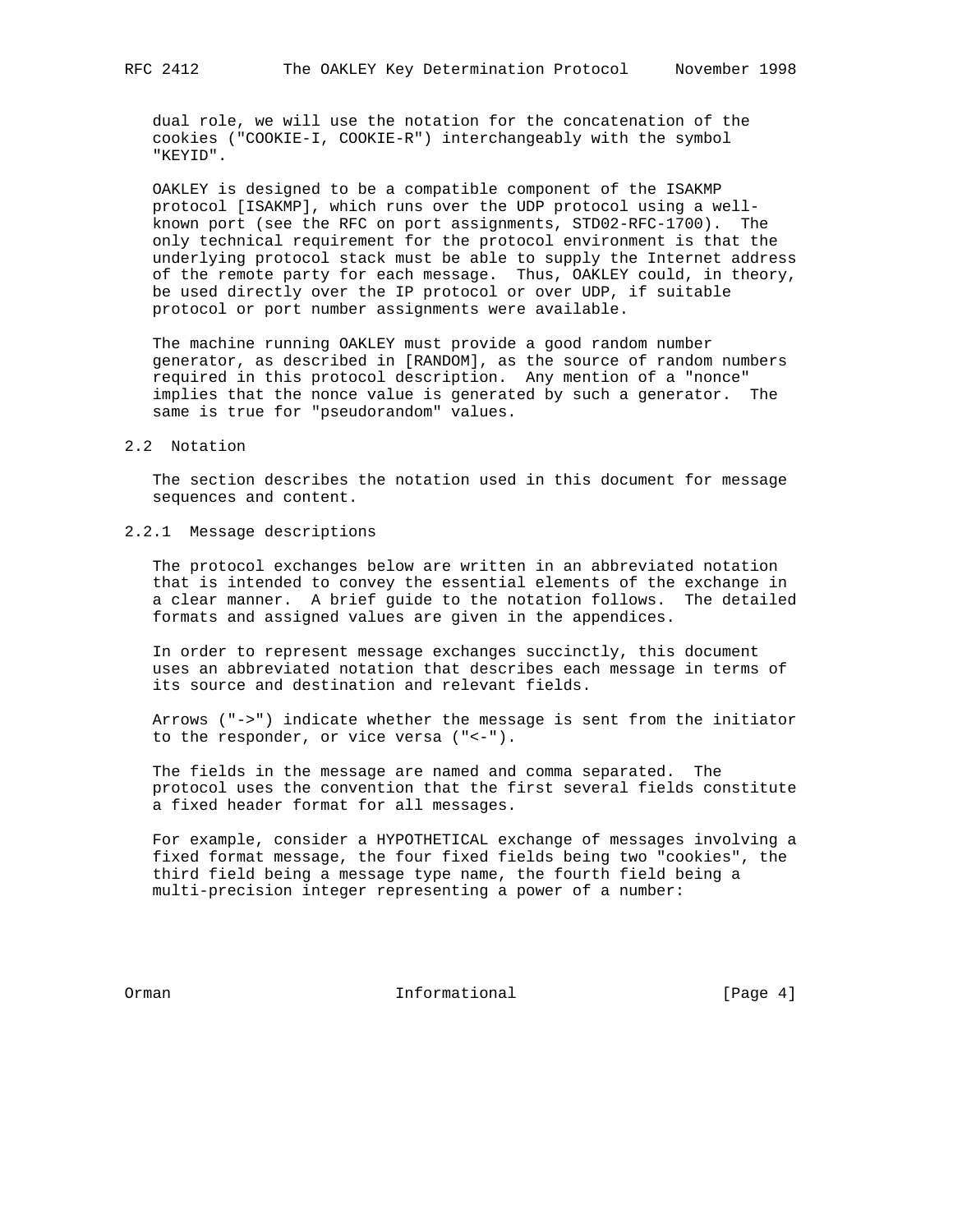| Initiator      |                                         | Responder    |
|----------------|-----------------------------------------|--------------|
|                | $\rightarrow$ Cookie-I, 0, OK KEYX, q^x | $\mathbf{-}$ |
| $\epsilon$ $-$ | Cookie-R, Cookie-I, OK_KEYX, g^y        | <u> - </u>   |

 The notation describes a two message sequence. The initiator begins by sending a message with 4 fields to the responder; the first field has the unspecified value "Cookie-I", second field has the numeric value 0, the third field indicates the message type is OK\_KEYX, the fourth value is an abstract group element g to the x'th power.

 The second line indicates that the responder replies with value "Cookie-R" in the first field, a copy of the "Cookie-I" value in the second field, message type OK\_KEYX, and the number g raised to the y'th power.

 The value OK\_KEYX is in capitals to indicate that it is a unique constant (constants are defined in the appendices).

 Variable precision integers with length zero are null values for the protocol.

 Sometimes the protocol will indicate that an entire payload (usually the Key Exchange Payload) has null values. The payload is still present in the message, for the purpose of simplifying parsing.

2.2.2 Guide to symbols

 Cookie-I and Cookie-R (or CKY-I and CKY-R) are 64-bit pseudo-random numbers. The generation method must ensure with high probability that the numbers used for each IP remote address are unique over some time period, such as one hour.

 KEYID is the concatenation of the initiator and responder cookies and the domain of interpretation; it is the name of keying material.

 sKEYID is used to denote the keying material named by the KEYID. It is never transmitted, but it is used in various calculations performed by the two parties.

OK\_KEYX and OK\_NEWGRP are distinct message types.

 IDP is a bit indicating whether or not material after the encryption boundary (see appendix B), is encrypted. NIDP means not encrypted.

 $g^{\star}x$  and  $g^{\star}y$  are encodings of group elements, where g is a special group element indicated in the group description (see Appendix A) and g^x indicates that element raised to the x'th power. The type of the encoding is either a variable precision integer or a pair of such

Orman **Informational** Informational [Page 5]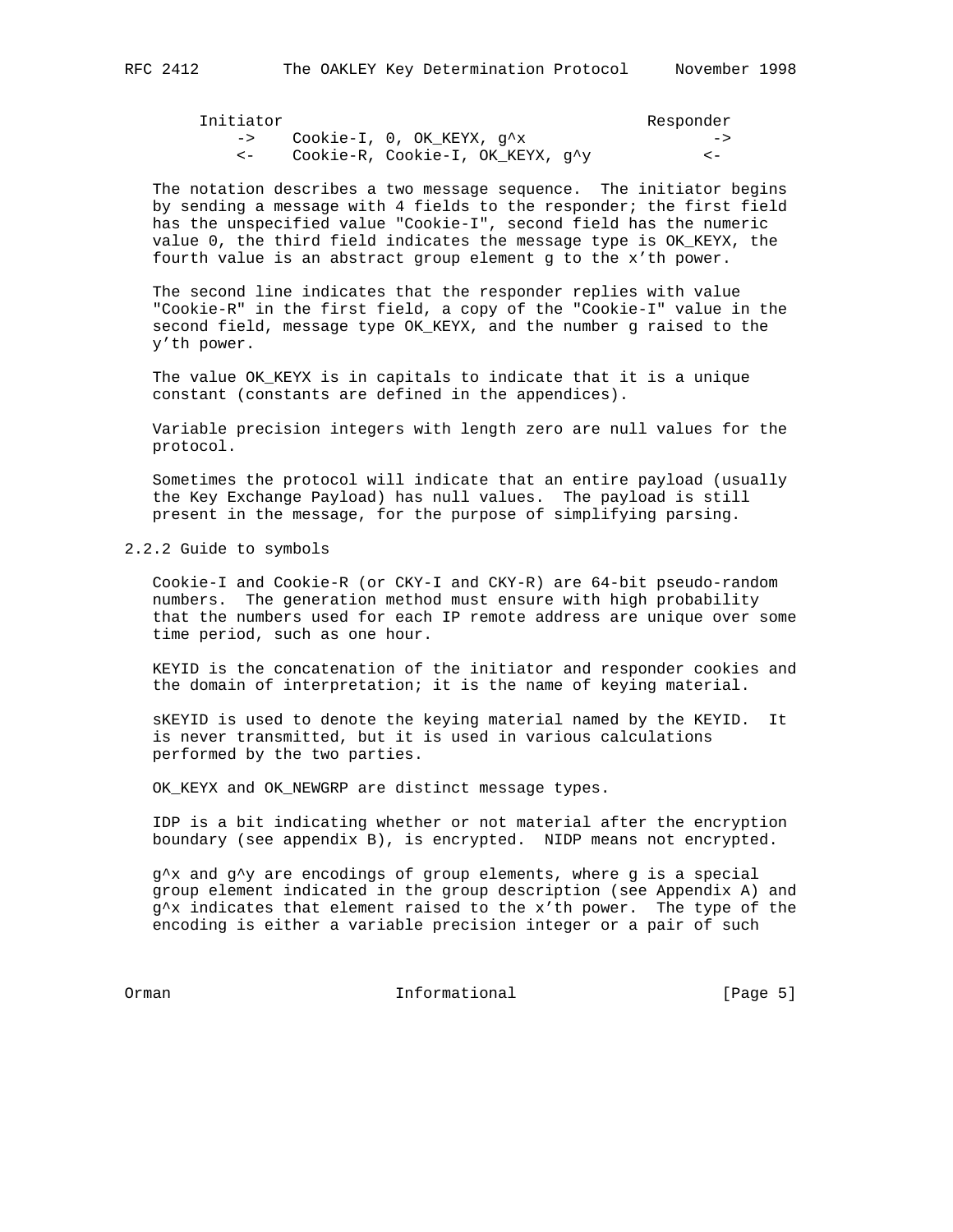integers, as indicated in the group operation in the group description. Note that we will write g^xy as a short-hand for  $g^*(xy)$ . See Appendix F for references that describe implementing large integer computations and the relationship between various group definitions and basic arithmetic operations.

 EHAO is a list of encryption/hash/authentication choices. Each item is a pair of values: a class name and an algorithm name.

 EHAS is a set of three items selected from the EHAO list, one from each of the classes for encryption, hash, authentication.

 GRP is a name (32-bit value) for the group and its relevant parameters: the size of the integers, the arithmetic operation, and the generator element. There are a few pre-defined GRP's (for 768 bit modular exponentiation groups, 1024 bit modexp, 2048 bit modexp, 155-bit and 210-bit elliptic curves, see Appendix E), but participants can share other group descriptions in a later protocol stage (see the section NEW GROUP). It is important to separate notion of the GRP from the group descriptor (Appendix A); the former is a name for the latter.

 The symbol vertical bar "|" is used to denote concatenation of bit strings. Fields are concatenated using their encoded form as they appear in their payload.

 Ni and Nr are nonces selected by the initiator and responder, respectively.

 $ID(I)$  and  $ID(R)$  are the identities to be used in authenticating the initiator and responder respectively.

 $E\{x\}$ Ki indicates the encryption of x using the public key of the initiator. Encryption is done using the algorithm associated with the authentication method; usually this will be RSA.

 $S\{x\}$ Ki indicates the signature over x using the private key (signing key) of the initiator. Signing is done using the algorithm associated with the authentication method; usually this will be RSA or DSS.

 prf(a, b) denotes the result of applying pseudo-random function "a" to data "b". One may think of "a" as a key or as a value that characterizes the function prf; in the latter case it is the index into a family of functions. Each function in the family provides a "hash" or one-way mixing of the input.

prf(0, b) denotes the application of a one-way function to data "b".

Orman **Informational Informational Informational Informational**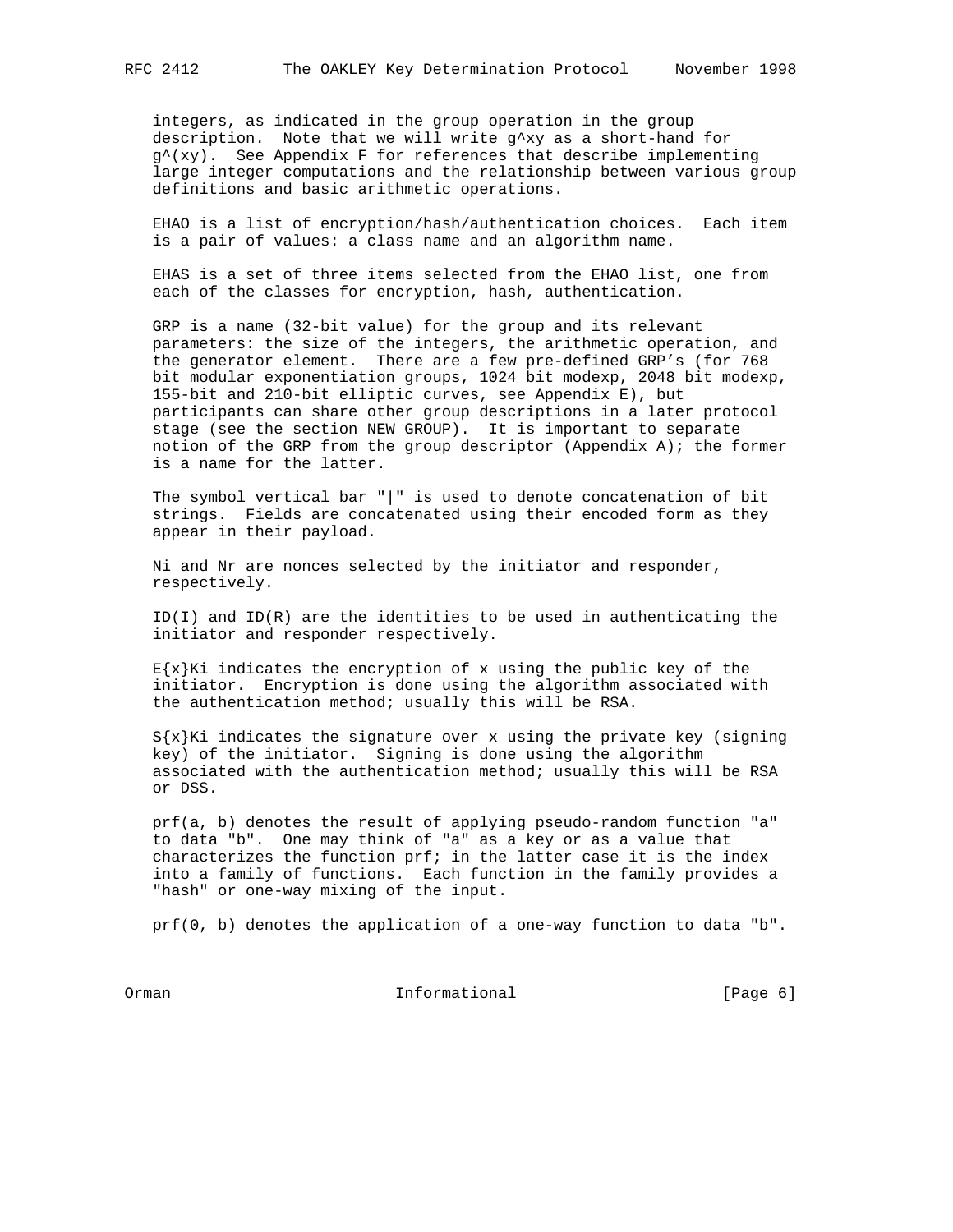The similarity with the previous notation is deliberate and indicates that a single algorithm, e.g. MD5, might will used for both purposes. In the first case a "keyed" MD5 transform would be used with key "a"; in the second case the transform would have the fixed key value zero, resulting in a one-way function.

 The term "transform" is used to refer to functions defined in auxiliary RFC's. The transform RFC's will be drawn from those defined for IPSEC AH and ESP (see RFC 2401 for the overall architecture encompassing these protocols).

### 2.3 The Key Exchange Message Overview

 The goal of key exchange processing is the secure establishment of common keying information state in the two parties. This state information is a key name, secret keying material, the identification of the two parties, and three algorithms for use during authentication: encryption (for privacy of the identities of the two parties), hashing (a pseudorandom function for protecting the integrity of the messages and for authenticating message fields), and authentication (the algorithm on which the mutual authentication of the two parties is based). The encodings and meanings for these choices are presented in Appendix B.

 The main mode exchange has five optional features: stateless cookie exchange, perfect forward secrecy for the keying material, secrecy for the identities, perfect forward secrecy for identity secrecy, use of signatures (for non-repudiation). The two parties can use any combination of these features.

 The general outline of processing is that the Initiator of the exchange begins by specifying as much information as he wishes in his first message. The Responder replies, supplying as much information as he wishes. The two sides exchange messages, supplying more information each time, until their requirements are satisfied.

 The choice of how much information to include in each message depends on which options are desirable. For example, if stateless cookies are not a requirement, and identity secrecy and perfect forward secrecy for the keying material are not requirements, and if non repudiatable signatures are acceptable, then the exchange can be completed in three messages.

 Additional features may increase the number of roundtrips needed for the keying material determination.

 ISAKMP provides fields for specifying the security association parameters for use with the AH and ESP protocols. These security

Orman Informational [Page 7]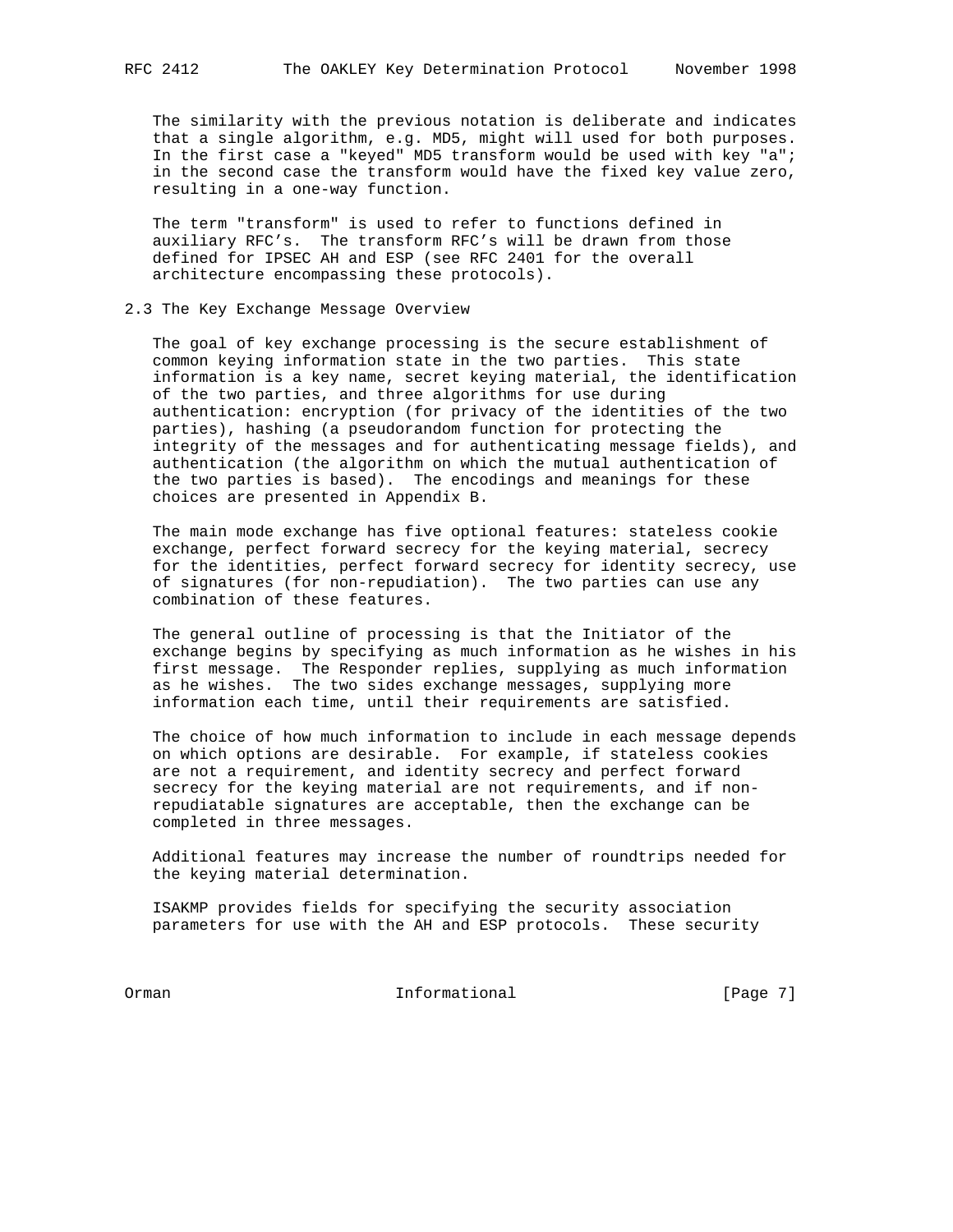association payload types are specified in the ISAKMP memo; the payload types can be protected with OAKLEY keying material and algorithms, but this document does not discuss their use.

2.3.1 The Essential Key Exchange Message Fields

 There are 12 fields in an OAKLEY key exchange message. Not all the fields are relevant in every message; if a field is not relevant it can have a null value or not be present (no payload).

| $CKY-I$           | originator cookie.                                |
|-------------------|---------------------------------------------------|
| $CKY-R$           | responder cookie.                                 |
| MSGTYPE           | for key exchange, will be ISA_KE&AUTH_REQ or      |
|                   | ISA_KE&AUTH_REP; for new group definitions,       |
|                   | will be ISA NEW GROUP REQ or ISA NEW GROUP REP    |
| GRP               | the name of the Diffie-Hellman group used for     |
|                   | the exchange                                      |
| $q^x$ (or $q^y$ ) | variable length integer representing a power of   |
|                   | group generator                                   |
| EHAO or EHAS      | encryption, hash, authentication functions,       |
|                   | offered and selectedj, respectively               |
| IDP               | an indicator as to whether or not encryption with |
|                   | g^xy follows (perfect forward secrecy for ID's)   |
| ID(I)             | the identity for the Initiator                    |
| ID(R)             | the identity for the Responder                    |
| Ni                | nonce supplied by the Initiator                   |
| Nr                | nonce supplied by the Responder                   |
|                   |                                                   |

 The construction of the cookies is implementation dependent. Phil Karn has recommended making them the result of a one-way function applied to a secret value (changed periodically), the local and remote IP address, and the local and remote UDP port. In this way, the cookies remain stateless and expire periodically. Note that with OAKLEY, this would cause the KEYID's derived from the secret value to also expire, necessitating the removal of any state information associated with it.

 In order to support pre-distributed keys, we recommend that implementations reserve some portion of their cookie space to permanent keys. The encoding of these depends only on the local implementation.

 The encryption functions used with OAKLEY must be cryptographic transforms which guarantee privacy and integrity for the message data. Merely using DES in CBC mode is not permissible. The MANDATORY and OPTIONAL transforms will include any that satisfy this criteria and are defined for use with RFC 2406 (ESP).

Orman **Informational Informational Informational Informational**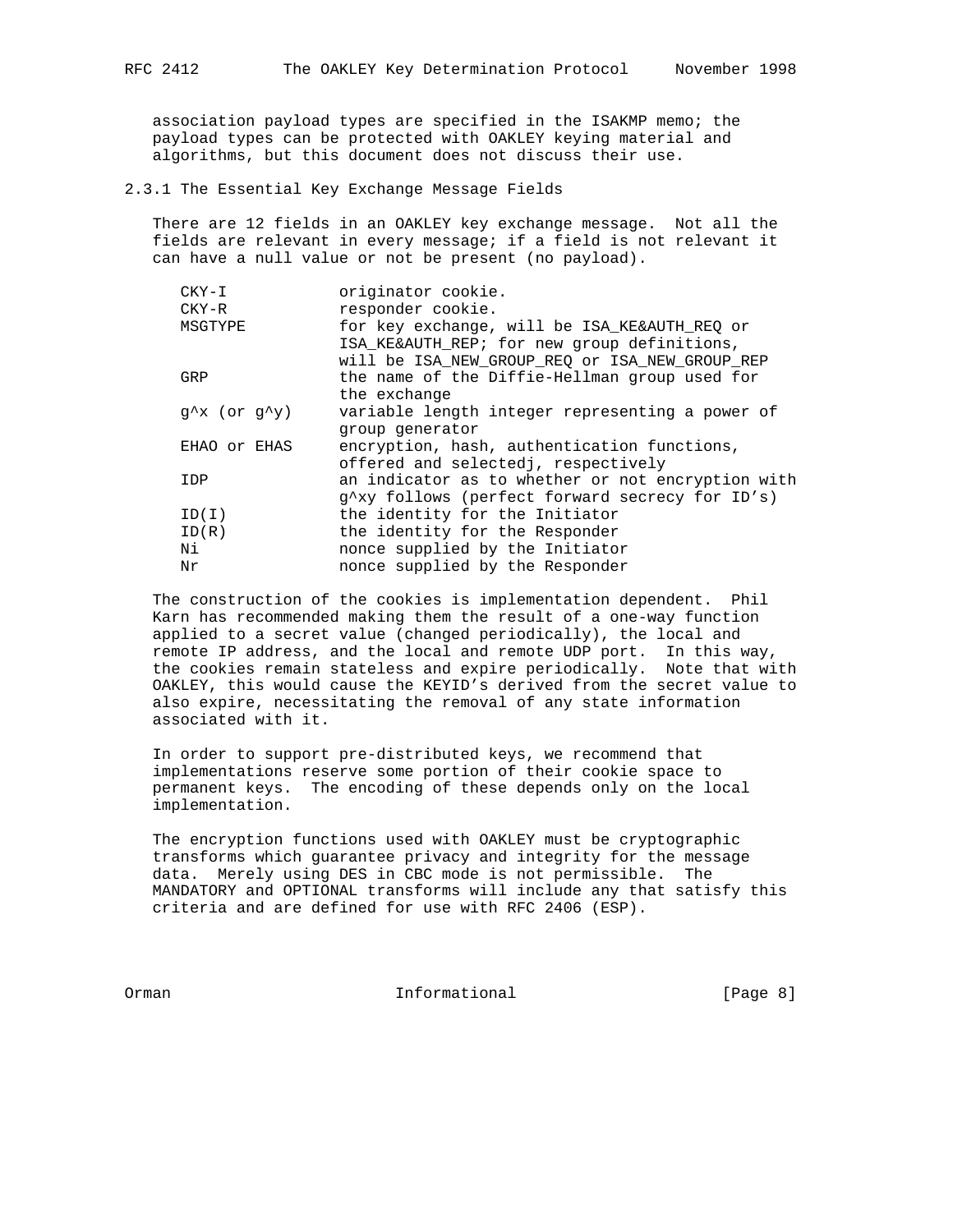The one-way (hash) functions used with OAKLEY must be cryptographic transforms which can be used as either keyed hash (pseudo-random) or non-keyed transforms. The MANDATORY and OPTIONAL transforms will include any that are defined for use with RFC 2406 (AH).

 Where nonces are indicated, they will be variable precision integers with an entropy value that matches the "strength" attribute of the GRP used with the exchange. If no GRP is indicated, the nonces must be at least 90 bits long. The pseudo-random generator for the nonce material should start with initial data that has at least 90 bits of entropy; see RFC 1750.

## 2.3.1.1 Exponent Advice

 Ideally, the exponents will have at least 180 bits of entropy for every key exchange. This ensures complete independence of keying material between two exchanges (note that this applies if only one of the parties chooses a random exponent). In practice, implementors may wish to base several key exchanges on a single base value with 180 bits of entropy and use one-way hash functions to guarantee that exposure of one key will not compromise others. In this case, a good recommendation is to keep the base values for nonces and cookies separate from the base value for exponents, and to replace the base value with a full 180 bits of entropy as frequently as possible.

 The values 0 and p-1 should not be used as exponent values; implementors should be sure to check for these values, and they should also refuse to accept the values 1 and p-1 from remote parties (where p is the prime used to define a modular exponentiation group).

### 2.3.2 Mapping to ISAKMP Message Structures

 All the OAKLEY message fields correspond to ISAKMP message payloads or payload components. The relevant payload fields are the SA payload, the AUTH payload, the Certificate Payload, the Key Exchange Payload. The ISAKMP protocol framwork is a work in progress at this time, and the exact mapping of Oakley message fields to ISAKMP payloads is also in progress (to be known as the Resolution document).

 Some of the ISAKMP header and payload fields will have constant values when used with OAKLEY. The exact values to be used will be published in a Domain of Interpretation document accompanying the Resolution document.

 In the following we indicate where each OAKLEY field appears in the ISAKMP message structure. These are recommended only; the Resolution document will be the final authority on this mapping.

Orman Informational [Page 9]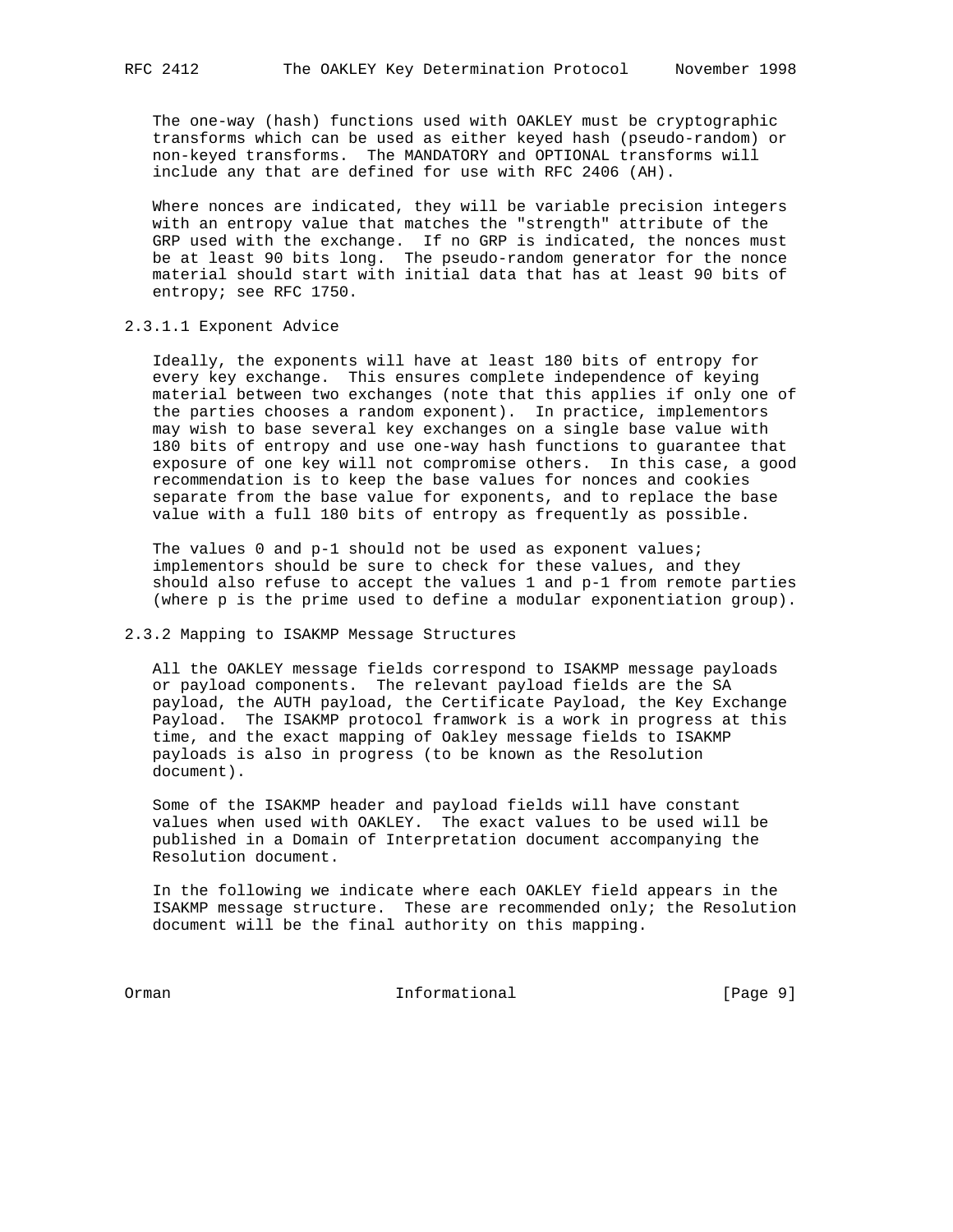| $CKY-I$           | ISAKMP header                                  |
|-------------------|------------------------------------------------|
| $CKY-R$           | ISAKMP header                                  |
| MSGTYPE           | Message Type in ISAKMP header                  |
| GRP               | SA payload, Proposal section                   |
| $q^x$ (or $q^y$ ) | Key Exchange Payload, encoded as a variable    |
|                   | precision integer                              |
| EHAO and EHAS     | SA payload, Proposal section                   |
| IDP               | A bit in the RESERVED field in the AUTH header |
| ID(I)             | AUTH payload, Identity field                   |
| ID(R)             | AUTH payload, Identity field                   |
| Νi                | AUTH payload, Nonce Field                      |
| Nr                | AUTH payload, Nonce Field                      |
| $S\{\ldots\}Kx$   | AUTH payload, Data Field                       |
| $prf\{K,\ldots\}$ | AUTH payload, Data Field                       |

2.4 The Key Exchange Protocol

 The exact number and content of messages exchanged during an OAKLEY key exchange depends on which options the Initiator and Responder want to use. A key exchange can be completed with three or more messages, depending on those options.

The three components of the key determination protocol are the

- 1. cookie exchange (optionally stateless)
- 2. Diffie-Hellman half-key exchange (optional, but essential for perfect forward secrecy)
- 3. authentication (options: privacy for ID's, privacy for ID's with PFS, non-repudiatable)

 The initiator can supply as little information as a bare exchange request, carrying no additional information. On the other hand the initiator can begin by supplying all of the information necessary for the responder to authenticate the request and complete the key determination quickly, if the responder chooses to accept this method. If not, the responder can reply with a minimal amount of information (at the minimum, a cookie).

 The method of authentication can be digital signatures, public key encryption, or an out-of-band symmetric key. The three different methods lead to slight variations in the messages, and the variations are illustrated by examples in this section.

 The Initiator is responsible for retransmitting messages if the protocol does not terminate in a timely fashion. The Responder must therefore avoid discarding reply information until it is acknowledged by Initiator in the course of continuing the protocol.

Orman **Informational Informational** [Page 10]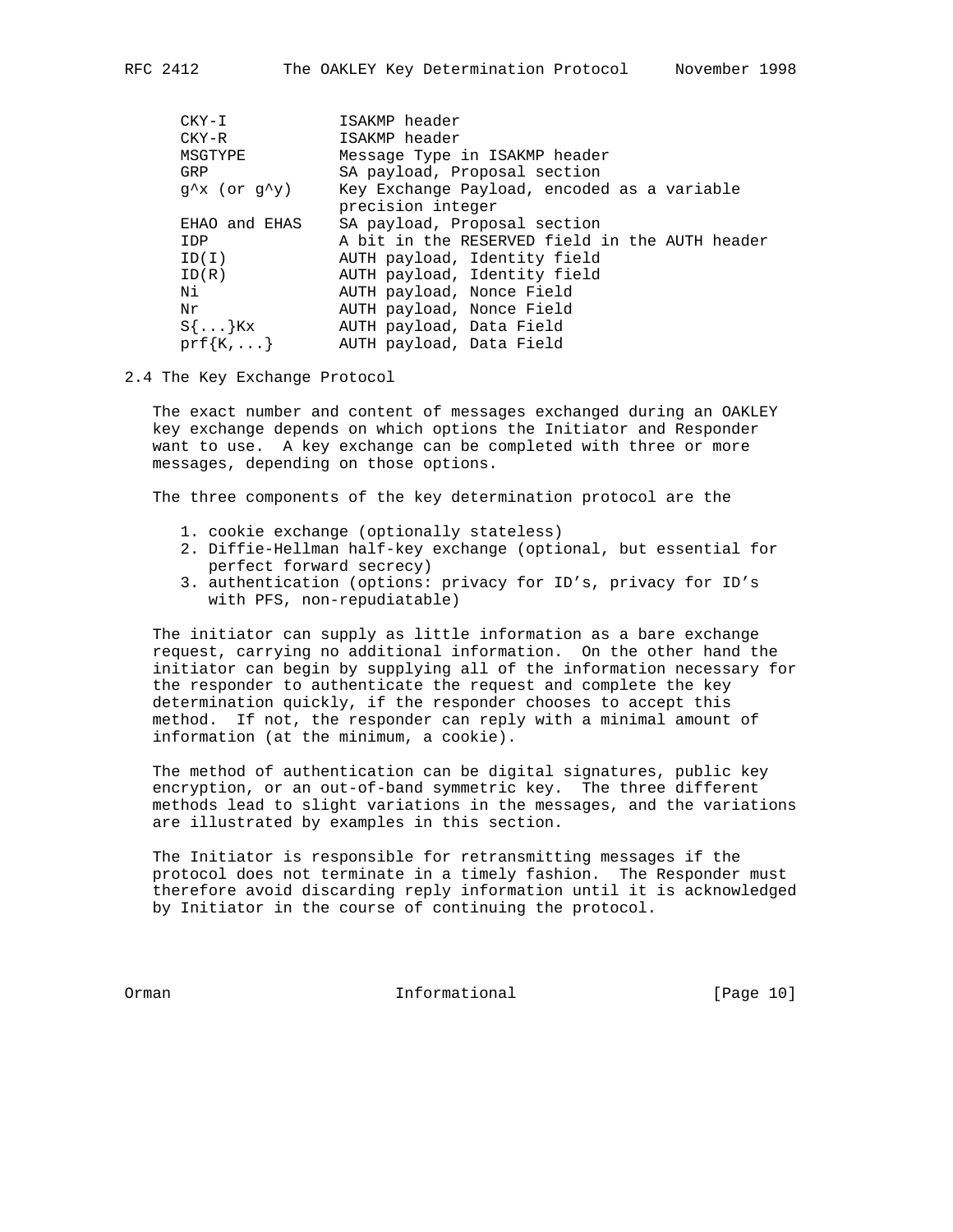The remainder of this section contains examples demonstrating how to use OAKLEY options.

2.4.1 An Aggressive Example

 The following example indicates how two parties can complete a key exchange in three messages. The identities are not secret, the derived keying material is protected by PFS.

 By using digital signatures, the two parties will have a proof of communication that can be recorded and presented later to a third party.

 The keying material implied by the group exponentials is not needed for completing the exchange. If it is desirable to defer the computation, the implementation can save the "x" and "g $\gamma$ " values and mark the keying material as "uncomputed". It can be computed from this information later.

| Initiator                                                                      | Responder     |
|--------------------------------------------------------------------------------|---------------|
|                                                                                |               |
| $\rightarrow$ CKY-I, 0, OK_KEYX, GRP, g^x, EHAO, NIDP,<br>ID(I), ID(R), Ni, 0, | $\rightarrow$ |
| $S\{ID(I)   ID(R)   Nil   0   GRP   g^x   0   EHAO\}$ Ki                       |               |
| $\leftarrow$ CKY-R, CKY-I, OK KEYX, GRP, $q^{\wedge}y$ , EHAS, NIDP,           |               |
| $ID(R)$ , $ID(I)$ , $Nr$ , $Ni$ ,                                              |               |
| $S\{ID(R)   ID(I)   Nr   Ni   GRP   g^y   g^x   EHAS\}$ Kr                     | $\lt$ $-$     |
| -> $CKY-I$ , $CKY-R$ , $OK$ KEYX, $GRP$ , $q^x$ , EHAS, NIDP,                  | $\rightarrow$ |
| ID(I), ID(R), Ni, Nr,                                                          |               |
| $S\{ID(I)   ID(R)   Nil   Nr   GRP   g^x   g^y   EHAS\}$ Ki                    |               |

 NB "NIDP" means that the PFS option for hiding identities is not used. i.e., the identities are not encrypted using a key based on g^xy

 NB Fields are shown separated by commas in this document; they are concatenated in the actual protocol messages using their encoded forms as specified in the ISAKMP/Oakley Resolution document.

The result of this exchange is a key with KEYID =  $CKY-I/CKY-R$  and value

 $SKEYID = prf(Ni | Nr, g^xy | CKY-I | CKY-R).$ 

The processing outline for this exchange is as follows:

Orman **Informational Informational** [Page 11]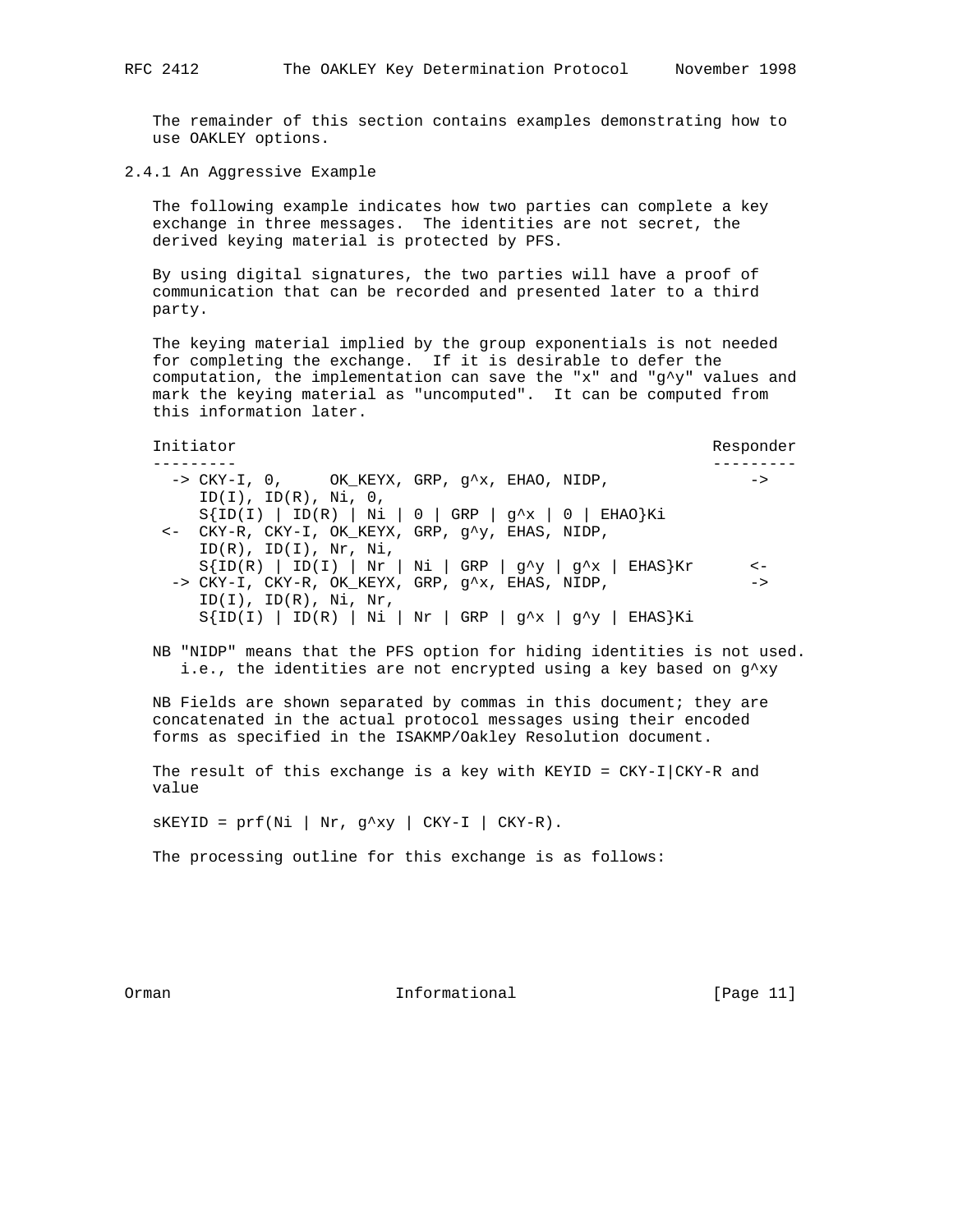Initiation

 The Initiator generates a unique cookie and associates it with the expected IP address of the responder, and its chosen state information: GRP (the group identifier), a pseudo-randomly selected exponent x,  $g^x$ x, EHAO list, nonce, identities. The first authentication choice in the EHAO list is an algorithm that supports digital signatures, and this is used to sign the ID's and the nonce and group id. The Initiator further

 notes that the key is in the initial state of "unauthenticated", and

 sets a timer for possible retransmission and/or termination of the request.

 When the Responder receives the message, he may choose to ignore all the information and treat it as merely a request for a cookie, creating no state. If CKY-I is not already in use by the source address in the IP header, the responder generates a unique cookie, CKY-R. The next steps depend on the Responder's preferences. The minimal required response is to reply with the first cookie field set to zero and CKY-R in the second field. For this example we will assume that the responder is more aggressive (for the alternatives, see section 6) and accepts the following:

 group with identifier GRP, first authentication choice (which must be the digital signature method used to sign the Initiator message), lack of perfect forward secrecy for protecting the identities, identity ID(I) and identity ID(R)

 In this example the Responder decides to accept all the information offered by the initiator. It validates the signature over the signed portion of the message, and associate the pair (CKY-I, CKY-R) with the following state information:

the source and destination network addresses of the message

key state of "unauthenticated"

the first algorithm from the authentication offer

group GRP, a "y" exponent value in group GRP, and  $g^{\wedge}x$  from the message

the nonce Ni and a pseudorandomly selected value Nr

Orman Informational [Page 12]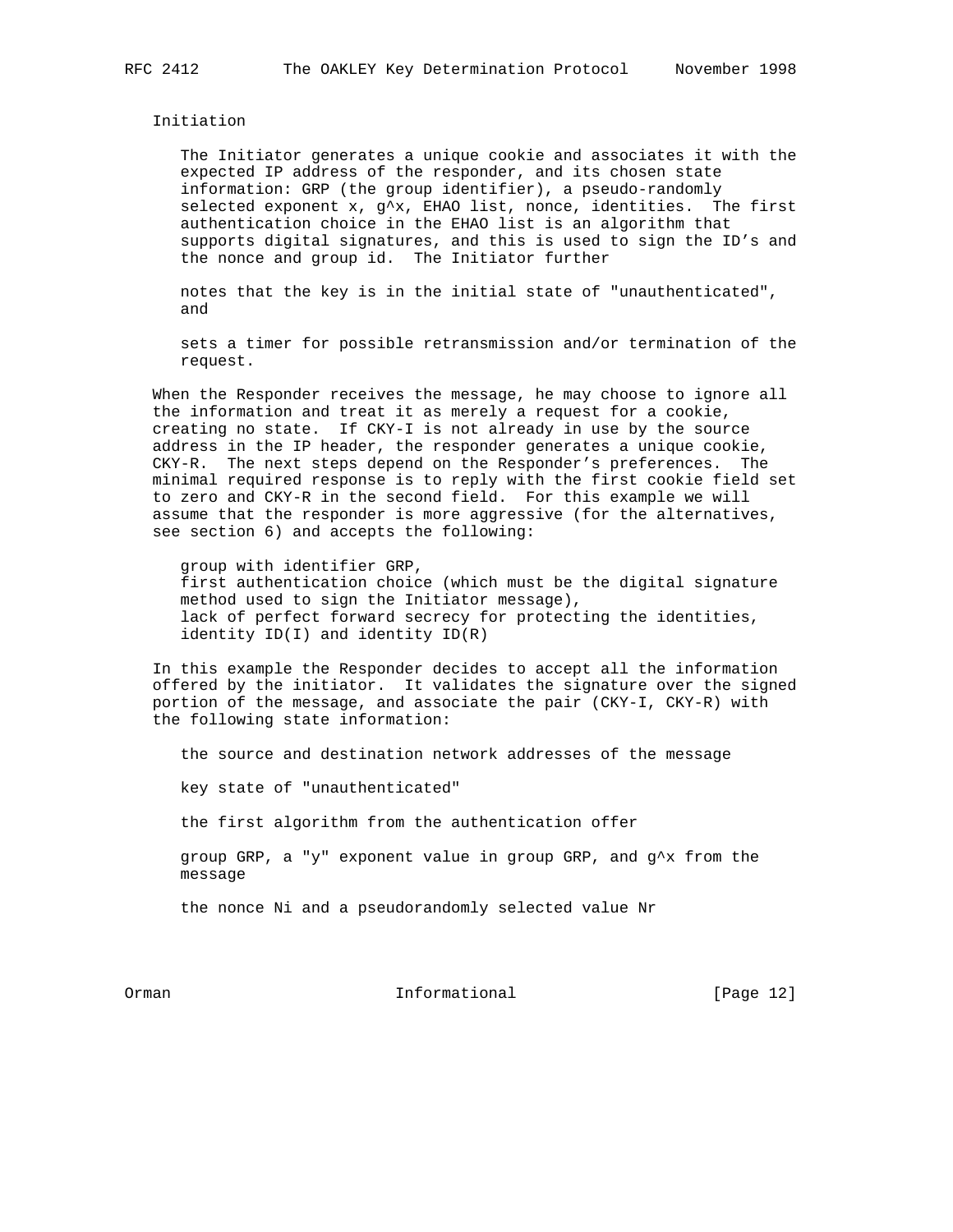The Responder computes  $g^{\wedge}y$ , forms the reply message, and then signs the ID and nonce information with the private key of  $ID(R)$  and sends it to the Initiator. In all exchanges, each party should make sure that he neither offers nor accepts 1 or  $g^{(p-1)}$  as an exponential.

 In this example, to expedite the protocol, the Responder implicitly accepts the first algorithm in the Authentication class of the EHAO list. This because he cannot validate the Initiator signature without accepting the algorithm for doing the signature. The Responder's EHAS list will also reflect his acceptance.

 The Initiator receives the reply message and validates that CKY-I is a valid association for the network address of the incoming message,

 adds the CKY-R value to the state for the pair (CKY-I, network address), and associates all state information with the pair (CKY-I, CKY-R),

 validates the signature of the responder over the state information (should validation fail, the message is discarded)

adds g^y to its state information,

saves the EHA selections in the state,

optionally computes  $(g^{\wedge}y)^{\wedge}x$  (= g^xy) (this can be deferred until after sending the reply message),

sends the reply message, signed with the public key of ID(I),

marks the KEYID (CKY-I|CKY-R) as authenticated,

and composes the reply message and signature.

 When the Responder receives the Initiator message, and if the signature is valid, it marks the key as being in the authenticated state. It should compute g^xy and associate it with the KEYID.

 Note that although PFS for identity protection is not used, PFS for the derived keying material is still present because the Diffie- Hellman half-keys g^x and g^y are exchanged.

 Even if the Responder only accepts some of the Initiator information, the Initiator will consider the protocol to be progressing. The Initiator should assume that fields that were not accepted by the

Orman Informational [Page 13]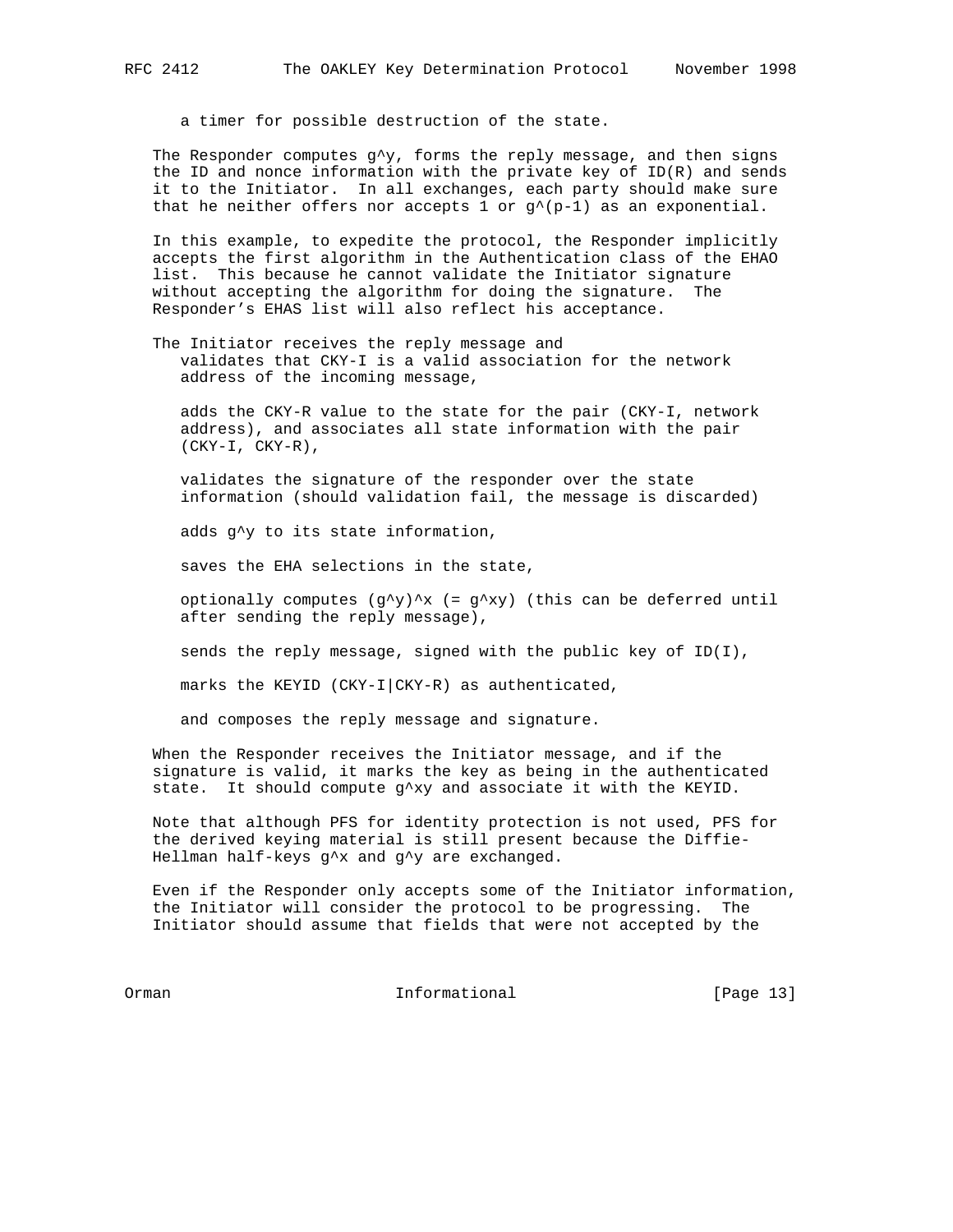Responder were not recorded by the Responder.

 If the Responder does not accept the aggressive exchange and selects another algorithm for the A function, then the protocol will not continue using the signature algorithm or the signature value from the first message.

2.4.1.1 Fields Not Present

 If the Responder does not accept all the fields offered by the Initiator, he should include null values for those fields in his response. Section 6 has guidelines on how to select fields in a "left-to-right" manner. If a field is not accepted, then it and all following fields must have null values.

 The Responder should not record any information that it does not accept. If the ID's and nonces have null values, there will not be a signature over these null values.

2.4.1.2 Signature via Pseudo-Random Functions

 The aggressive example is written to suggest that public key technology is used for the signatures. However, a pseudorandom function can be used, if the parties have previously agreed to such a scheme and have a shared key.

 If the first proposal in the EHAO list is an "existing key" method, then the KEYID named in that proposal will supply the keying material for the "signature" which is computed using the "H" algorithm associated with the KEYID.

 Suppose the first proposal in EHAO is EXISTING-KEY, 32

 and the "H" algorithm for KEYID 32 is MD5-HMAC, by prior negotiation. The keying material is some string of bits, call it sK32. Then in the first message in the aggressive exchange, where the signature

 $S\{ID(I), ID(R), Ni, 0, GRP, g^x, EHAO\}$ Ki

 is indicated, the signature computation would be performed by  $MD5-HMAC_func(KEY=sK32, DATA = ID(I) | ID(R) | Ni | 0 | GRP | g^x$ | g^y | EHAO) (The exact definition of the algorithm corresponding

to "MD5-HMAC- func" will appear in the RFC defining that transform).

The result of this computation appears in the Authentication payload.

Orman Informational [Page 14]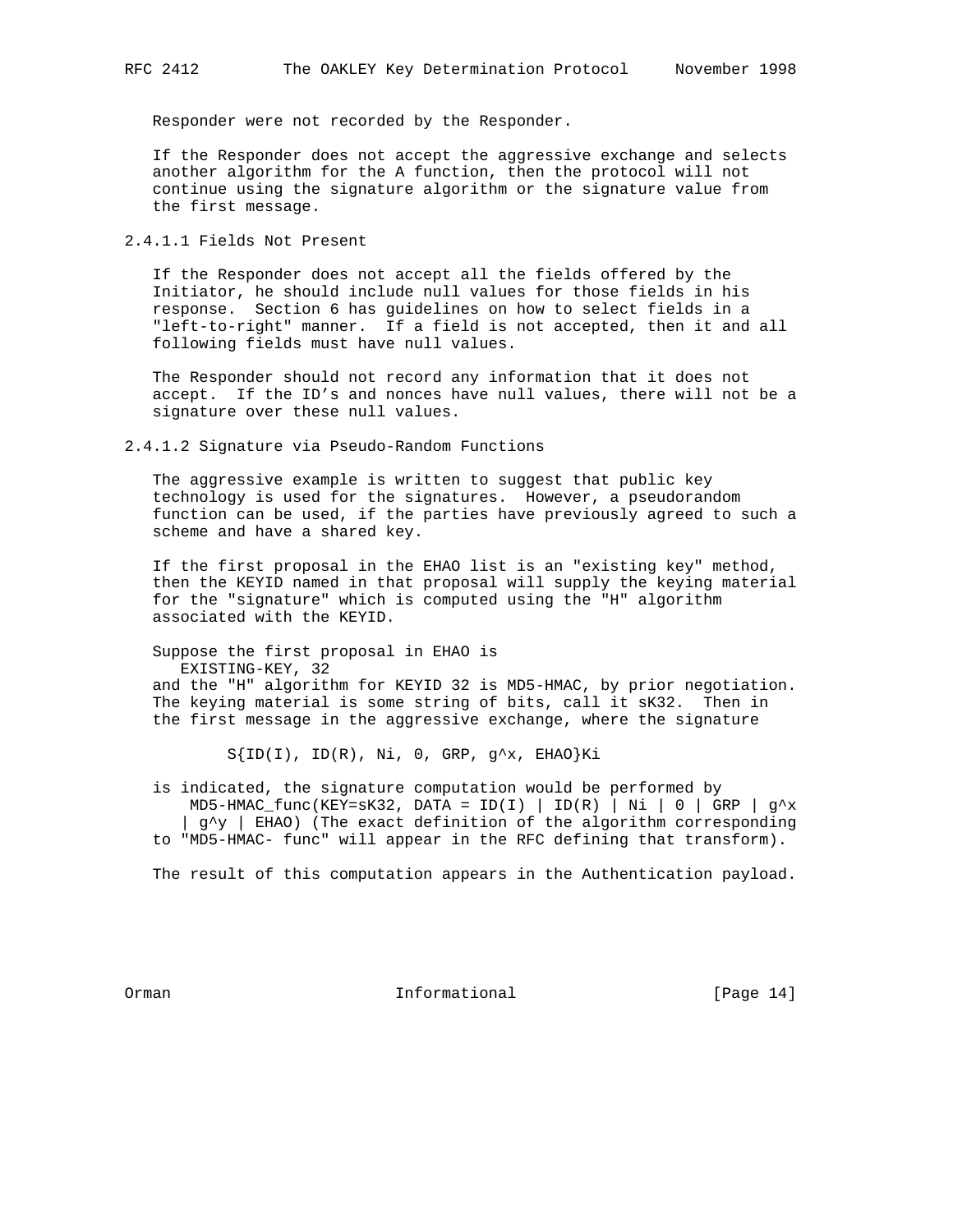### 2.4.2 An Aggressive Example With Hidden Identities

 The following example indicates how two parties can complete a key exchange without using digital signatures. Public key cryptography hides the identities during authentication. The group exponentials are exchanged and authenticated, but the implied keying material (g^xy) is not needed during the exchange.

 This exchange has an important difference from the previous signature scheme --- in the first message, an identity for the responder is indicated as cleartext:  $ID(R')$ . However, the identity hidden with the public key cryptography is different:  $ID(R)$ . This happens because the Initiator must somehow tell the Responder which public/private key pair to use for the decryption, but at the same time, the identity is hidden by encryption with that public key.

 The Initiator might elect to forgo secrecy of the Responder identity, but this is undesirable. Instead, if there is a well-known identity for the Responder node, the public key for that identity can be used to encrypt the actual Responder identity.

 Initiator Responder --------- ---------  $\rightarrow$  CKY-I, 0, OK\_KEYX, GRP, g^x, EHAO, NIDP,  $\rightarrow$ ID(R'),  $E\{ID(I), ID(R), E\{Nil\}Kr\}$  <- CKY-R, CKY-I, OK\_KEYX, GRP, g^y, EHAS, NIDP,  $E\{ID(R), ID(I), Nr\}$ Ki,  $prf(Kir, ID(R) | ID(I) | GRP | g^y | g^x$  | EHAS) <- -> CKY-I, CKY-R, OK\_KEYX, GRP, 0, 0, NIDP, prf(Kir, ID(I) | ID(R) | GRP | g<sup> $\lambda$ </sup>x | g<sup> $\lambda$ </sup>y | EHAS) ->

 $Kir = prf(0, Ni | Nr)$ 

NB "NIDP" means that the PFS option for hiding identities is not used.

NB The  $ID(R')$  value is included in the Authentication payload as described in Appendix B.

The result of this exchange is a key with KEYID =  $CKY-I/CKY-R$  and value  $SKEYID = prf(Ni | Nr, g^xY | CKY-I | CKY-R).$ 

The processing outline for this exchange is as follows:

Initiation

 The Initiator generates a unique cookie and associates it with the expected IP address of the responder, and its chosen state information: GRP, g^x, EHAO list. The first authentication choice in the EHAO list is an algorithm that supports public key

Orman Informational [Page 15]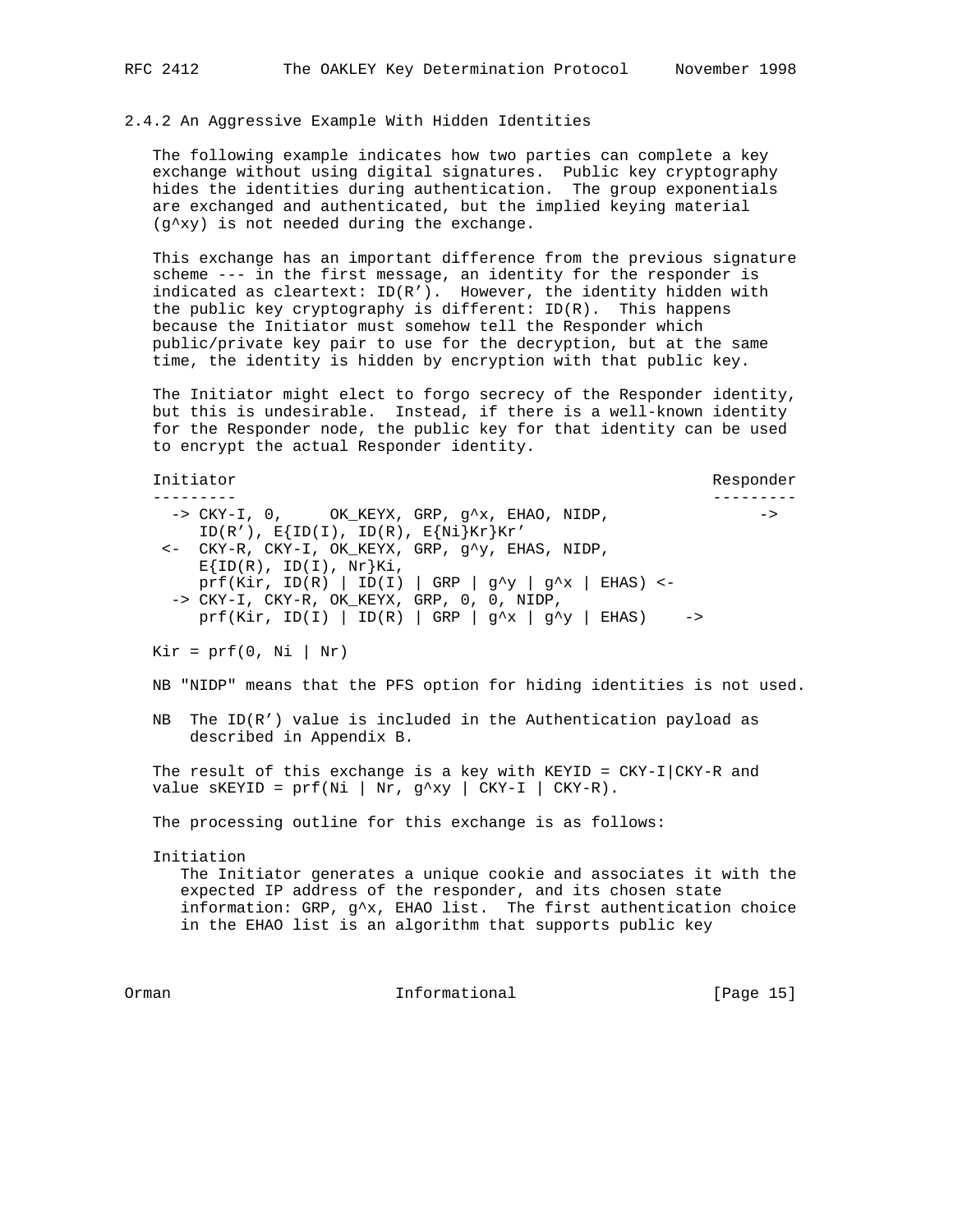encryption. The Initiator also names the two identities to be used for the connection and enters these into the state. A well known identity for the responder machine is also chosen, and the public key for this identity is used to encrypt the nonce Ni and the two connection identities. The Initiator further

 notes that the key is in the initial state of "unauthenticated", and

 sets a timer for possible retransmission and/or termination of the request.

 When the Responder receives the message, he may choose to ignore all the information and treat it as merely a request for a cookie, creating no state.

 If CKY-I is not already in use by the source address in the IP header, the Responder generates a unique cookie, CKY-R. As before, the next steps depend on the responder's preferences. The minimal required response is a message with the first cookie field set to zero and CKY-R in the second field. For this example we will assume that responder is more aggressive and accepts the following:

 group GRP, first authentication choice (which must be the public key encryption algorithm used to encrypt the payload), lack of perfect forward secrecy for protecting the identities, identity ID(I), identity ID(R)

 The Responder must decrypt the ID and nonce information, using the private key for the R' ID. After this, the private key for the R ID will be used to decrypt the nonce field.

 The Responder now associates the pair (CKY-I, CKY-R) with the following state information:

the source and destination network addresses of the message

key state of "unauthenticated"

 the first algorithm from each class in the EHAO (encryption-hash authentication algorithm offers) list

group GRP and a y and g^y value in group GRP

the nonce Ni and a pseudorandomly selected value Nr

a timer for possible destruction of the state.

Orman **Informational Informational** [Page 16]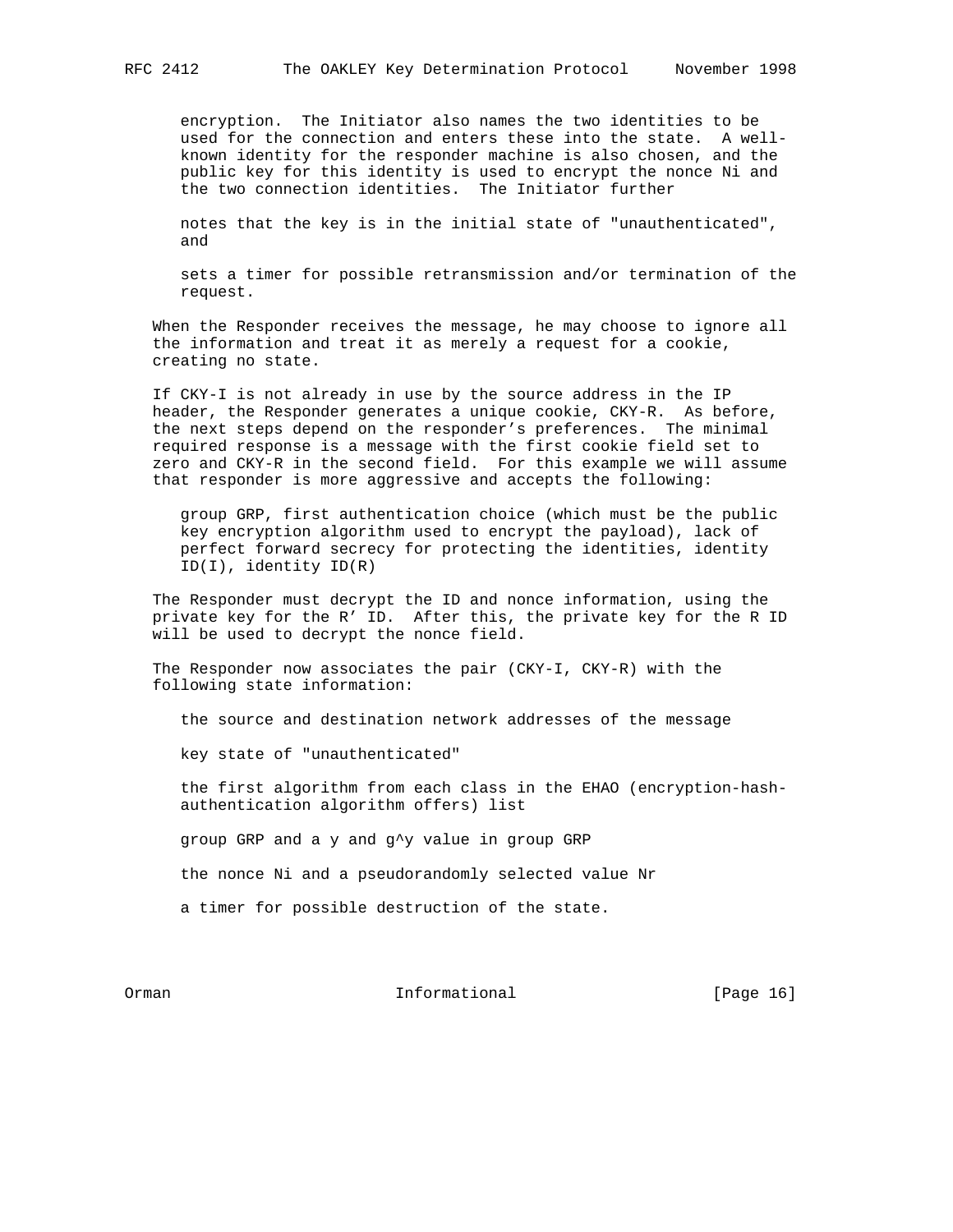The Responder then encrypts the state information with the public key of ID(I), forms the prf value, and sends it to the Initiator.

 The Initiator receives the reply message and validates that CKY-I is a valid association for the network address of the incoming message,

 adds the CKY-R value to the state for the pair (CKY-I, network address), and associates all state information with the pair (CKY-I, CKY-R),

decrypts the ID and nonce information

 checks the prf calculation (should this fail, the message is discarded)

adds g^y to its state information,

saves the EHA selections in the state,

optionally computes  $(g^x)(y)$  (= g<sup>\*</sup>xy) (this may be deferred), and

sends the reply message, encrypted with the public key of ID(R),

and marks the KEYID (CKY-I|CKY-R) as authenticated.

 When the Responder receives this message, it marks the key as being in the authenticated state. If it has not already done so, it should compute g^xy and associate it with the KEYID.

The secret keying material sKEYID =  $prf(Ni \mid Nr, g^xy \mid CKY-I$ CKY-R)

 Note that although PFS for identity protection is not used, PFS for the derived keying material is still present because the Diffie- Hellman half-keys g^x and g^y are exchanged.

2.4.3 An Aggressive Example With Private Identities and Without Diffie- Hellman

 Considerable computational expense can be avoided if perfect forward secrecy is not a requirement for the session key derivation. The two parties can exchange nonces and secret key parts to achieve the authentication and derive keying material. The long-term privacy of data protected with derived keying material is dependent on the private keys of each of the parties.

Orman **Informational Informational** [Page 17]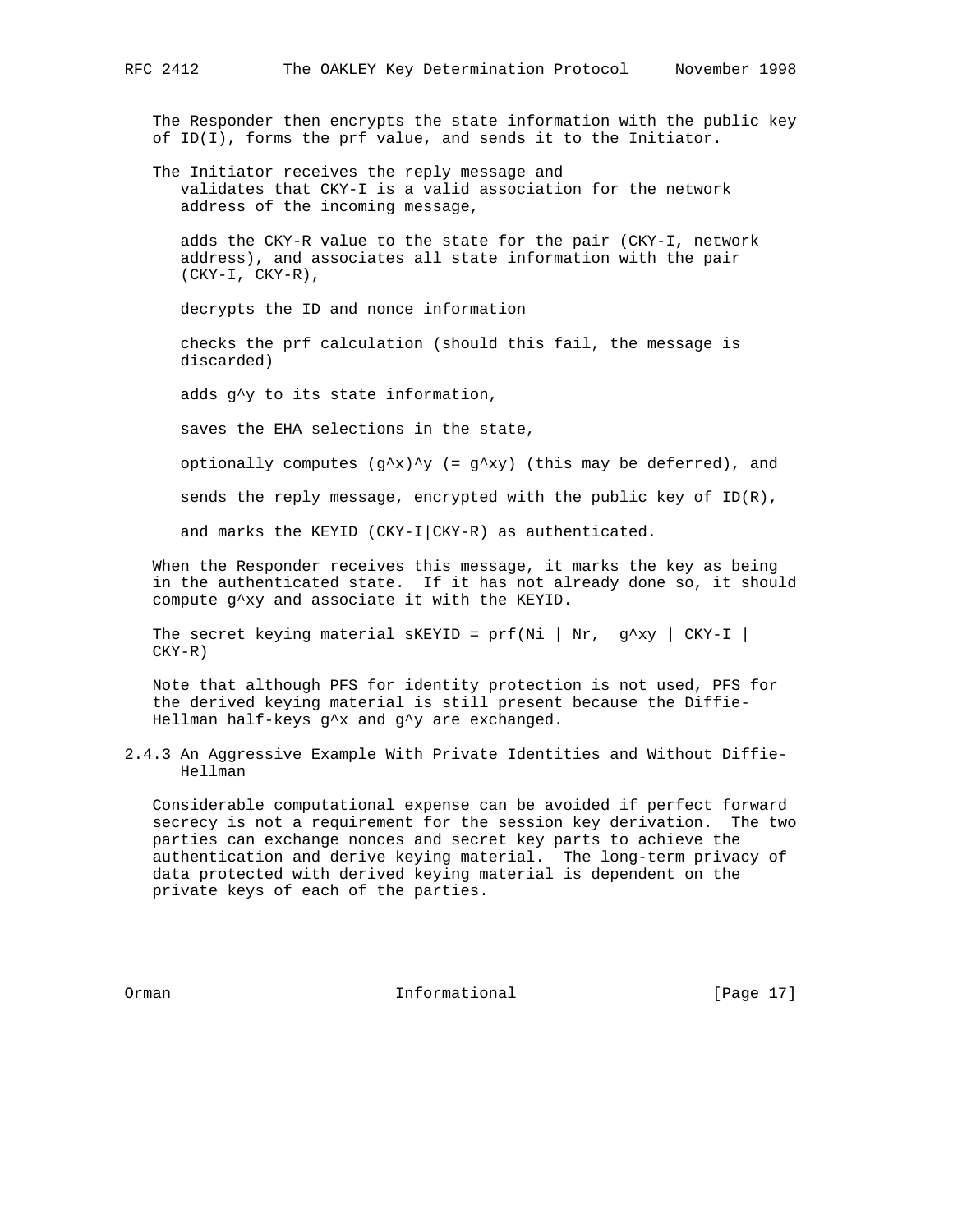In this exchange, the GRP has the value 0 and the field for the group exponential is used to hold a nonce value instead.

 As in the previous section, the first proposed algorithm must be a public key encryption system; by responding with a cookie and a non zero exponential field, the Responder implicitly accepts the first proposal and the lack of perfect forward secrecy for the identities and derived keying material.

| Initiator |                                                                                                  | Responder      |
|-----------|--------------------------------------------------------------------------------------------------|----------------|
|           | $\rightarrow$ CKY-I, 0, OK KEYX, 0, 0, EHAO, NIDP,                                               | $\rightarrow$  |
|           | $ID(R')$ , $E\{ID(I)$ , $ID(R)$ , $SKi\}Kr'$ , Ni<br><- CKY-R, CKY-I, OK KEYX, 0, 0, EHAS, NIDP, |                |
|           | $E\{ID(R), ID(I), SKr\}$ Ki, Nr,<br>$prf(Kir, ID(R)   ID(I)   Nr   Ni   EHAS)$                   | <u> &lt; –</u> |
|           | -> CKY-I, CKY-R, OK KEYX, EHAS, NIDP,<br>$prf(Kir, ID(I)   ID(R)   Ni   Nr   EHAS)$              | ->             |

 $Kir = prf(0, SKi | SKr)$ 

 NB The sKi and sKr values go into the nonce fields. The change in notation is meant to emphasize that their entropy is critical to setting the keying material.

 NB "NIDP" means that the PFS option for hiding identities is not used.

The result of this exchange is a key with KEYID =  $CKY-I/CKY-R$  and value  $SKEYID = prf(Kir, CKY-I | CKY-R)$ .

2.4.3 A Conservative Example

 In this example the two parties are minimally aggressive; they use the cookie exchange to delay creation of state, and they use perfect forward secrecy to protect the identities. For this example, they use public key encryption for authentication; digital signatures or pre-shared keys can also be used, as illustrated previously. The conservative example here does not change the use of nonces, prf's, etc., but it does change how much information is transmitted in each message.

 The responder considers the ability of the initiator to repeat CKY-R as weak evidence that the message originates from a "live" correspondent on the network and the correspondent is associated with the initiator's network address. The initiator makes similar assumptions when CKY-I is repeated to the initiator.

Orman **Informational Informational** [Page 18]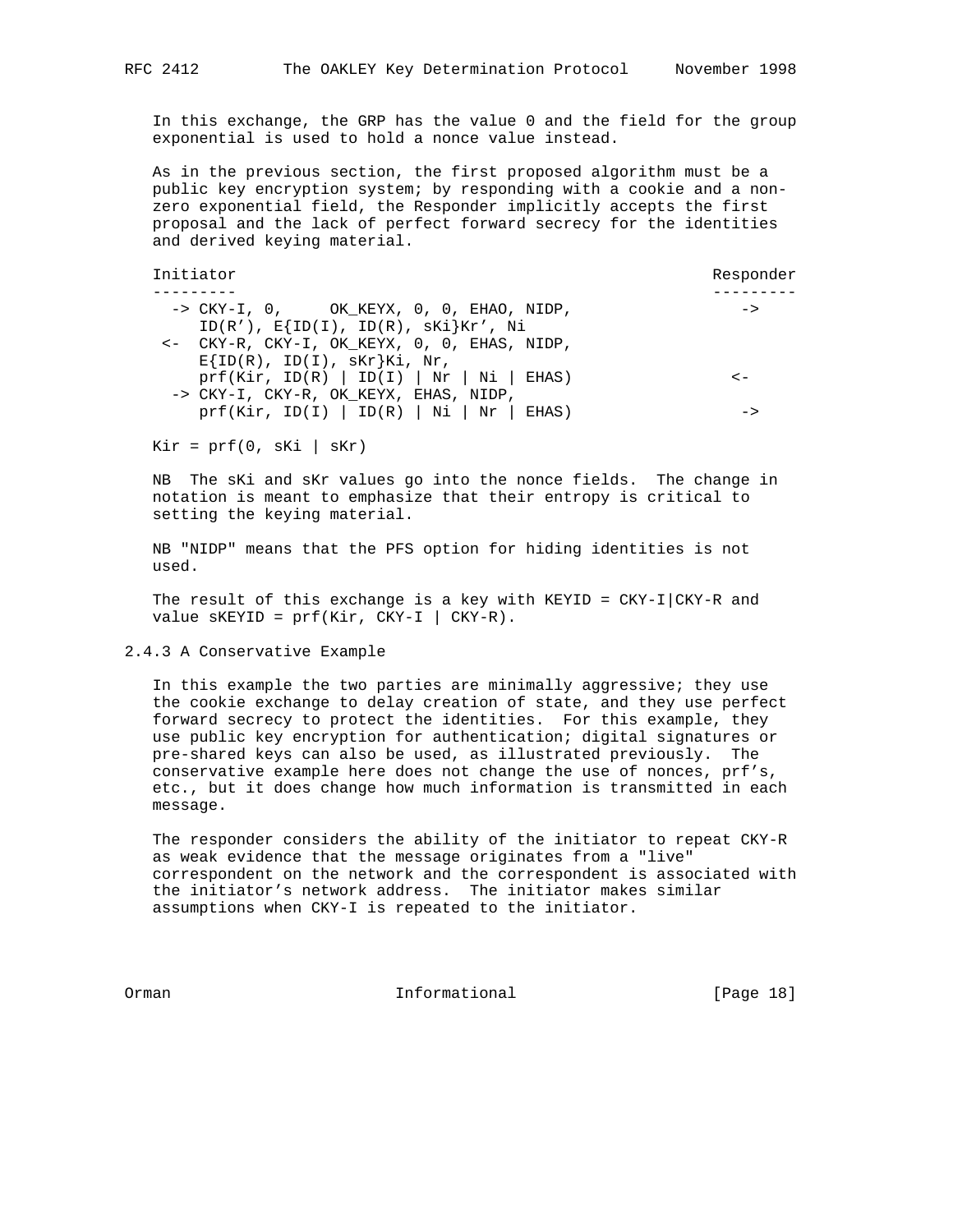All messages must have either valid cookies or at least one zero cookie. If both cookies are zero, this indicates a request for a cookie; if only the initiator cookie is zero, it is a response to a cookie request.

 Information in messages violating the cookie rules cannot be used for any OAKLEY operations.

 Note that the Initiator and Responder must agree on one set of EHA algorithms; there is not one set for the Responder and one for the Initiator. The Initiator must include at least MD5 and DES in the initial offer.

Fields not indicated have null values.

| Initiator     |                                                      | Responder     |
|---------------|------------------------------------------------------|---------------|
|               |                                                      |               |
| $\rightarrow$ | 0, 0, OK KEYX                                        | $\rightarrow$ |
| $\lt$ $-$     | 0, CKY-R, OK KEYX                                    | $\leftarrow$  |
| $\rightarrow$ | CKY-I, CKY-R, OK_KEYX, GRP, g^x, EHAO                | $\rightarrow$ |
| $\leftarrow$  | CKY-R, CKY-I, OK KEYX, GRP, $q^y$ , EHAS             | $\lt$ $-$     |
| $\rightarrow$ | CKY-I, CKY-R, OK KEYX, GRP, $q^x$ x, IDP*,           |               |
|               | $ID(I), ID(R), E{Ni}$ Kr,                            | $\rightarrow$ |
| $\lt$ $-$     | CKY-R, CKY-I, OK KEYX, GRP, 0, 0, IDP,               | $\lt$ $-$     |
|               | $E\{Nr, Ni\}Ki, ID(R), ID(I),$                       |               |
|               | $prf(Kir, ID(R)   ID(I)   GRP   g^y   g^x$<br>EHAS ) |               |
| $\rightarrow$ | CKY-I, CKY-R, OK KEYX, GRP, 0, 0, IDP,               |               |
|               | $prf(Kir, ID(I)   ID(R)   GRP   g^x$<br>q^y<br>EHAS  |               |

 $Kir = prf(0, Ni | Nr)$ 

 \* when IDP is in effect, authentication payloads are encrypted with the selected encryption algorithm using the keying material prf(0, g^xy). (The transform defining the encryption algorithm will define how to select key bits from the keying material.) This encryption is in addition to and after any public key encryption. See Appendix B.

 Note that in the first messages, several fields are omitted from the description. These fields are present as null values.

 The first exchange allows the Responder to use stateless cookies; if the responder generates cookies in a manner that allows him to validate them without saving them, as in Photuris, then this is possible. Even if the Initiator includes a cookie in his initial request, the responder can still use stateless cookies by merely omitting the CKY-I from his reply and by declining to record the Initiator cookie until it appears in a later message.

Orman Informational [Page 19]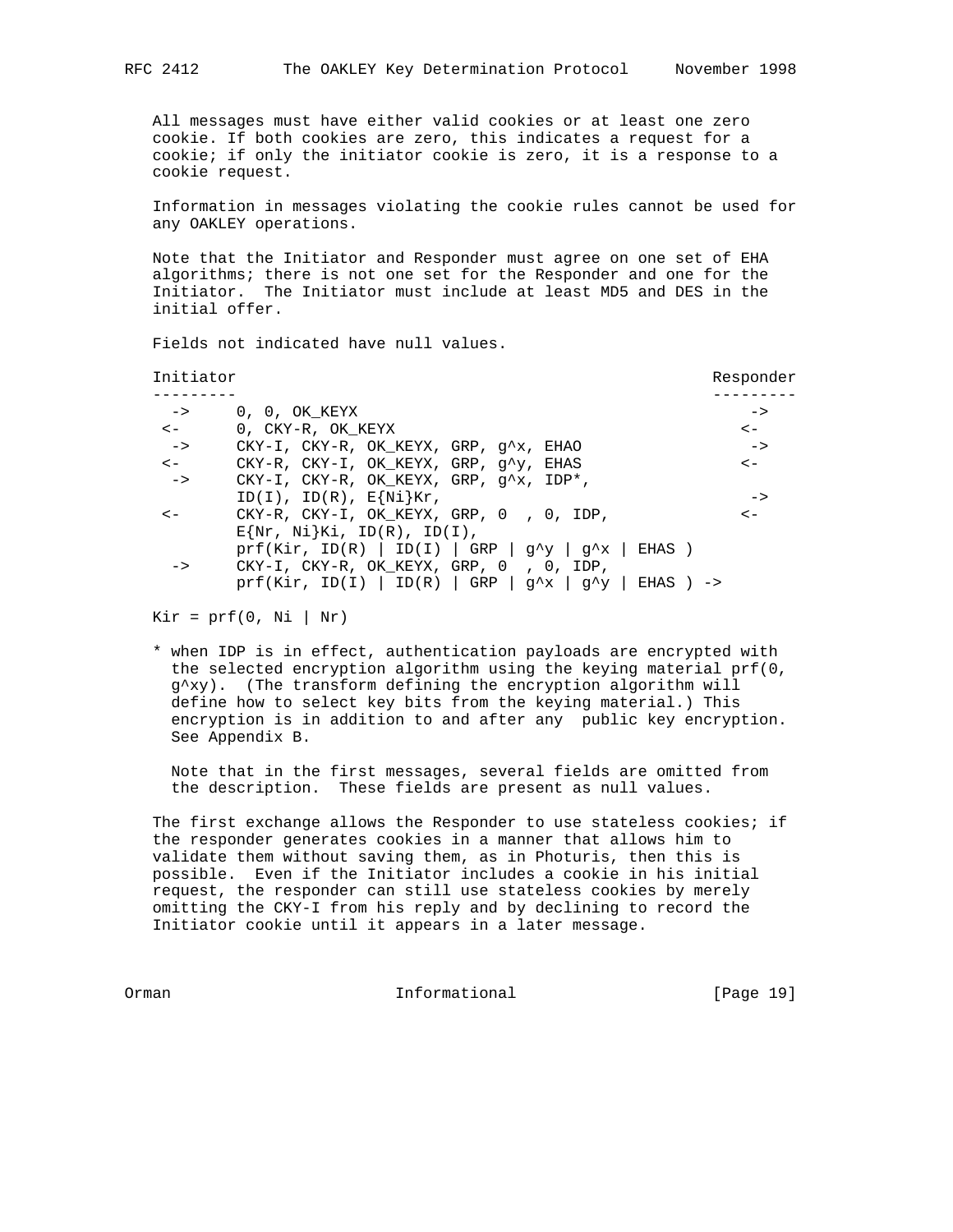After the exchange is complete, both parties compute the shared key material sKEYID as  $\text{prf}(\text{Ni} \mid \text{Nr. g^{\star}xy} \mid \text{CKY-I} \mid \text{CKY-R})$  where " $\text{prf}$ " is the pseudo-random function in class "hash" selected in the EHA list.

 As with the cookies, each party considers the ability of the remote side to repeat the Ni or Nr value as a proof that Ka, the public key of party a, speaks for the remote party and establishes its identity.

 In analyzing this exchange, it is important to note that although the IDP option ensures that the identities are protected with an ephemeral key g^xy, the authentication itself does not depend on  $g^{\star}xy$ . It is essential that the authentication steps validate the  $g^{\star}x$ and  $g^{\wedge}y$  values, and it is thus imperative that the authentication not involve a circular dependency on them. A third party could intervene with a "man-in-middle" scheme to convince the initiator and responder to use different g^xy values; although such an attack might result in revealing the identities to the eavesdropper, the authentication would fail.

2.4.4 Extra Strength for Protection of Encryption Keys

 The nonces Ni and Nr are used to provide an extra dimension of secrecy in deriving session keys. This makes the secrecy of the key depend on two different problems: the discrete logarithm problem in the group G, and the problem of breaking the nonce encryption scheme. If RSA encryption is used, then this second problem is roughly equivalent to factoring the RSA public keys of both the initiator and responder.

 For authentication, the key type, the validation method, and the certification requirement must be indicated.

2.5 Identity and Authentication

2.5.1 Identity

 In OAKLEY exchanges the Initiator offers Initiator and Responder ID's -- the former is the claimed identity for the Initiator, and the latter is the requested ID for the Responder.

 If neither ID is specified, the ID's are taken from the IP header source and destination addresses.

 If the Initiator doesn't supply a responder ID, the Responder can reply by naming any identity that the local policy allows. The Initiator can refuse acceptance by terminating the exchange.

Orman Informational [Page 20]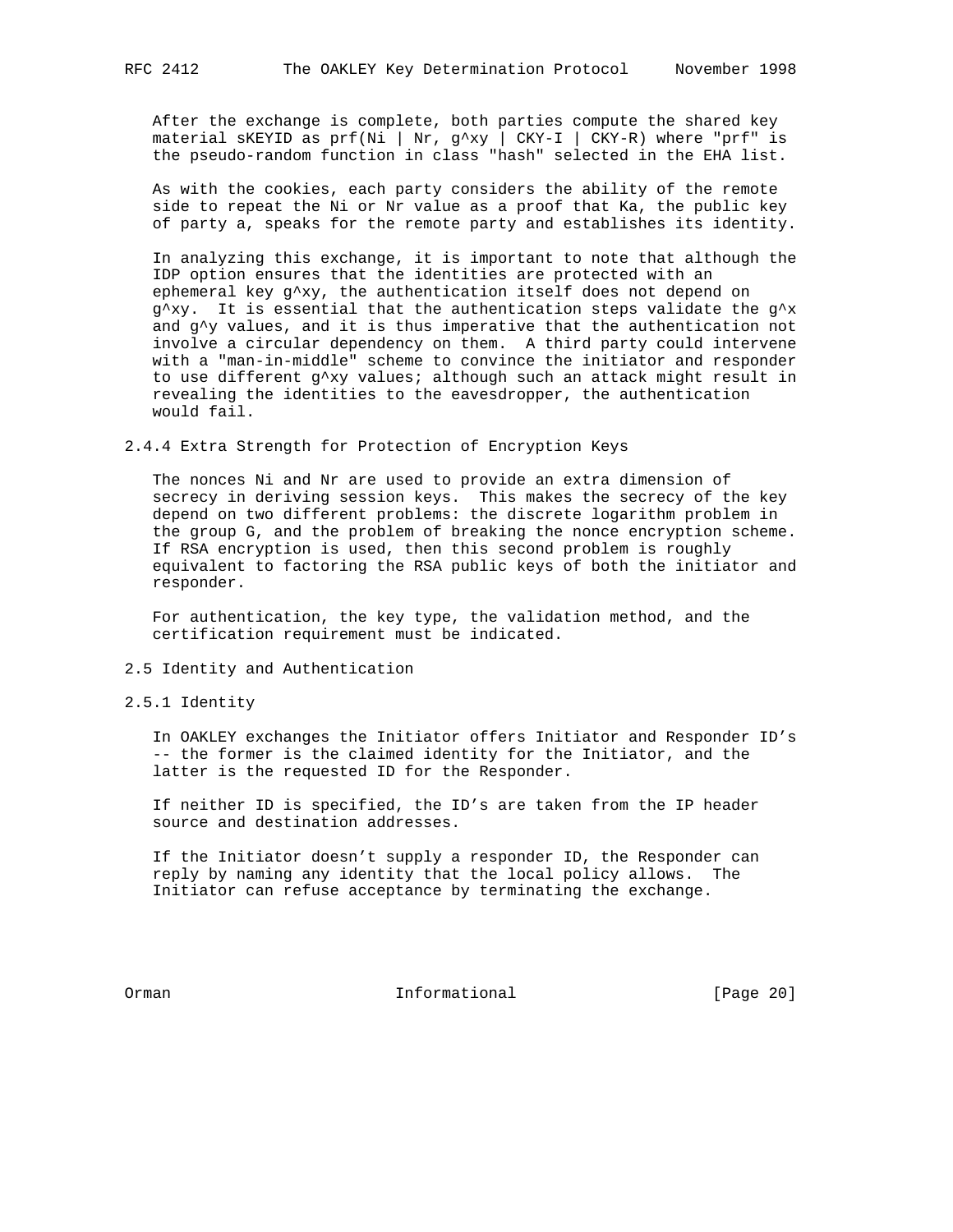The Responder can also reply with a different ID than the Initiator suggested; the Initiator can accept this implicitly by continuing the exchange or refuse it by terminating (not replying).

2.5.2 Authentication

 The authentication of principals to one another is at the heart of any key exchange scheme. The Internet community must decide on a scalable standard for solving this problem, and OAKLEY must make use of that standard. At the time of this writing, there is no such standard, though several are emerging. This document attempts to describe how a handful of standards could be incorporated into OAKLEY, without attempting to pick and choose among them.

The following methods can appear in OAKLEY offers:

a. Pre-shared Keys

 When two parties have arranged for a trusted method of distributing secret keys for their mutual authentication, they can be used for authentication. This has obvious scaling problems for large systems, but it is an acceptable interim solution for some situations. Support for pre-shared keys is REQUIRED.

 The encryption, hash, and authentication algorithm for use with a pre-shared key must be part of the state information distributed with the key itself.

The pre-shared keys have a KEYID and keying material sKEYID; the KEYID is used in a pre-shared key authentication option offer. There can be more than one pre-shared key offer in a list.

 Because the KEYID persists over different invocations of OAKLEY (after a crash, etc.), it must occupy a reserved part of the KEYID space for the two parties. A few bits can be set aside in each party's "cookie space" to accommodate this.

 There is no certification authority for pre-shared keys. When a pre-shared key is used to generate an authentication payload, the certification authority is "None", the Authentication Type is "Preshared", and the payload contains

 the KEYID, encoded as two 64-bit quantities, and the result of applying the pseudorandom hash function to the message body with the sKEYID forming the key for the function

Orman **Informational Informational** [Page 21]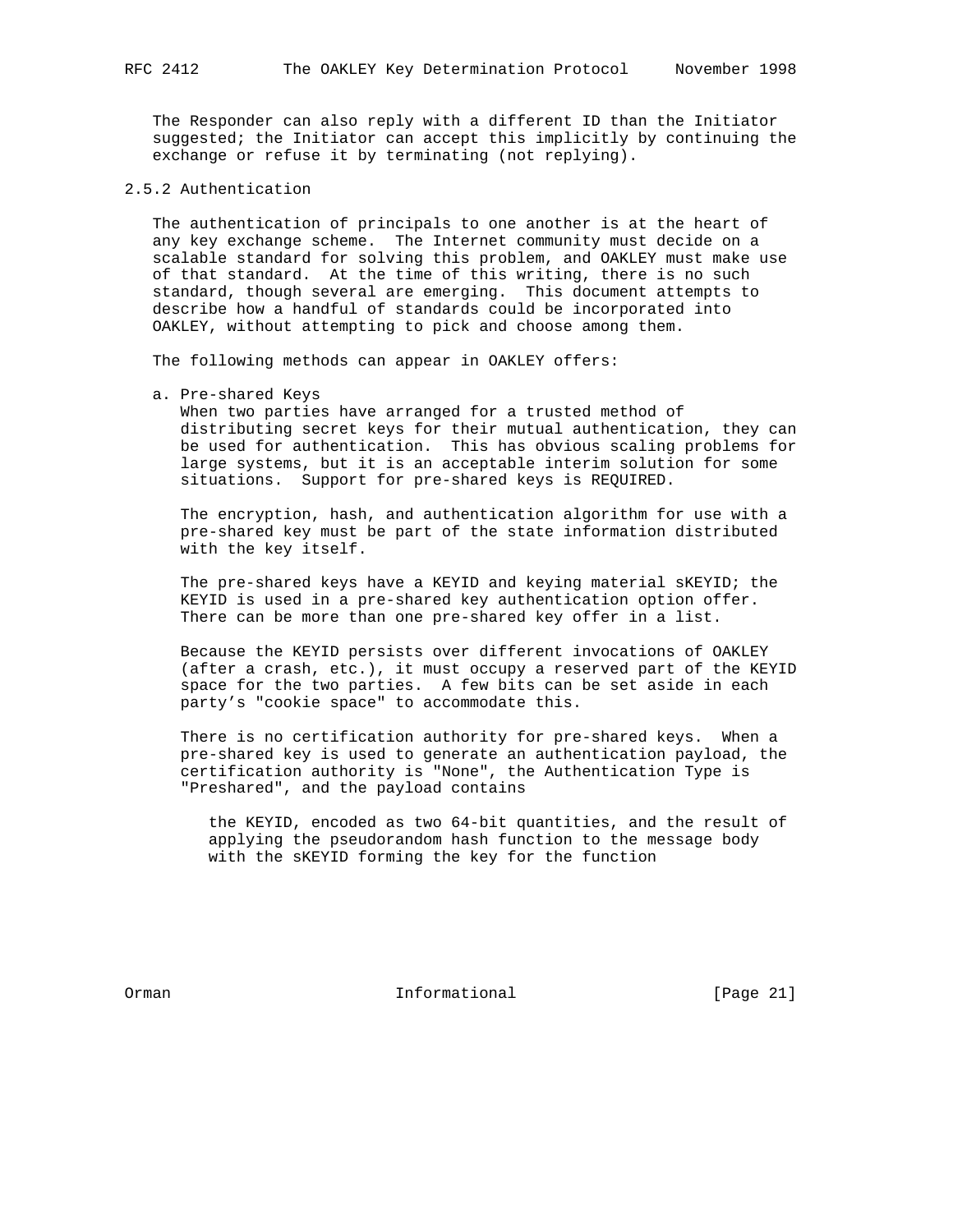b. DNS public keys

 Security extensions to the DNS protocol [DNSSEC] provide a convenient way to access public key information, especially for public keys associated with hosts. RSA keys are a requirement for secure DNS implementations; extensions to allow optional DSS keys are a near-term possibility.

 DNS KEY records have associated SIG records that are signed by a zone authority, and a hierarchy of signatures back to the root server establishes a foundation for trust. The SIG records indicate the algorithm used for forming the signature.

 OAKLEY implementations must support the use of DNS KEY and SIG records for authenticating with respect to IPv4 and IPv6 addresses and fully qualified domain names. However, implementations are not required to support any particular algorithm (RSA, DSS, etc.).

- c. RSA public keys w/o certification authority signature PGP [Zimmerman] uses public keys with an informal method for establishing trust. The format of PGP public keys and naming methods will be described in a separate RFC. The RSA algorithm can be used with PGP keys for either signing or encryption; the authentication option should indicate either RSA-SIG or RSA-ENC, respectively. Support for this is OPTIONAL.
- d.1 RSA public keys w/ certificates There are various formats and naming conventions for public keys that are signed by one or more certification authorities. The Public Key Interchange Protocol discusses X.509 encodings and validation. Support for this is OPTIONAL.
- d.2 DSS keys w/ certificates Encoding for the Digital Signature Standard with X.509 is described in draft-ietf-ipsec-dss-cert- 00.txt. Support for this is OPTIONAL; an ISAKMP Authentication Type will be assigned.
- 2.5.3 Validating Authentication Keys

 The combination of the Authentication algorithm, the Authentication Authority, the Authentication Type, and a key (usually public) define how to validate the messages with respect to the claimed identity. The key information will be available either from a pre-shared key, or from some kind of certification authority.

 Generally the certification authority produces a certificate binding the entity name to a public key. OAKLEY implementations must be prepared to fetch and validate certificates before using the public key for OAKLEY authentication purposes.

Orman Informational [Page 22]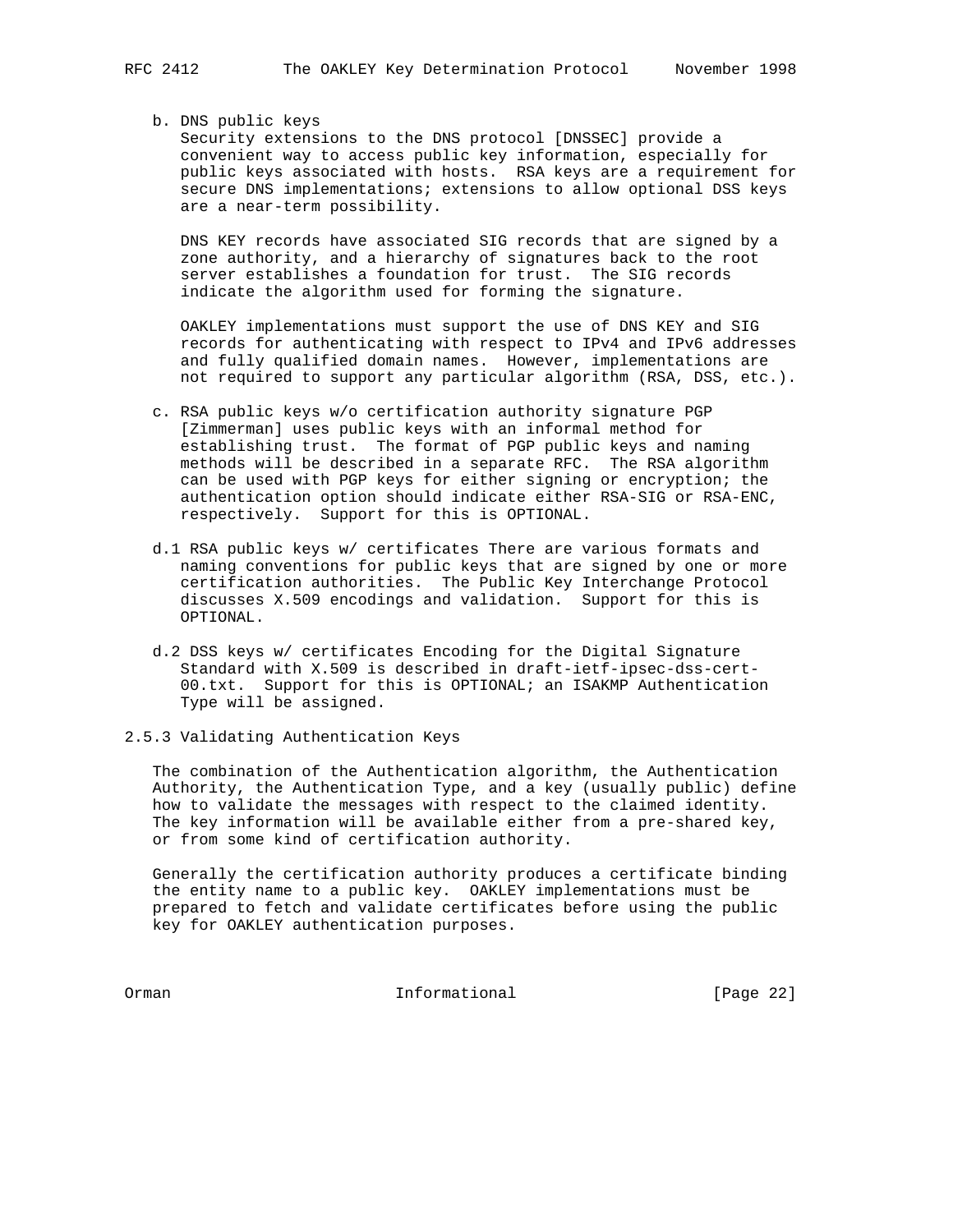The ISAKMP Authentication Payload defines the Authentication Authority field for specifying the authority that must be apparent in the trust hierarchy for authentication.

Once an appropriate certificate is obtained (see  $2.4.3$ ), the validation method will depend on the Authentication Type; if it is PGP then the PGP signature validation routines can be called to satisfy the local web-of-trust predicates; if it is RSA with X.509 certificates, the certificate must be examined to see if the certification authority signature can be validated, and if the hierarchy is recognized by the local policy.

2.5.4 Fetching Identity Objects

 In addition to interpreting the certificate or other data structure that contains an identity, users of OAKLEY must face the task of retrieving certificates that bind a public key to an identifier and also retrieving auxiliary certificates for certifying authorities or co-signers (as in the PGP web of trust).

 The ISAKMP Credentials Payload can be used to attach useful certificates to OAKLEY messages. The Credentials Payload is defined in Appendix B.

 Support for accessing and revoking public key certificates via the Secure DNS protocol [SECDNS] is MANDATORY for OAKLEY implementations. Other retrieval methods can be used when the AUTH class indicates a preference.

 The Public Key Interchange Protocol discusses a full protocol that might be used with X.509 encoded certificates.

### 2.6 Interface to Cryptographic Transforms

 The keying material computed by the key exchange should have at least 90 bits of entropy, which means that it must be at least 90 bits in length. This may be more or less than is required for keying the encryption and/or pseudorandom function transforms.

 The transforms used with OAKLEY should have auxiliary algorithms which take a variable precision integer and turn it into keying material of the appropriate length. For example, a DES algorithm could take the low order 56 bits, a triple DES algorithm might use the following:

> $K1 =$  low 56 bits of md5(0| sKEYID)  $K2 =$  low 56 bits of md5(1|sKEYID)  $K3 =$  low 56 bits of md5(2|sKEYID)

Orman Informational [Page 23]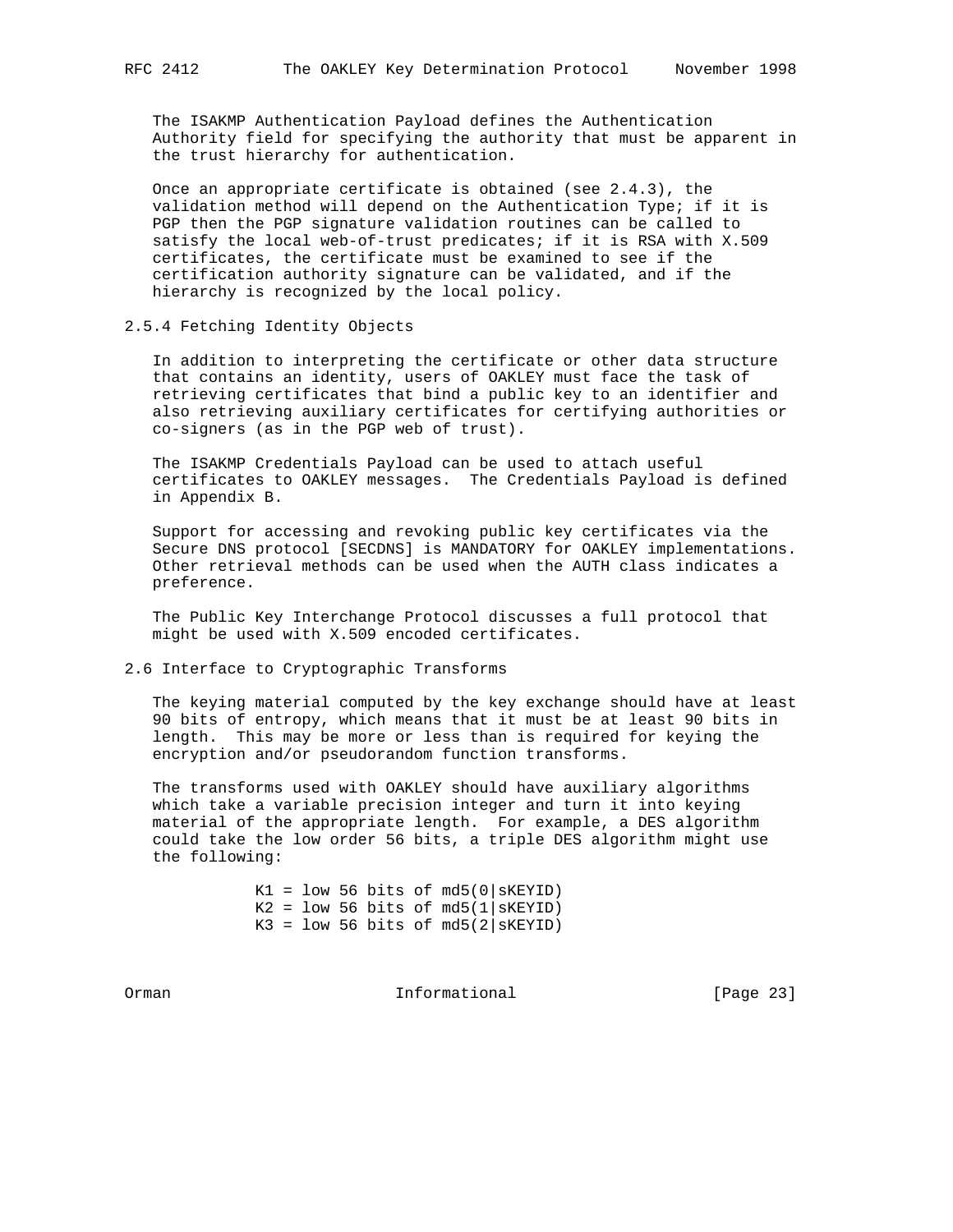The transforms will be called with the keying material encoded as a variable precision integer, the length of the data, and the block of memory with the data. Conversion of the keying material to a transform key is the responsibility of the transform.

## 2.7 Retransmission, Timeouts, and Error Messages

 If a response from the Responder is not elicited in an appropriate amount of time, the message should be retransmitted by the Initiator. These retransmissions must be handled gracefully by both parties; the Responder must retain information for retransmitting until the Initiator moves to the next message in the protocol or completes the exchange.

 Informational error messages present a problem because they cannot be authenticated using only the information present in an incomplete exchange; for this reason, the parties may wish to establish a default key for OAKLEY error messages. A possible method for establishing such a key is described in Appendix B, under the use of ISA\_INIT message types.

 In the following the message type is OAKLEY Error, the KEYID supplies the H algorithm and key for authenticating the message contents; this value is carried in the Sig/Prf payload.

 The Error payload contains the error code and the contents of the rejected message.

Orman Informational [Page 24]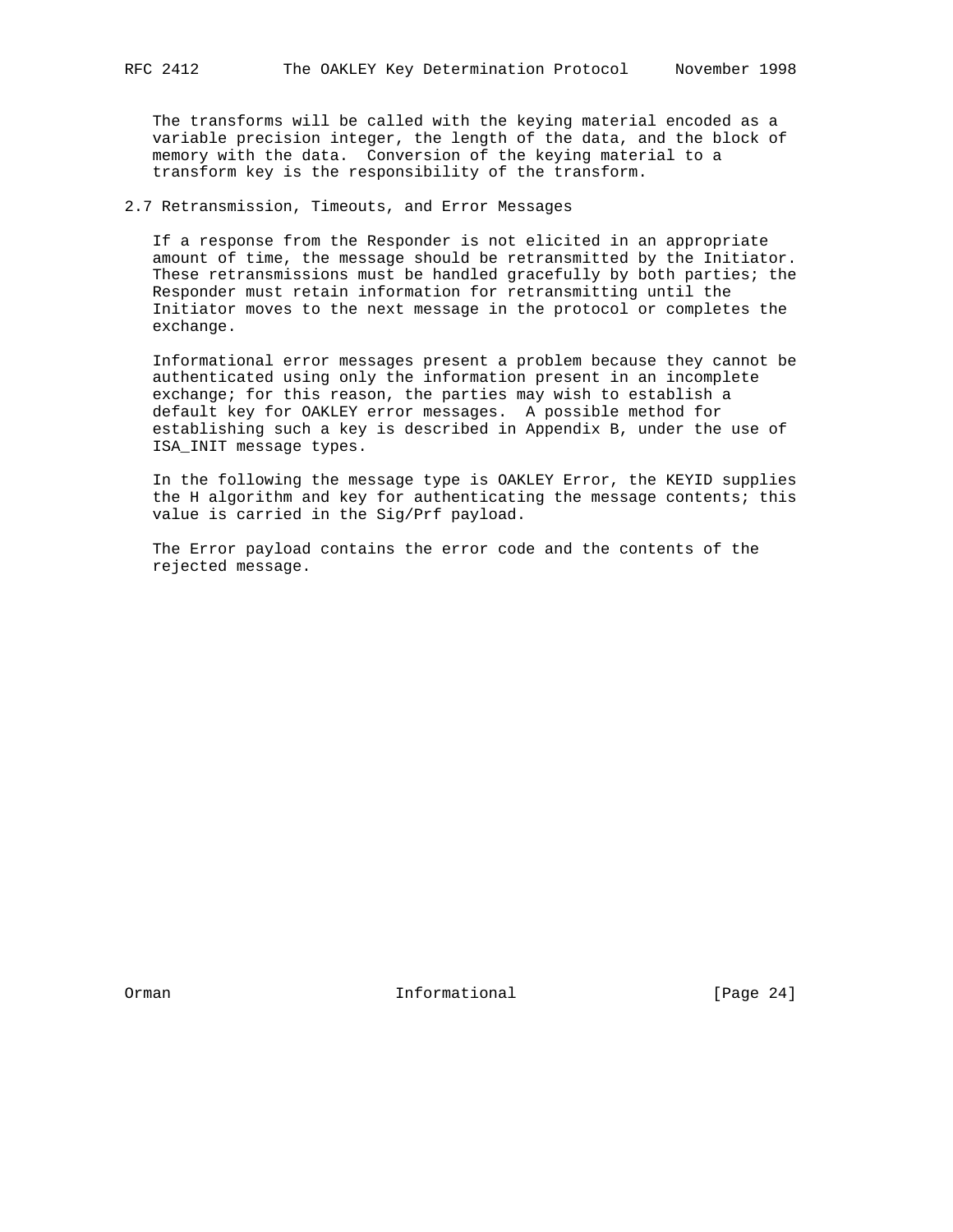|       | 23456789012345678901                               | 2 3 4 5 6 7 8 9 | $\Omega$<br>$\overline{1}$ |  |  |  |  |  |
|-------|----------------------------------------------------|-----------------|----------------------------|--|--|--|--|--|
|       |                                                    |                 |                            |  |  |  |  |  |
|       |                                                    |                 |                            |  |  |  |  |  |
|       | Initiator-Cookie                                   |                 |                            |  |  |  |  |  |
|       |                                                    |                 |                            |  |  |  |  |  |
| KEYID | -+-+-+-+-+-+-+-+-+                                 |                 |                            |  |  |  |  |  |
|       |                                                    |                 |                            |  |  |  |  |  |
|       | Responder-Cookie                                   |                 |                            |  |  |  |  |  |
|       |                                                    |                 |                            |  |  |  |  |  |
|       |                                                    |                 |                            |  |  |  |  |  |
|       | Domain of Interpretation                           |                 |                            |  |  |  |  |  |
|       |                                                    |                 |                            |  |  |  |  |  |
|       |                                                    |                 |                            |  |  |  |  |  |
|       | ! Exch<br>! Message Type<br>! Vers<br>$\mathbf{I}$ | Length          |                            |  |  |  |  |  |
|       |                                                    |                 |                            |  |  |  |  |  |
|       | SPI (unused)                                       |                 |                            |  |  |  |  |  |
|       |                                                    |                 |                            |  |  |  |  |  |
|       | SPI (unused)                                       |                 |                            |  |  |  |  |  |
|       |                                                    |                 |                            |  |  |  |  |  |
|       | Error Payload                                      |                 |                            |  |  |  |  |  |
|       |                                                    |                 | $- + - +$                  |  |  |  |  |  |
|       | Sig/prf Payload                                    |                 |                            |  |  |  |  |  |
|       |                                                    |                 |                            |  |  |  |  |  |

 The error message will contain the cookies as presented in the offending message, the message type OAKLEY\_ERROR, and the reason for the error, followed by the rejected message.

 Error messages are informational only, and the correctness of the protocol does not depend on them.

Error reasons:

 TIMEOUT exchange has taken too long, state destroyed AEH\_ERROR an unknown algorithm appears in an offer GROUP\_NOT\_SUPPORTED GRP named is not supported EXPONENTIAL\_UNACCEPTABLE exponential too large/small or is +-1 SELECTION\_NOT\_OFFERED selection does not occur in offer NO\_ACCEPTABLE\_OFFERS no offer meets host requirements AUTHENTICATION\_FAILURE signature or hash function fails RESOURCE\_EXCEEDED too many exchanges or too much state info NO\_EXCHANGE\_IN\_PROGRESS a reply received with no request in progress

Orman **Informational Informational** [Page 25]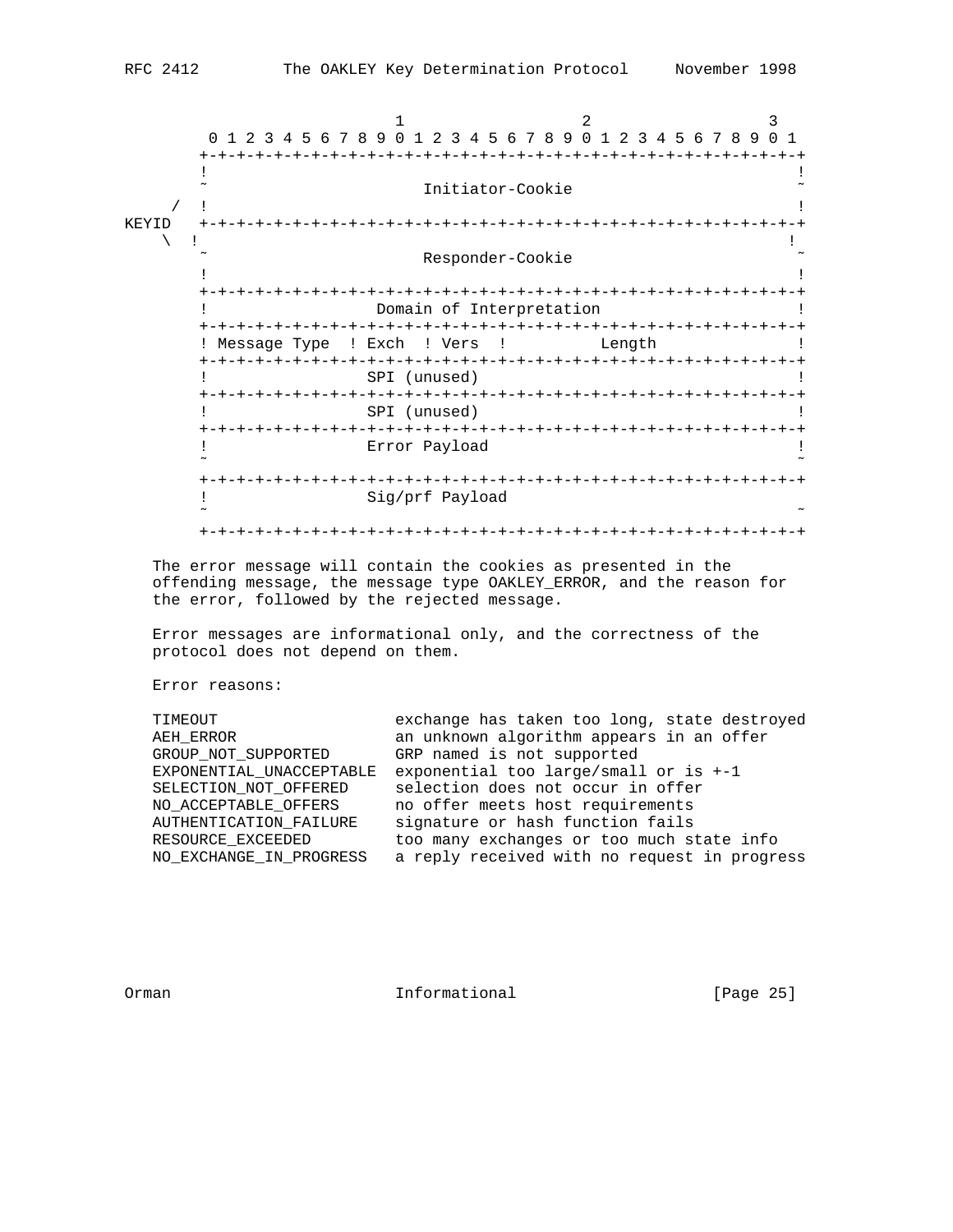## 2.8 Additional Security for Privacy Keys: Private Groups

 If the two parties have need to use a Diffie-Hellman key determination scheme that does not depend on the standard group definitions, they have the option of establishing a private group. The authentication need not be repeated, because this stage of the protocol will be protected by a pre-existing authentication key. As an extra security measure, the two parties will establish a private name for the shared keying material, so even if they use exactly the same group to communicate with other parties, the re-use will not be apparent to passive attackers.

 Private groups have the advantage of making a widespread passive attack much harder by increasing the number of groups that would have to be exhaustively analyzed in order to recover a large number of session keys. This contrasts with the case when only one or two groups are ever used; in that case, one would expect that years and years of session keys would be compromised.

 There are two technical challenges to face: how can a particular user create a unique and appropriate group, and how can a second party assure himself that the proposed group is reasonably secure?

 The security of a modular exponentiation group depends on the largest prime factor of the group size. In order to maximize this, one can choose "strong" or Sophie Germaine primes,  $P = 2Q + 1$ , where P and Q are prime. However, if  $P = kQ + 1$ , where k is small, then the strength of the group is still considerable. These groups are known as Schnorr subgroups, and they can be found with much less computational effort than Sophie-Germaine primes.

 Schnorr subgroups can also be validated efficiently by using probable prime tests.

 It is also fairly easy to find P, k, and Q such that the largest prime factor can be easily proven to be Q.

 We estimate that it would take about 10 minutes to find a new group of about 2^1024 elements, and this could be done once a day by a scheduled process; validating a group proposed by a remote party would take perhaps a minute on a 25 MHz RISC machine or a 66 MHz CISC machine.

 We note that validation is done only between previously mutually authenticated parties, and that a new group definition always follows and is protected by a key established using a well-known group. There are five points to keep in mind:

Orman Informational [Page 26]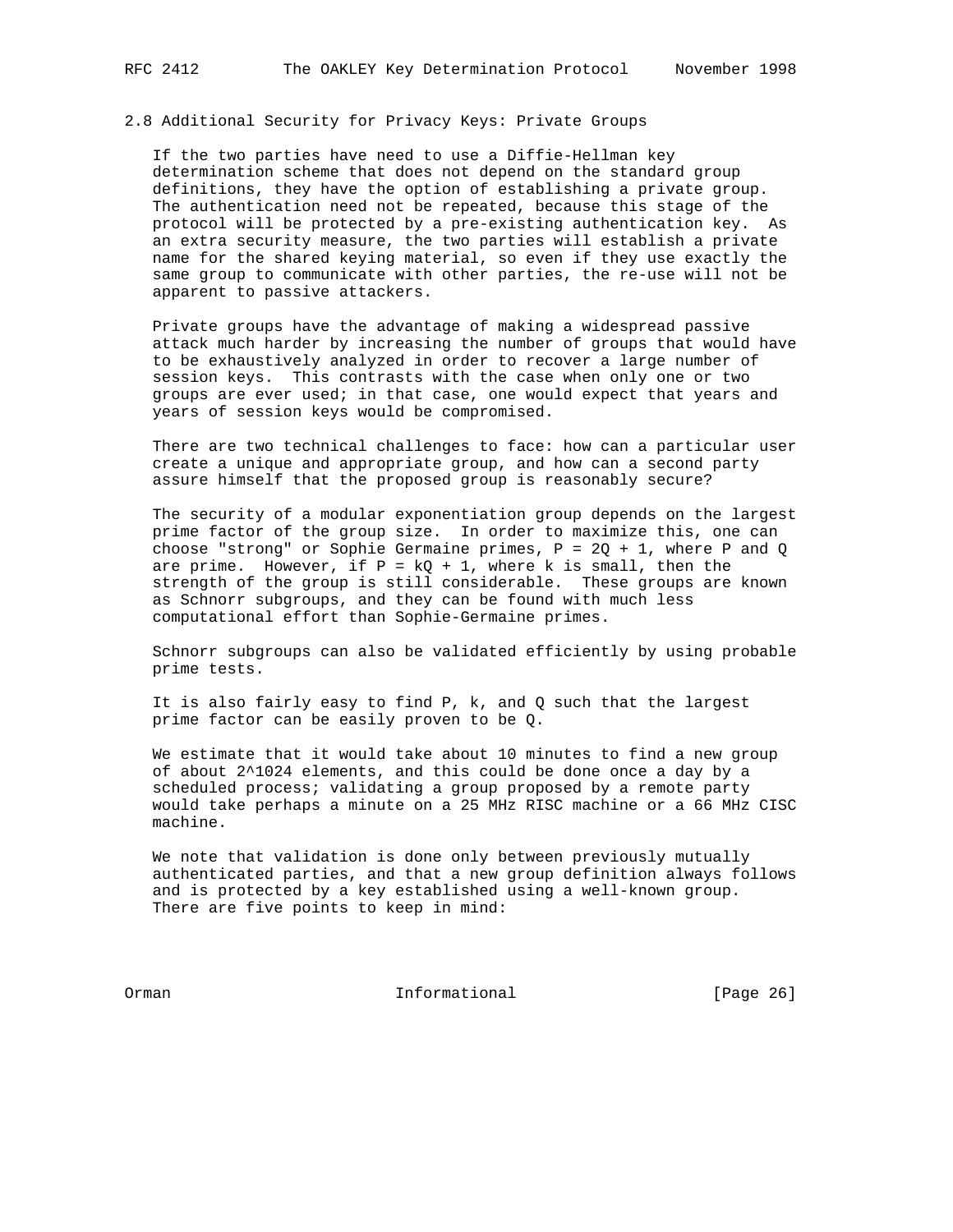a. The description and public identifier for the new group are protected by the well-known group.

 b. The responder can reject the attempt to establish the new group, either because he is too busy or because he cannot validate the largest prime factor as being sufficiently large.

 c. The new modulus and generator can be cached for long periods of time; they are not security critical and need not be associated with ongoing activity.

d. Generating a new  $g^x$ x value periodically will be more expensive if there are many groups cached; however, the importance of frequently generating new  $g^x$ x values is reduced, so the time period can be lengthened correspondingly.

 e. All modular exponentiation groups have subgroups that are weaker than the main group. For Sophie Germain primes, if the generator is a square, then there are only two elements in the subgroup: 1 and  $g^*(-1)$  (same as  $g^*(p-1)$ ) which we have already recommended avoiding. For Schnorr subgroups with k not equal to 2, the subgroup can be avoided by checking that the exponential is not a kth root of  $1$  (e<sup> $\lambda$ </sup>k != 1 mod p).

2.8.1 Defining a New Group

 This section describes how to define a new group. The description of the group is hidden from eavesdroppers, and the identifier assigned to the group is unique to the two parties. Use of the new group for Diffie-Hellman key exchanges is described in the next section.

 The secrecy of the description and the identifier increases the difficulty of a passive attack, because if the group descriptor is not known to the attacker, there is no straightforward and efficient way to gain information about keys calculated using the group.

 Only the description of the new group need be encrypted in this exchange. The hash algorithm is implied by the OAKLEY session named by the group. The encryption is the encryption function of the OAKLEY session.

 The descriptor of the new group is encoded in the new group payload. The nonces are encoded in the Authentication Payload.

 Data beyond the encryption boundary is encrypted using the transform named by the KEYID.

Orman **Informational Informational** [Page 27]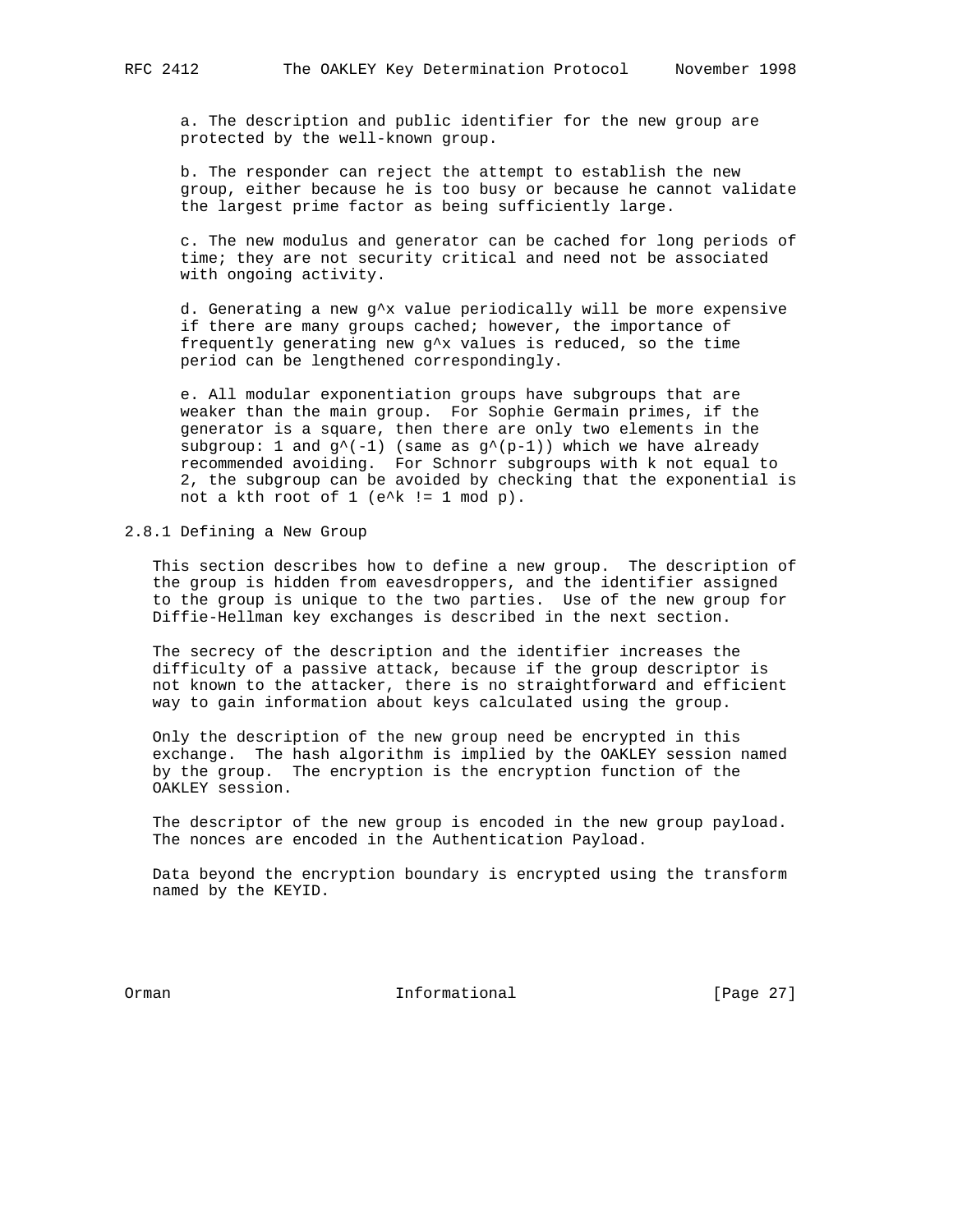The following messages use the ISAKMP Key Exchange Identifier OAKLEY New Group.

To define a new modular exponentiation group:

| Initiator     |                                                                                   | Responder     |
|---------------|-----------------------------------------------------------------------------------|---------------|
| $\rightarrow$ | KEYID,<br>INEWGRP,<br>Desc(New Group), Na<br>$prf$ (sKEYID, Desc(New Group)   Na) | $\rightarrow$ |
| $\lt$ $-$     | KEYID,<br>INEWGRPRS,<br>Na, Nb<br>$prf(sKEYID, Na   Nb   Desc(New Group))$        | $\lt$ $-$     |
| $\rightarrow$ | KEYID,<br>INEWGRPACK<br>prf(sKEYID, Nb<br>Na   Desc(New Group))                   | ->            |

 These messages are encrypted at the encryption boundary using the key indicated. The hash value is placed in the "digital signature" field (see Appendix B).

New GRP identifier =  $trunc16(Na)$  |  $trunc16(Nb)$ 

 (trunc16 indicates truncation to 16 bits; the initiator and responder must use nonces that have distinct upper bits from any used for current GRPID's)

 Desc(G) is the encoding of the descriptor for the group descriptor (see Appendix A for the format of a group descriptor)

 The two parties must store the mapping between the new group identifier GRP and the group descriptor Desc(New Group). They must also note the identities used for the KEYID and copy these to the state for the new group.

 Note that one could have the same group descriptor associated with several KEYID's. Pre-calculation of g^x values may be done based only on the group descriptor, not the private group name.

2.8.2 Deriving a Key Using a Private Group

 Once a private group has been established, its group id can be used in the key exchange messages in the GRP position. No changes to the protocol are required.

Orman Informational [Page 28]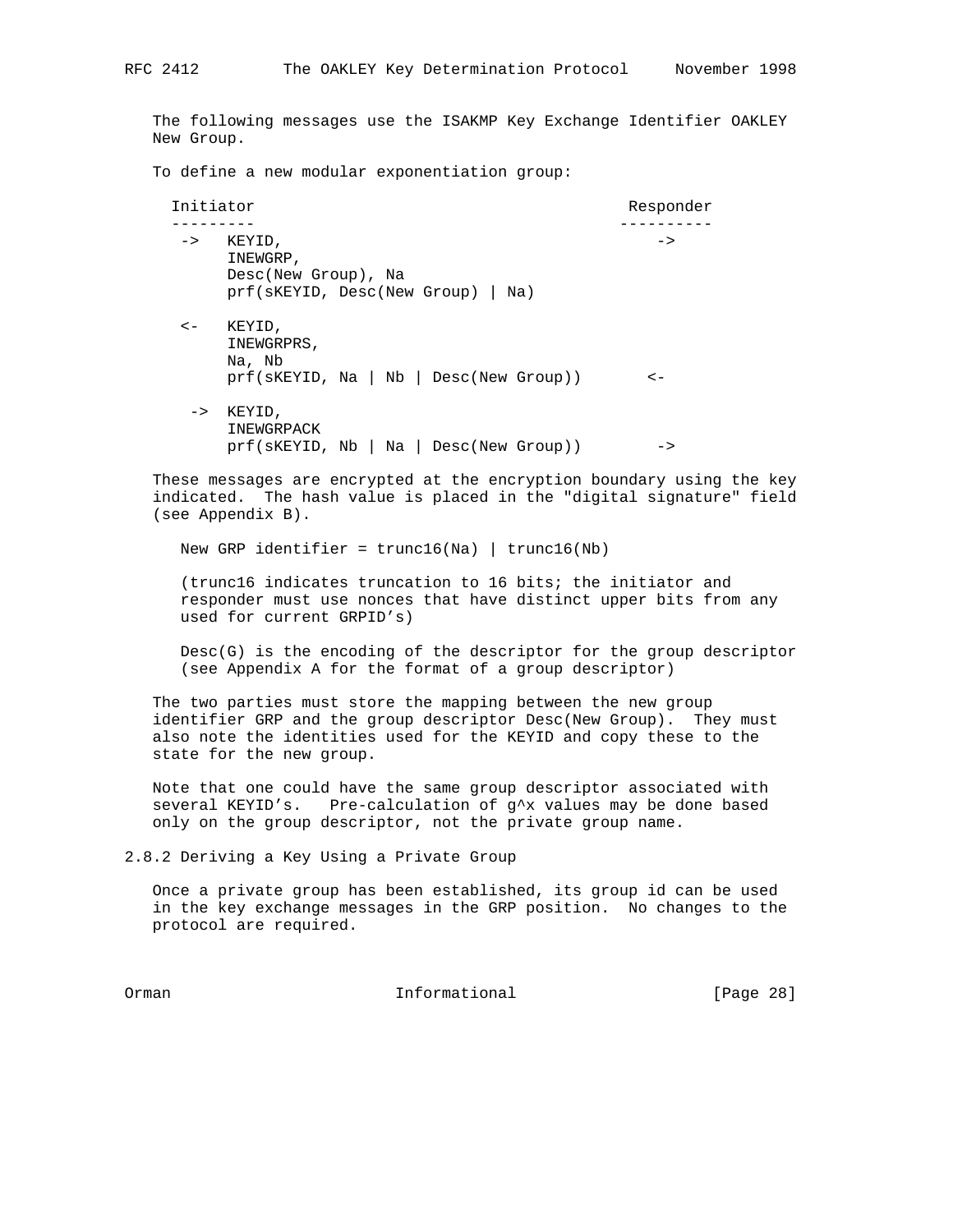2.9 Quick Mode: New Keys From Old,

 When an authenticated KEYID and associated keying material sKEYID already exist, it is easy to derive additional KEYID's and keys sharing similar attributes (GRP, EHA, etc.) using only hashing functions. The KEYID might be one that was derived in Main Mode, for example.

 On the other hand, the authenticated key may be a manually distributed key, one that is shared by the initiator and responder via some means external to OAKLEY. If the distribution method has formed the KEYID using appropriately unique values for the two halves (CKY-I and CKY-R), then this method is applicable.

 In the following, the Key Exchange Identifier is OAKLEY Quick Mode. The nonces are carried in the Authentication Payload, and the prf value is carried in the Authentication Payload; the Authentication Authority is "None" and the type is "Pre-Shared".

The protocol is:

 Initiator Responder --------- --------- -> KEYID, INEWKRQ, Ni, prf(sKEYID, Ni) -> <- KEYID, INEWKRS, Nr, prf(sKEYID, 1 | Nr | Ni) <- -> KEYID, INEWKRP, 0, prf(sKEYID, 0 | Ni | Nr) ->

The New KEYID, NKEYID, is Ni | Nr

 $SNKEYID = prf(SKEYID, Ni | Nr)$ 

 The identities and EHA values associated with NKEYID are the same as those associated with KEYID.

 Each party must validate the hash values before using the new key for any purpose.

2.10 Defining and Using Pre-Distributed Keys

 If a key and an associated key identifier and state information have been distributed manually, then the key can be used for any OAKLEY purpose. The key must be associated with the usual state information: ID's and EHA algorithms.

 Local policy dictates when a manual key can be included in the OAKLEY database. For example, only privileged users would be permitted to introduce keys associated with privileged ID's, an unprivileged user could only introduce keys associated with her own ID.

Orman Informational [Page 29]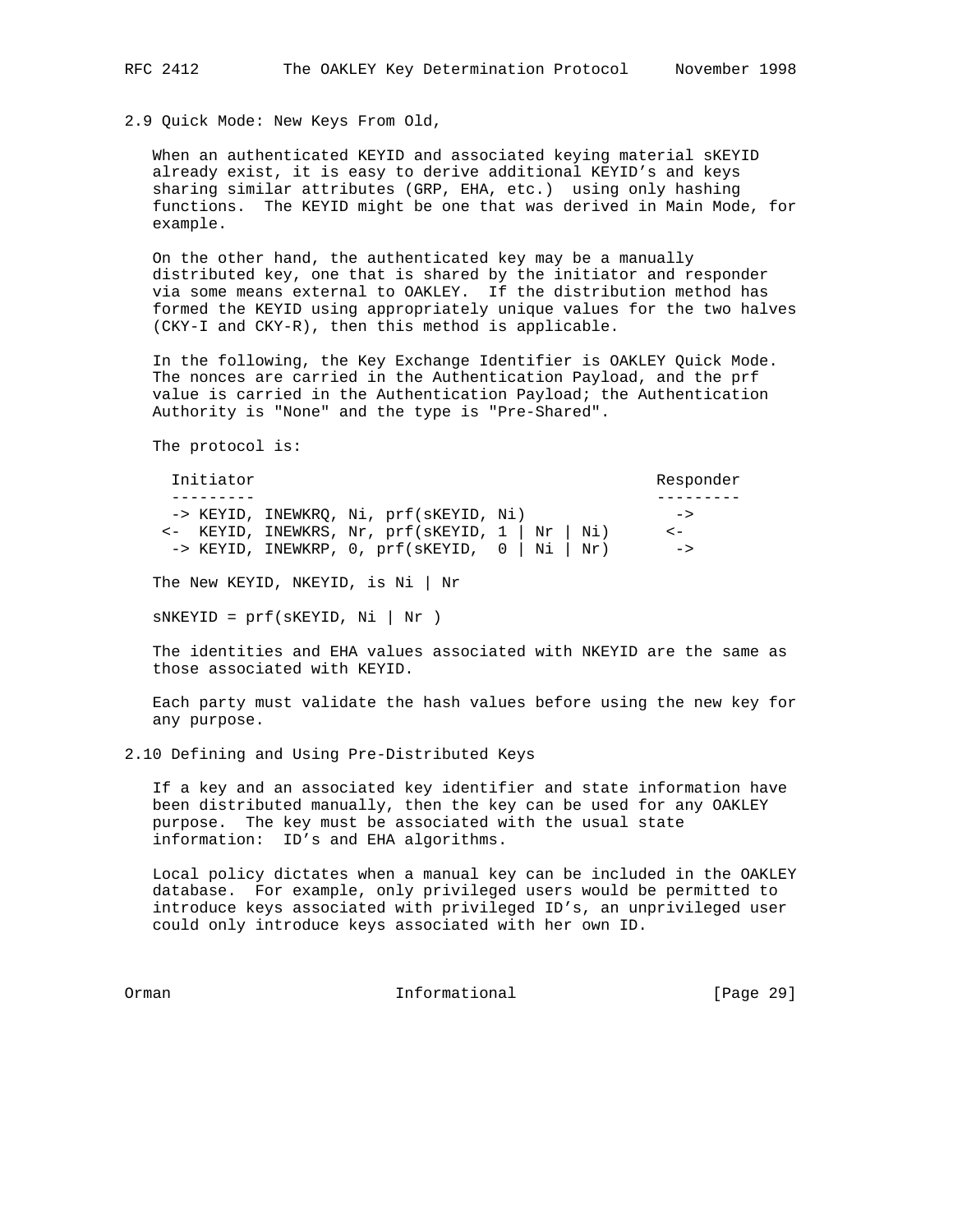### 2.11 Distribution of an External Key

 Once an OAKLEY session key and ancillary algorithms are established, the keying material and the "H" algorithm can be used to distribute an externally generated key and to assign a KEYID to it.

 In the following, KEYID represents an existing, authenticated OAKLEY session key, and sNEWKEYID represents the externally generated keying material.

 In the following, the Key Exchange Identifier is OAKLEY External Mode. The Key Exchange Payload contains the new key, which is protected

 Initiator Responder --------- --------- -> KEYID, IEXTKEY, Ni, prf(sKEYID, Ni) -> <- KEYID, IEXTKEY, Nr, prf(sKEYID, 1 | Nr | Ni) <- -> KEYID, IEXTKEY, Kir xor sNEWKEYID\*, prf(Kir, sNEWKEYID | Ni | Nr) ->

Kir =  $prf$ (sKEYID, Ni | Nr)

\* this field is carried in the Key Exchange Payload.

 Each party must validate the hash values using the "H" function in the KEYID state before changing any key state information.

 The new key is recovered by the Responder by calculating the xor of the field in the Authentication Payload with the Kir value.

 The new key identifier, naming the keying material sNEWKEYID, is  $prf$ (sKEYID,  $1 | Ni | Nr$ ).

 Note that this exchange does not require encryption. Hugo Krawcyzk suggested the method and noted its advantage.

2.11.1 Cryptographic Strength Considerations

 The strength of the key used to distribute the external key must be at least equal to the strength of the external key. Generally, this means that the length of the sKEYID material must be greater than or equal to the length of the sNEWKEYID material.

 The derivation of the external key, its strength or intended use are not addressed by this protocol; the parties using the key must have some other method for determining these properties.

Orman Informational [Page 30]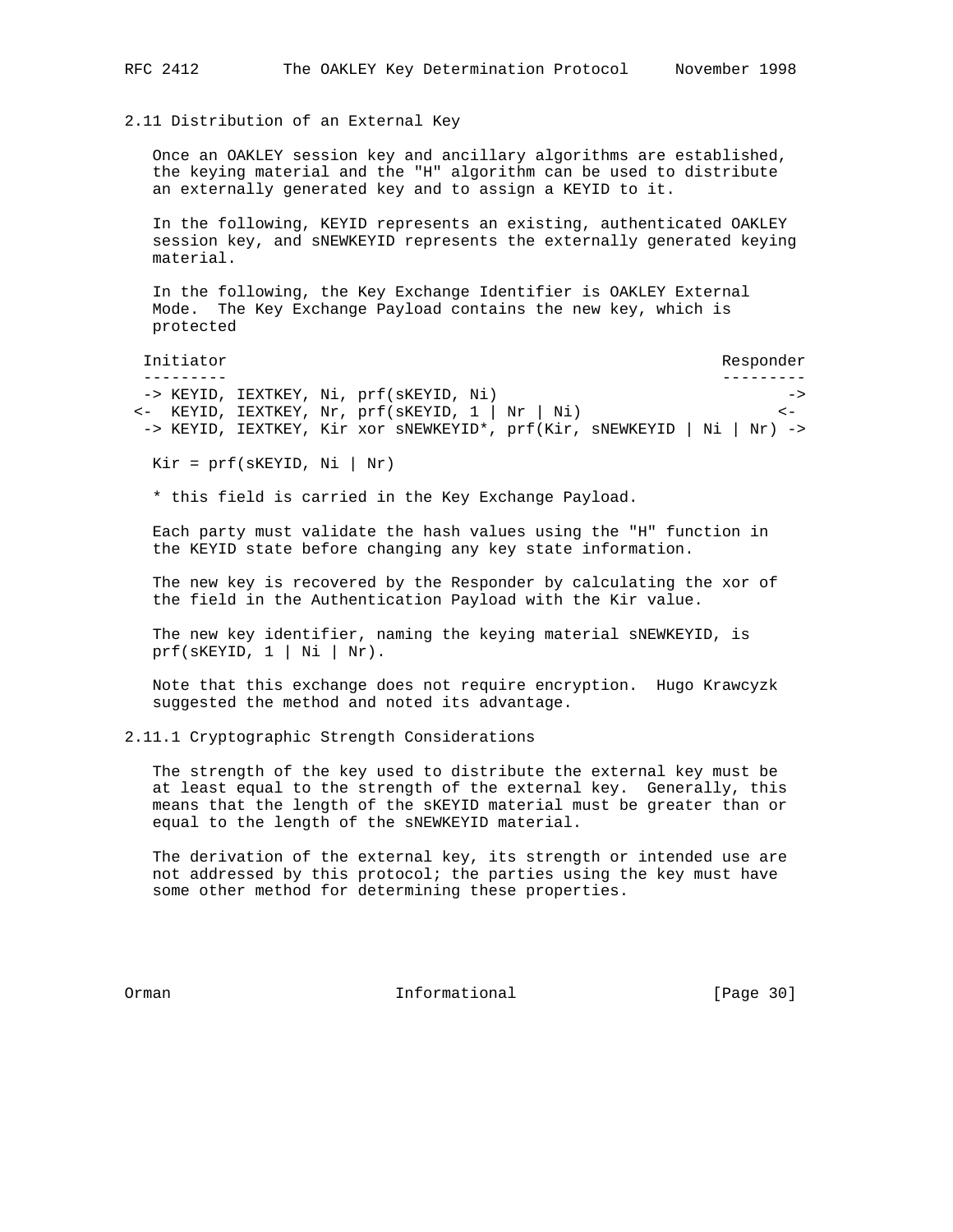As of early 1996, it appears that for 90 bits of cryptographic strength, one should use a modular exponentiation group modulus of 2000 bits. For 128 bits of strength, a 3000 bit modulus is required.

3. Specifying and Deriving Security Associations

 When a security association is defined, only the KEYID need be given. The responder should be able to look up the state associated with the KEYID value and find the appropriate keying material, sKEYID.

 Deriving keys for use with IPSEC protocols such as ESP or AH is a subject covered in the ISAKMP/Oakley Resolution document. That document also describes how to negotiate acceptable parameter sets and identifiers for ESP and AH, and how to exactly calculate the keying material for each instance of the protocols. Because the basic keying material defined here  $(g^kxy)$  may be used to derive keys for several instances of ESP and AH, the exact mechanics of using one-way functions to turn g^xy into several unique keys is essential to correct usage.

4. ISAKMP Compatibility

 OAKLEY uses ISAKMP header and payload formats, as described in the text and in Appendix B. There are particular noteworthy extensions beyond the version 4 draft.

4.1 Authentication with Existing Keys

 In the case that two parties do not have suitable public key mechanisms in place for authenticating each other, they can use keys that were distributed manually. After establishment of these keys and their associated state in OAKLEY, they can be used for authentication modes that depend on signatures, e.g. Aggressive Mode.

 When an existing key is to appear in an offer list, it should be indicated with an Authentication Algorithm of ISAKMP\_EXISTING. This value will be assigned in the ISAKMP RFC.

 When the authentication method is ISAKMP\_EXISTING, the authentication authority will have the value ISAKMP\_AUTH\_EXISTING; the value for this field must not conflict with any authentication authority registered with IANA and is defined in the ISAKMP RFC.

Orman Informational [Page 31]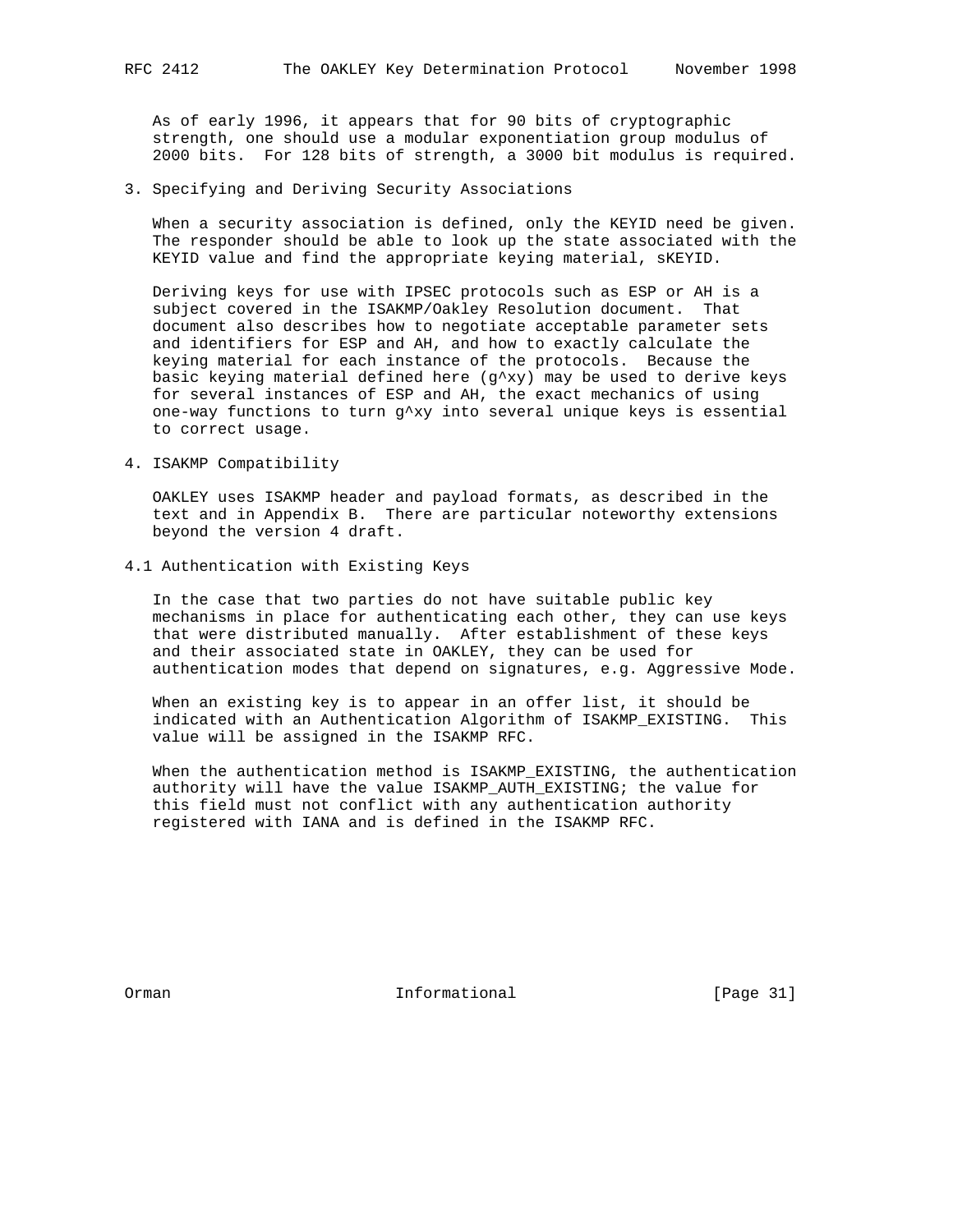The authentication payload will have two parts:

the KEYID for the pre-existing key

 the identifier for the party to be authenticated by the pre existing key.

 The pseudo-random function "H" in the state information for that KEYID will be the signature algorithm, and it will use the keying material for that key (sKEYID) when generating or checking the validity of message data.

 E.g. if the existing key has an KEYID denoted by KID and 128 bits of keying material denoted by sKID and "H" algorithm a transform named HMAC, then to generate a "signature" for a data block, the output of HMAC(sKID, data) will be the corresponding signature payload.

 The KEYID state will have the identities of the local and remote parties for which the KEYID was assigned; it is up to the local policy implementation to decide when it is appropriate to use such a key for authenticating other parties. For example, a key distributed for use between two Internet hosts A and B may be suitable for authenticating all identities of the form "alice@A" and "bob@B".

4.2 Third Party Authentication

 A local security policy might restrict key negotiation to trusted parties. For example, two OAKLEY daemons running with equal sensitivity labels on two machines might wish to be the sole arbiters of key exchanges between users with that same sensitivity label. In this case, some way of authenticating the provenance of key exchange requests is needed. I.e., the identities of the two daemons should be bound to a key, and that key will be used to form a "signature" for the key exchange messages.

 The Signature Payload, in Appendix B, is for this purpose. This payload names a KEYID that is in existence before the start of the current exchange. The "H" transform for that KEYID is used to calculate an integrity/authentication value for all payloads preceding the signature.

 Local policy can dictate which KEYID's are appropriate for signing further exchanges.

Orman Informational [Page 32]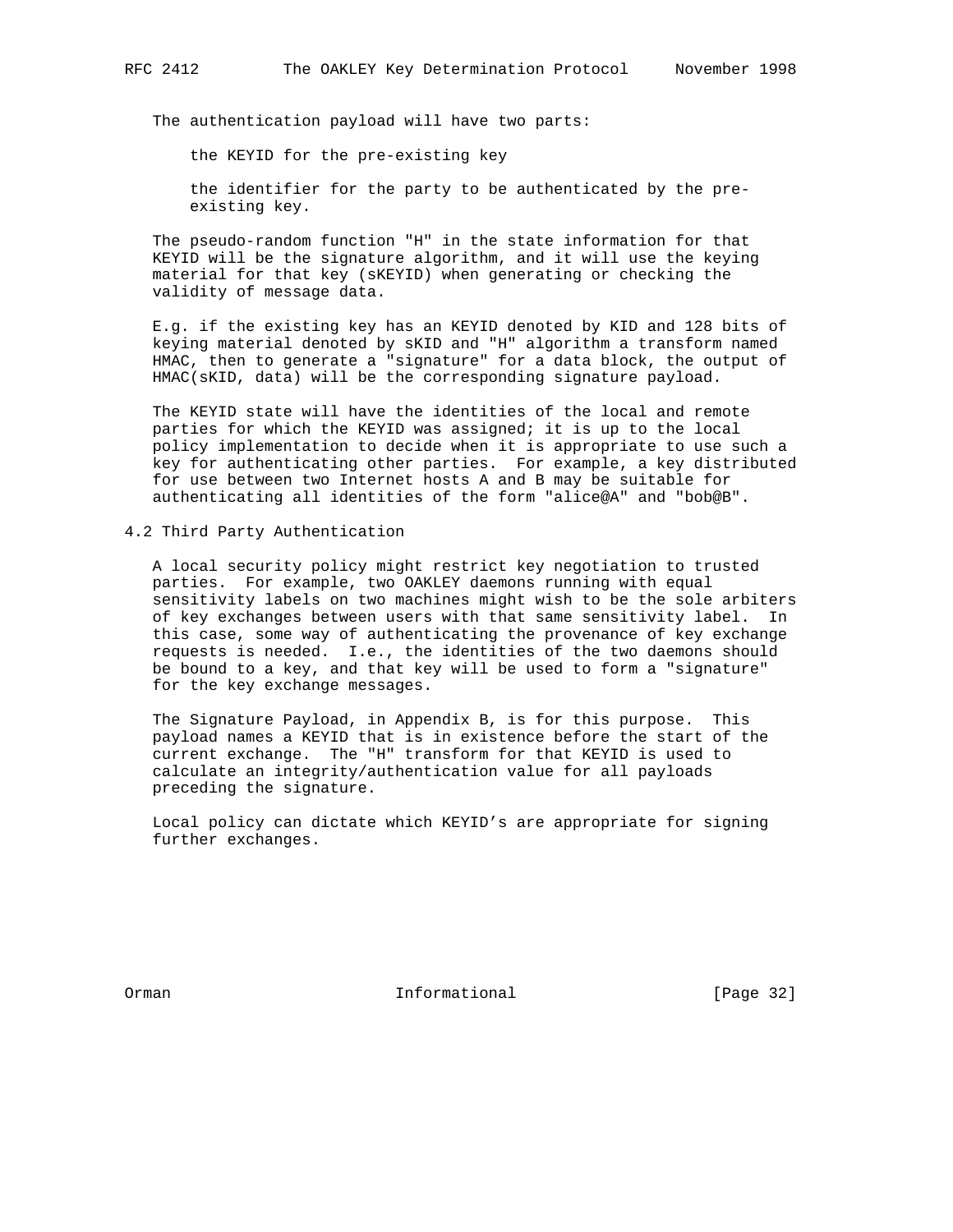4.3 New Group Mode

OAKLEY uses a new KEI for the exchange that defines a new group.

5. Security Implementation Notes

 Timing attacks that are capable of recovering the exponent value used in Diffie-Hellman calculations have been described by Paul Kocher [Kocher]. In order to nullify the attack, implementors must take pains to obscure the sequence of operations involved in carrying out modular exponentiations.

 A "blinding factor" can accomplish this goal. A group element, r, is chosen at random. When an exponent x is chosen, the value  $r^*(-x)$  is also calculated. Then, when calculating  $(g^{\wedge}y)^{\wedge}x$ , the implementation will calculate this sequence:

> $A = (rg^y)$  $B = A^x = (rg^y)^x = (r^x)(g^x)(xy)$  $C = B * r^(-x) = (r^x)(r^-(x))(g^x(xy)) = g^x(xy)$

 The blinding factor is only necessary if the exponent x is used more than 100 times (estimate by Richard Schroeppel).

6. OAKLEY Parsing and State Machine

 There are many pathways through OAKLEY, but they follow a left-to right parsing pattern of the message fields.

The initiator decides on an initial message in the following order:

 1. Offer a cookie. This is not necessary but it helps with aggressive exchanges.

 2. Pick a group. The choices are the well-known groups or any private groups that may have been negotiated. The very first exchange between two Oakley daemons with no common state must involve a well-known group (0, meaning no group, is a well-known group). Note that the group identifier, not the group descriptor, is used in the message.

 If a non-null group will be used, it must be included with the first message specifying EHAO. It need not be specified until then.

3. If PFS will be used, pick an exponent x and present  $g^x$ x.

4. Offer Encryption, Hash, and Authentication lists.

Orman Informational [Page 33]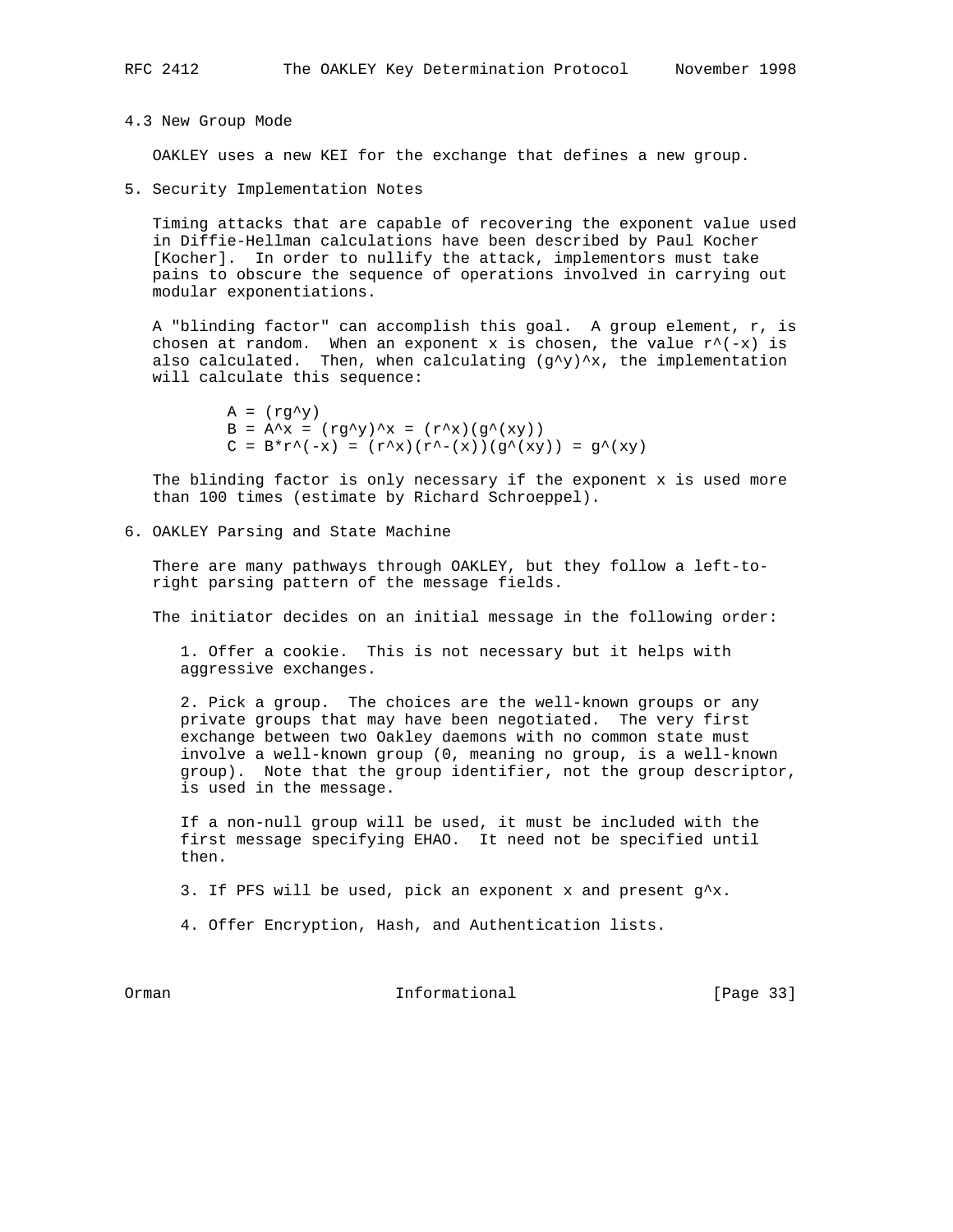5. Use PFS for hiding the identities

 If identity hiding is not used, then the initiator has this option:

6. Name the identities and include authentication information

 The information in the authentication section depends on the first authentication offer. In this aggressive exchange, the Initiator hopes that the Responder will accept all the offered information and the first authentication method. The authentication method determines the authentication payload as follows:

 1. Signing method. The signature will be applied to all the offered information.

 2. A public key encryption method. The algorithm will be used to encrypt a nonce in the public key of the requested Responder identity. There are two cases possible, depending on whether or not identity hiding is used:

 a. No identity hiding. The ID's will appear as plaintext. b. Identity hiding. A well-known ID, call it R', will appear as plaintext in the authentication payload. It will be followed by two ID's and a nonce; these will be encrypted using the public key for R'.

 3. A pre-existing key method. The pre-existing key will be used to encrypt a nonce. If identity hiding is used, the ID's will be encrypted in place in the payload, using the "E" algorithm associated with the pre-existing key.

The Responder can accept all, part or none of the initial message.

 The Responder accepts as many of the fields as he wishes, using the same decision order as the initiator. At any step he can stop, implicitly rejecting further fields (which will have null values in his response message). The minimum response is a cookie and the GRP.

 1. Accept cookie. The Responder may elect to record no state information until the Initiator successfully replies with a cookie chosen by the responder. If so, the Responder replies with a cookie, the GRP, and no other information.

 2. Accept GRP. If the group is not acceptable, the Responder will not reply. The Responder may send an error message indicating the the group is not acceptable (modulus too small, unknown identifier, etc.) Note that "no group" has two meanings during

Orman Informational [Page 34]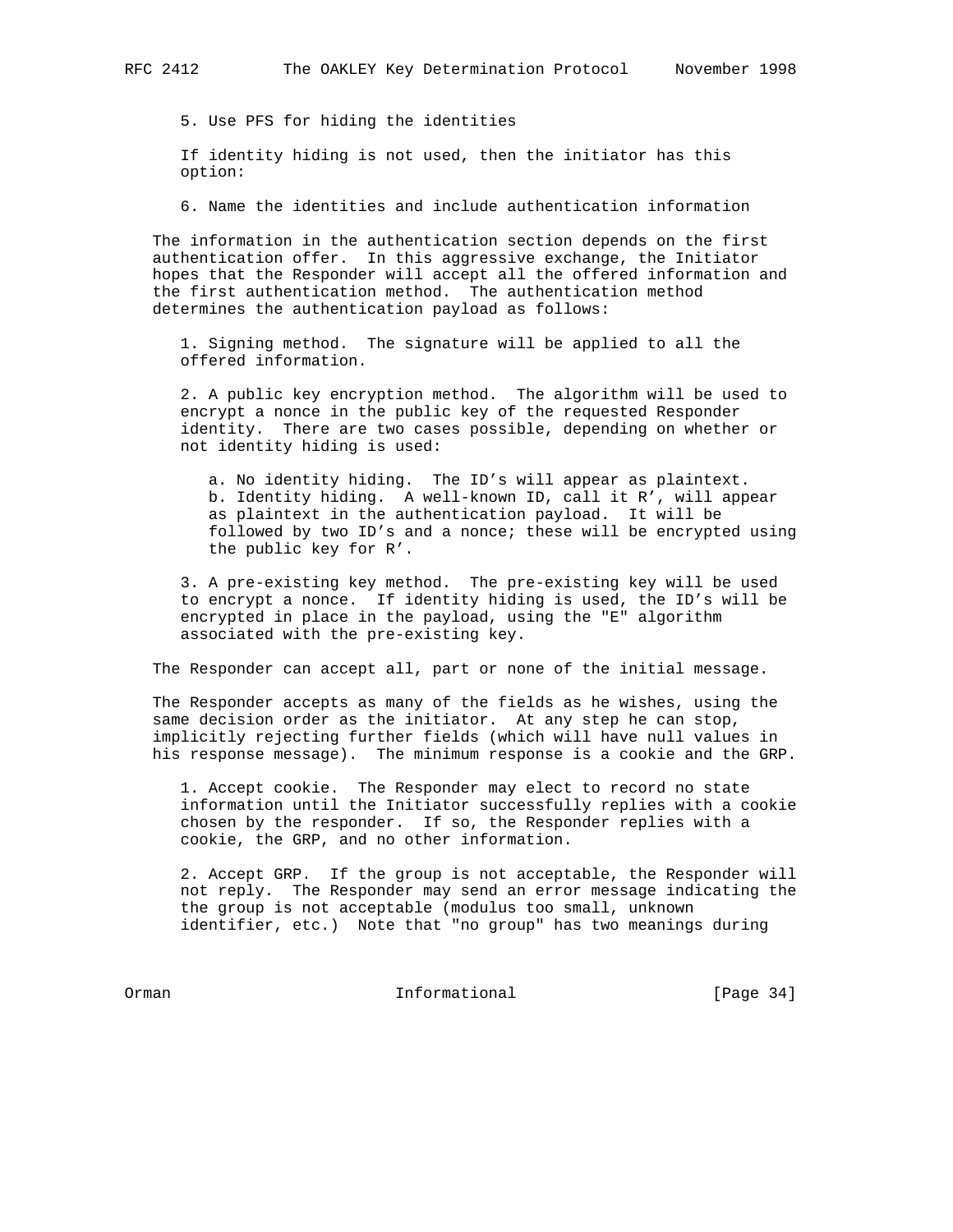the protocol: it may mean the group is not yet specified, or it may mean that no group will be used (and thus PFS is not possible).

3. Accept the  $g^x$ x value. The Responder indicates his acceptance of the g^x value by including his own g^y value in his reply. He can postpone this by ignoring  $g^{\lambda}x$  and putting a zero length  $g^{\lambda}y$ value in his reply. He can also reject the  $g^{\lambda}x$  value with an error message.

 4. Accept one element from each of the EHA lists. The acceptance is indicated by a non-zero proposal.

 5. If PFS for identity hiding is requested, then no further data will follow.

 6. If the authentication payload is present, and if the first item in the offered authentication class is acceptable, then the Responder must validate/decrypt the information in the authentication payload and signature payload, if present. The Responder should choose a nonce and reply using the same authentication/hash algorithm as the Initiator used.

 The Initiator notes which information the Responder has accepted, validates/decrypts any signed, hashed, or encrypted fields, and if the data is acceptable, replies in accordance to the EHA methods selected by the Responder. The Initiator replies are distinguished from his initial message by the presence of the non-zero value for the Responder cookie.

 The output of the signature or prf function will be encoded as a variable precision integer as described in Appendix C. The KEYID will indicate KEYID that names keying material and the Hash or Signature function.

7. The Credential Payload

 Useful certificates with public key information can be attached to OAKLEY messages using Credential Payloads as defined in the ISAKMP document. It should be noted that the identity protection option applies to the credentials as well as the identities.

Security Considerations

 The focus of this document is security; hence security considerations permeate this memo.

Orman **Informational Informational** [Page 35]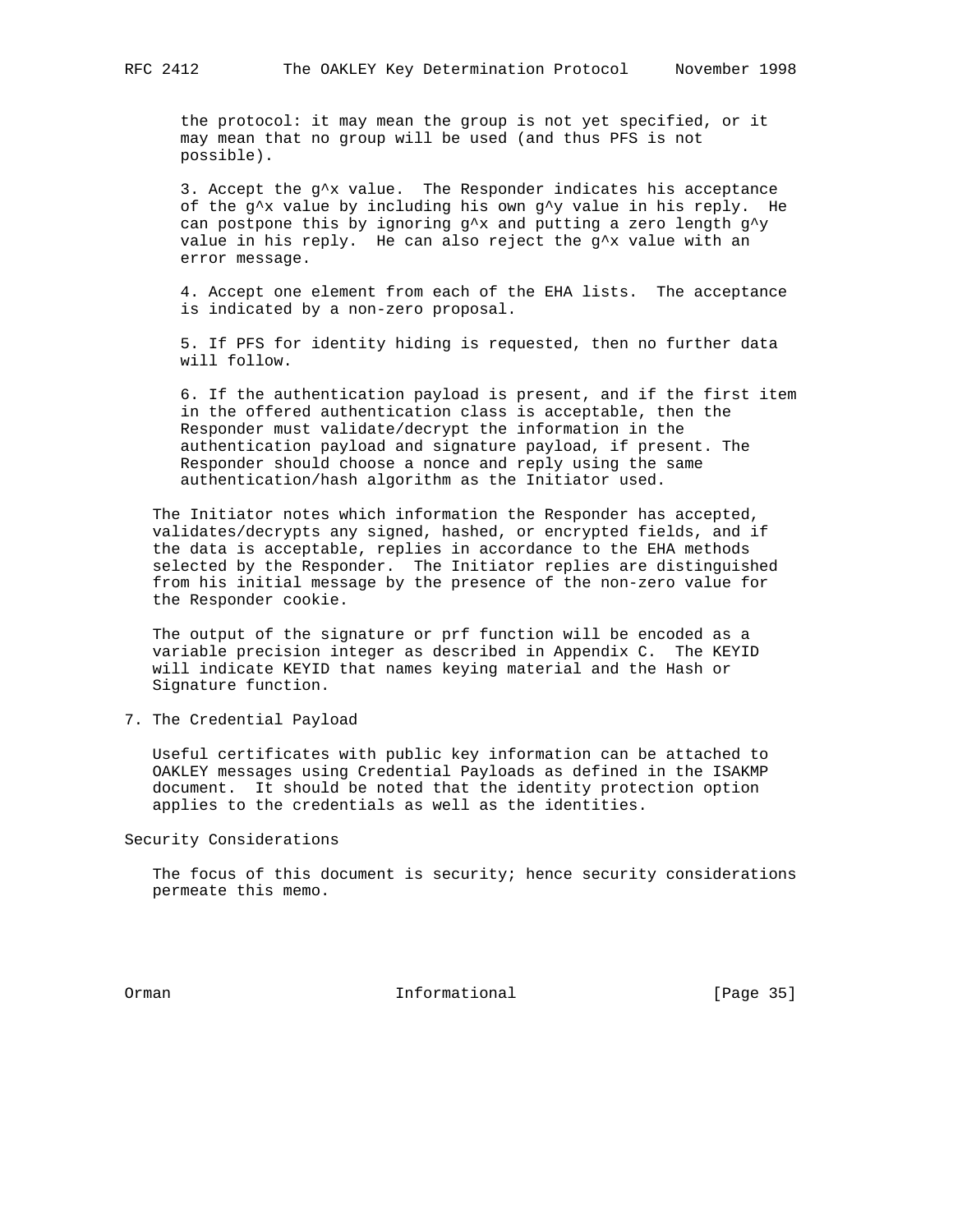Author's Address

 Hilarie K. Orman Department of Computer Science University of Arizona

EMail: ho@darpa.mil

Orman Informational [Page 36]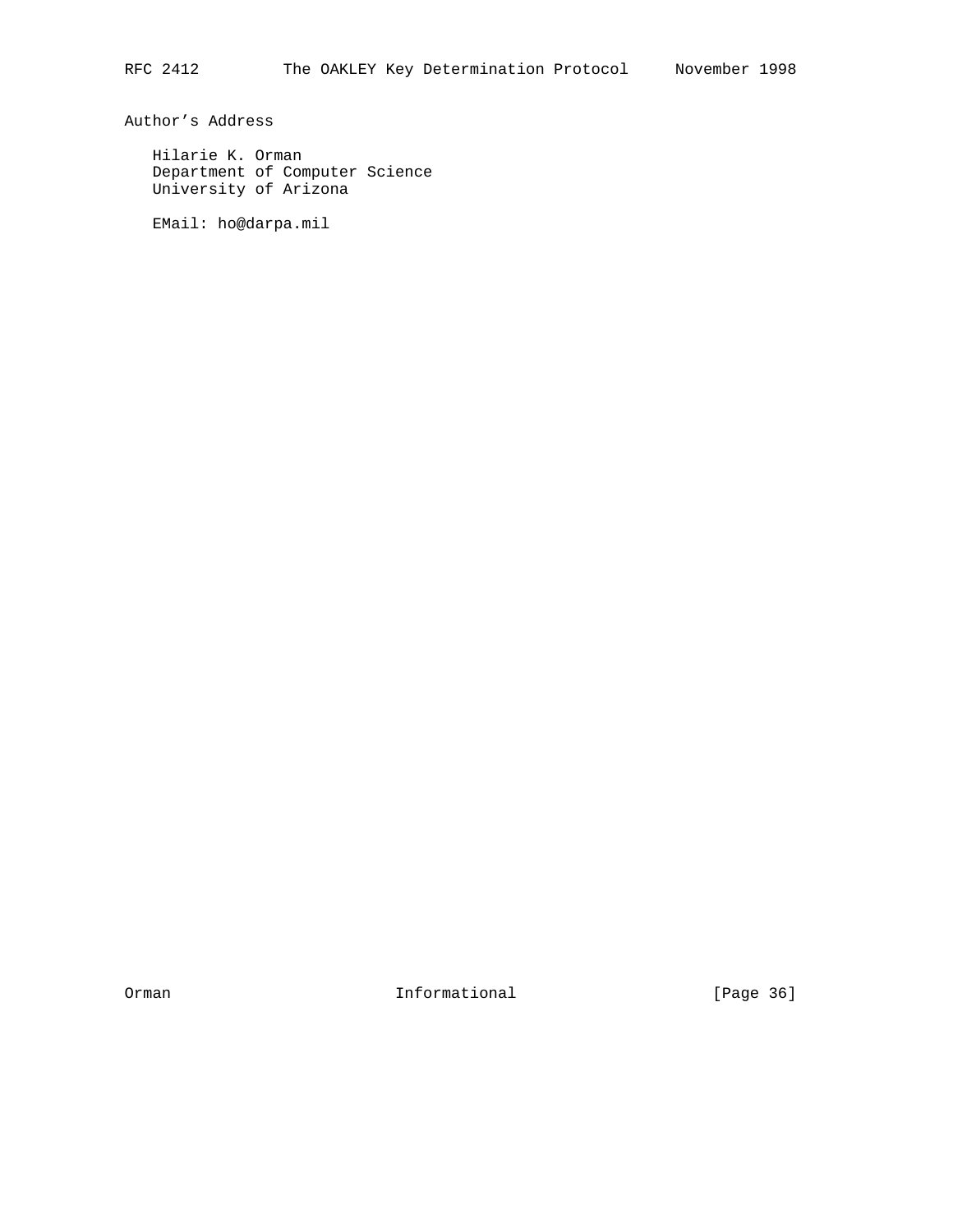### APPENDIX A Group Descriptors

 Three distinct group representations can be used with OAKLEY. Each group is defined by its group operation and the kind of underlying field used to represent group elements. The three types are modular exponentiation groups (named MODP herein), elliptic curve groups over the field GF[2^N] (named EC2N herein), and elliptic curve groups over GF[P] (named ECP herein) For each representation, many distinct realizations are possible, depending on parameter selection.

 With a few exceptions, all the parameters are transmitted as if they were non-negative multi-precision integers, using the format defined in this appendix (note, this is distinct from the encoding in Appendix C). Every multi-precision integer has a prefixed length field, even where this information is redundant.

 For the group type EC2N, the parameters are more properly thought of as very long bit fields, but they are represented as multi-precision integers, (with length fields, and right-justified). This is the natural encoding.

 MODP means the classical modular exponentiation group, where the operation is to calculate  $G^{\wedge}X$  (mod P). The group is defined by the numeric parameters P and G. P must be a prime. G is often 2, but may be a larger number.  $2 \leq G \leq P-2$ .

 ECP is an elliptic curve group, modulo a prime number P. The defining equation for this kind of group is  $Y^2 = X^3 + AX + B$  The group operation is taking a multiple of an elliptic-curve point. The group is defined by 5 numeric parameters: The prime P, two curve parameters A and B, and a generator  $(X,Y)$ . A,B,X,Y are all interpreted mod P, and must be (non-negative) integers less than P. They must satisfy the defining equation,

EC2N is an elliptic curve group, over the finite field  $F[2^N]$ . The defining equation for this kind of group is  $Y^2 + XY = X^3 + AX^2 + B$  (This equation differs slightly from the mod P case: it has an XY term, and an AX^2 term instead of an AX term.)

 We must specify the field representation, and then the elliptic curve. The field is specified by giving an irreducible polynomial (mod 2) of degree N. This polynomial is represented as an integer of size between  $2^N$  and  $2^N(N+1)$ , as if the defining polynomial were evaluated at the value U=2.

modulo P.

Orman **Informational Informational** [Page 37]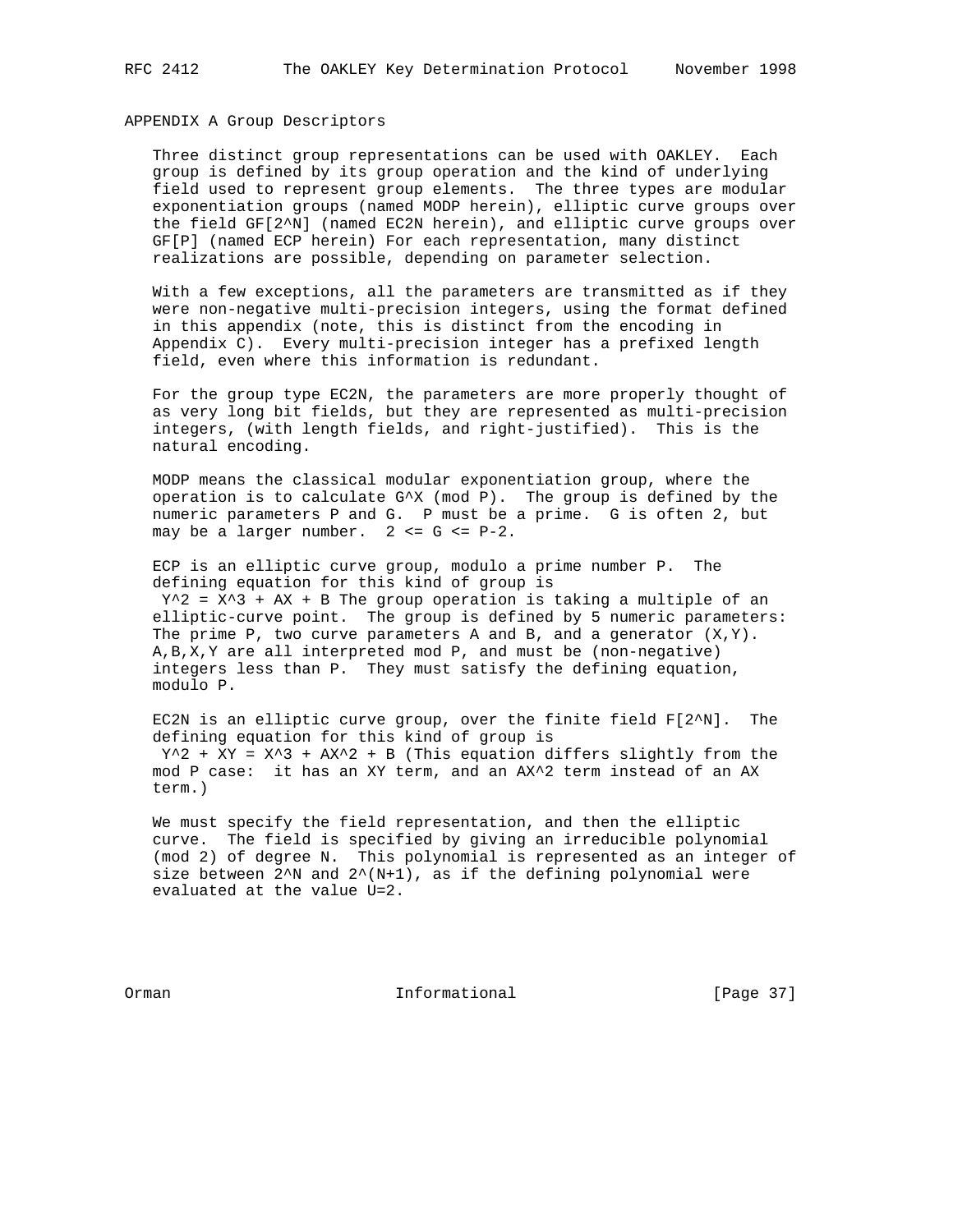For example, the field defined by the polynomial  $U^{\wedge}155 + U^{\wedge}62 + 1$  is represented by the integer  $2^155 + 2^62 + 1$ . The group is defined by 4 more parameters, A,B,X,Y. These parameters are elements of the field  $GF[2^N]$ , and can be thought of as polynomials of degree < N, with (mod 2) coefficients. They fit in N-bit fields, and are represented as integers < 2^N, as if the polynomial were evaluated at U=2. For example, the field element  $U^2$  + 1 would be represented by the integer  $2^2+1$ , which is 5. The two parameters A and B define the curve. A is frequently 0. B must not be 0. The parameters X and Y select a point on the curve. The parameters A,B,X,Y must satisfy the defining equation, modulo the defining polynomial, and mod 2.

Group descriptor formats:

 Type of group: A two-byte field, assigned values for the types "MODP", "ECP", "EC2N" will be defined (see ISAKMP-04). Size of a field element, in bits. This is either Ceiling(log2 P) or the degree of the irreducible polynomial: a 32-bit integer. The prime P or the irreducible field polynomial: a multi-precision integer. The generator: 1 or 2 values, multi-precision integers. EC only: The parameters of the curve: 2 values, multi-precision integers. The following parameters are Optional (each of these may appear independently): a value of 0 may be used as a place-holder to represent an unspecified parameter; any number of the parameters may be sent, from 0 to 3. The largest prime factor: the encoded value that is the LPF of the group size, a multi-precision integer. EC only: The order of the group: multi-precision integer. (The group size for MODP is always P-1.) Strength of group: 32-bit integer. The strength of the group is approximately the number of key-bits protected. It is determined by the log2 of the effort to attack the group. It may change as we learn more about cryptography. This is a generic example for a "classic" modular exponentiation group: Group type: "MODP" Size of a field element in bits: Log2 (P) rounded \*up\*. A 32bit integer. Defining prime P: a multi-precision integer. Generator G: a multi-precision integer. 2 <= G <= P-2.

Orman Informational [Page 38]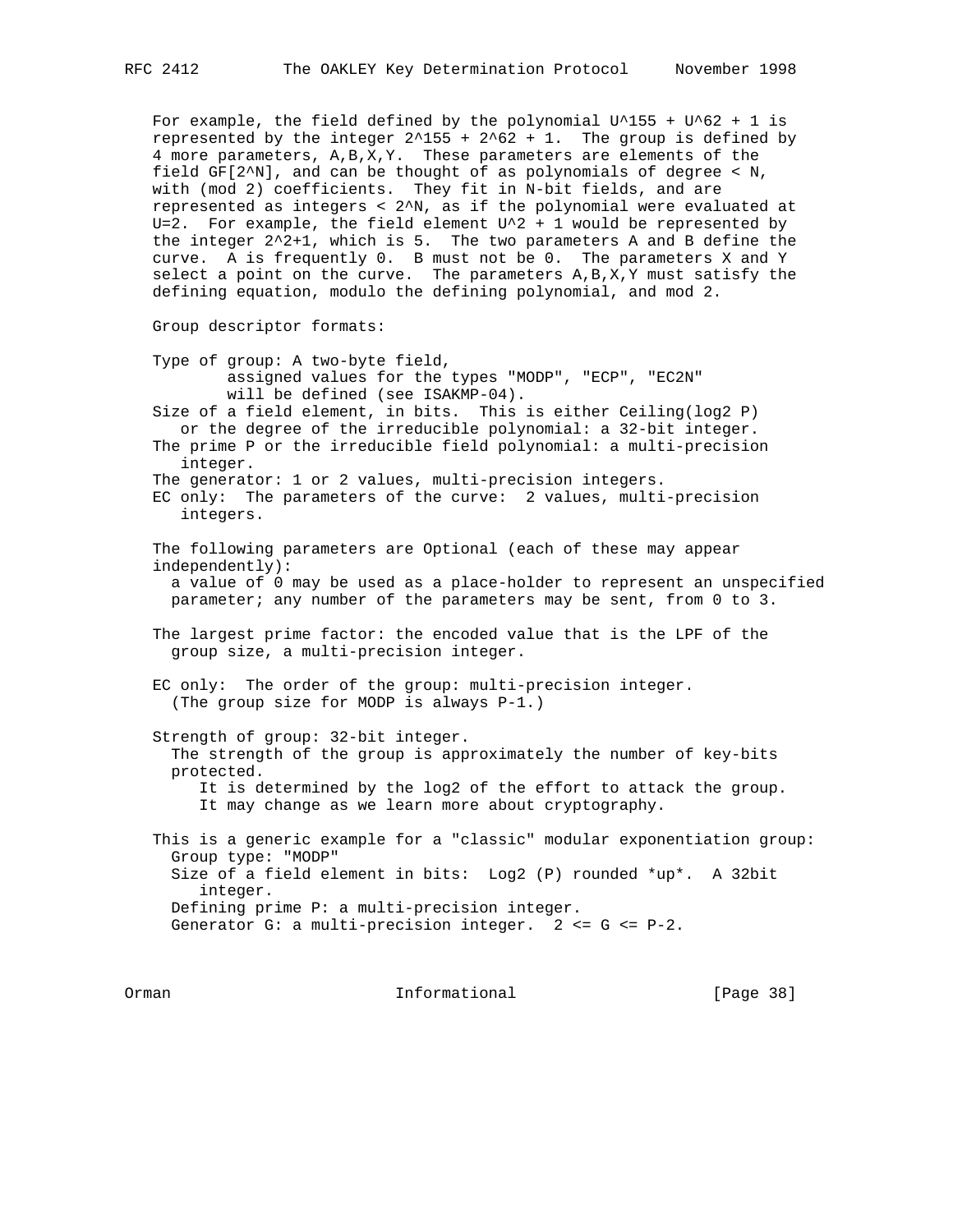```
 <optional>
   Largest prime factor of P-1: the multi-precision integer Q
   Strength of group: a 32-bit integer. We will specify a formula
     for calculating this number (TBD).
 This is a generic example for an elliptic curve group, mod P:
   Group type: "ECP"
   Size of a field element in bits: Log2 (P) rounded *up*,
        a 32 bit integer.
   Defining prime P: a multi-precision integer.
   Generator (X,Y): 2 multi-precision integers, each < P.
   Parameters of the curve A,B: 2 multi-precision integers, each < P.
    <optional>
   Largest prime factor of the group order: a multi-precision integer.
    Order of the group: a multi-precision integer.
    Strength of group: a 32-bit integer. Formula TBD.
 This is a specific example for an elliptic curve group:
   Group type: "EC2N"
   Degree of the irreducible polynomial: 155
   Irreducible polynomial: U^*155 + U^*62 + 1, represented as the
     multi-precision integer 2^155 + 2^62 + 1.
  Generator (X, Y) : represented as 2 multi-precision integers, each
     < 2^1155.
   For our present curve, these are (decimal) 123 and 456. Each is
     represented as a multi-precision integer.
    Parameters of the curve A,B: represented as 2 multi-precision
      integers, each < 2^155.
   For our present curve these are 0 and (decimal) 471951, represented
     as two multi-precision integers.
    <optional>
   Largest prime factor of the group order:
    3805993847215893016155463826195386266397436443,
   represented as a multi-precision integer.
   The order of the group:
      45671926166590716193865565914344635196769237316
   represented as a multi-precision integer.
    Strength of group: 76, represented as a 32-bit integer.
 The variable precision integer encoding for group descriptor fields
 is the following. This is a slight variation on the format defined
 in Appendix C in that a fixed 16-bit value is used first, and the
```
Orman Informational [Page 39]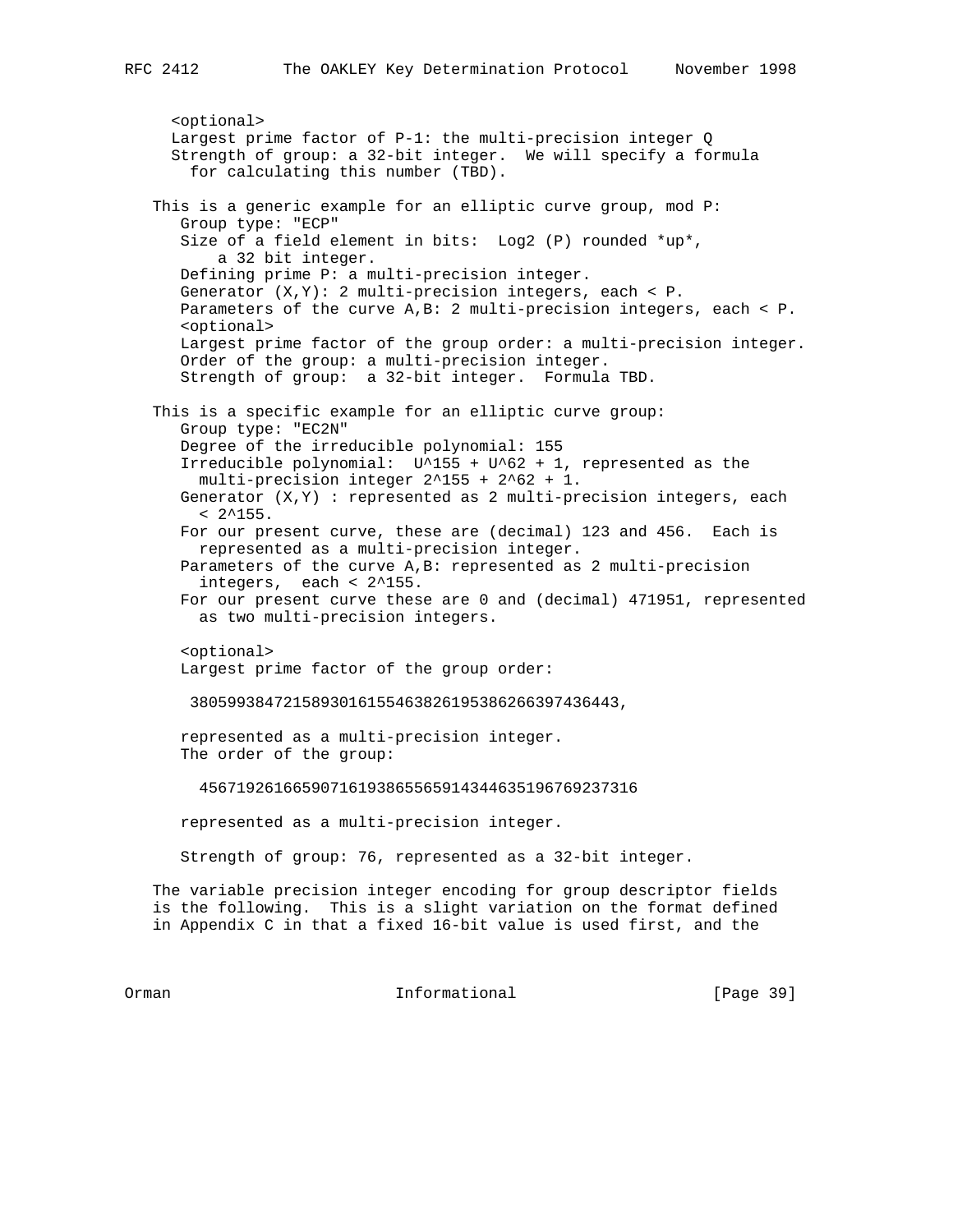length is limited to 16 bits. However, the interpretation is otherwise identical.

| 0 1 2 3 4 5 6 7 8 9 0 1 2 3 4 5 6 7 8 9 0 1 2 3 4 5 6 7 8 9 0 1 |  |        |  |
|-----------------------------------------------------------------|--|--------|--|
|                                                                 |  |        |  |
| Fixed value (TBD)                                               |  | Lenath |  |
|                                                                 |  |        |  |
|                                                                 |  |        |  |
| Integer                                                         |  |        |  |
|                                                                 |  |        |  |
|                                                                 |  |        |  |

The format of a group descriptor is:

| The format of a group descriptor is:<br>2<br>3 |                                                         |                                            |  |  |  |  |        |      |  |                |                        |  |
|------------------------------------------------|---------------------------------------------------------|--------------------------------------------|--|--|--|--|--------|------|--|----------------|------------------------|--|
| $\Omega$<br>1 2 3                              | 4 5 6 7 8 9 0 1 2 3 4 5 6 7 8 9 0 1 2 3 4 5 6 7 8 9 0 1 |                                            |  |  |  |  |        |      |  |                |                        |  |
| ! 1 ! 1 !                                      | Group Description                                       |                                            |  |  |  |  |        | MODP |  | -+-+-+-+-+-+-+ |                        |  |
| !1!0!                                          | Field Size                                              |                                            |  |  |  |  | Length |      |  |                |                        |  |
|                                                |                                                         | MPI                                        |  |  |  |  |        |      |  |                |                        |  |
| 11101                                          | Prime                                                   |                                            |  |  |  |  | Length |      |  |                |                        |  |
|                                                |                                                         | MPI                                        |  |  |  |  |        |      |  |                |                        |  |
| !1!0!                                          | Generatorl                                              |                                            |  |  |  |  | Length |      |  |                |                        |  |
|                                                |                                                         | MPI                                        |  |  |  |  |        |      |  |                |                        |  |
| 11101                                          | Generator2                                              |                                            |  |  |  |  | Length |      |  |                |                        |  |
|                                                |                                                         | MPI                                        |  |  |  |  |        |      |  |                |                        |  |
| !1!0!                                          | $Curve-p1$                                              |                                            |  |  |  |  | Length |      |  |                |                        |  |
|                                                |                                                         | MPI                                        |  |  |  |  |        |      |  |                |                        |  |
| 11101                                          | $Curve-p2$                                              |                                            |  |  |  |  | Length |      |  |                |                        |  |
|                                                |                                                         | MPI                                        |  |  |  |  |        |      |  |                |                        |  |
| 11!0!                                          | Largest Prime Factor                                    |                                            |  |  |  |  | Length |      |  |                |                        |  |
|                                                | -+-+-+-+-+-+-+-+-+-+-+-+-+-+-+-+-+-+-+-                 | MPI<br>-+-+-+-+-+-+-+-+-+-+-+-+-+-+-+-+-+- |  |  |  |  |        |      |  |                | -+-+-+-+-+-+-+-+-+-+-+ |  |

Orman

Informational

[Page 40]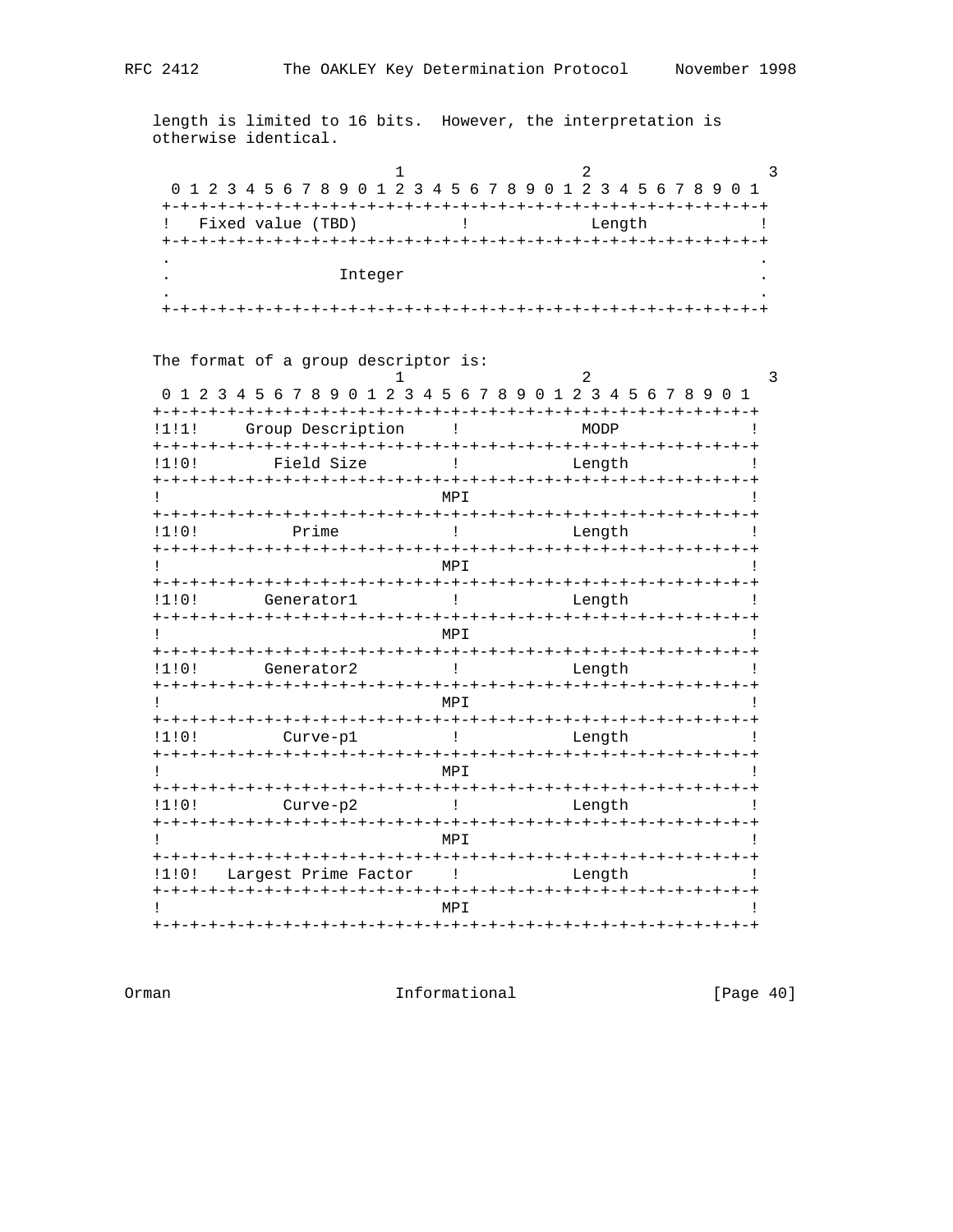| 11101 | Order of Group    |            | Length                 |  |
|-------|-------------------|------------|------------------------|--|
|       | -+-+-+-+-+-+      |            | -+-+-+-+-+-+-+-+-+-+-+ |  |
|       |                   | <b>MPT</b> |                        |  |
|       |                   |            |                        |  |
| 10101 | Strength of Group |            | Length                 |  |
|       | ----------------- |            |                        |  |
|       |                   | <b>MPT</b> |                        |  |

Orman Informational [Page 41]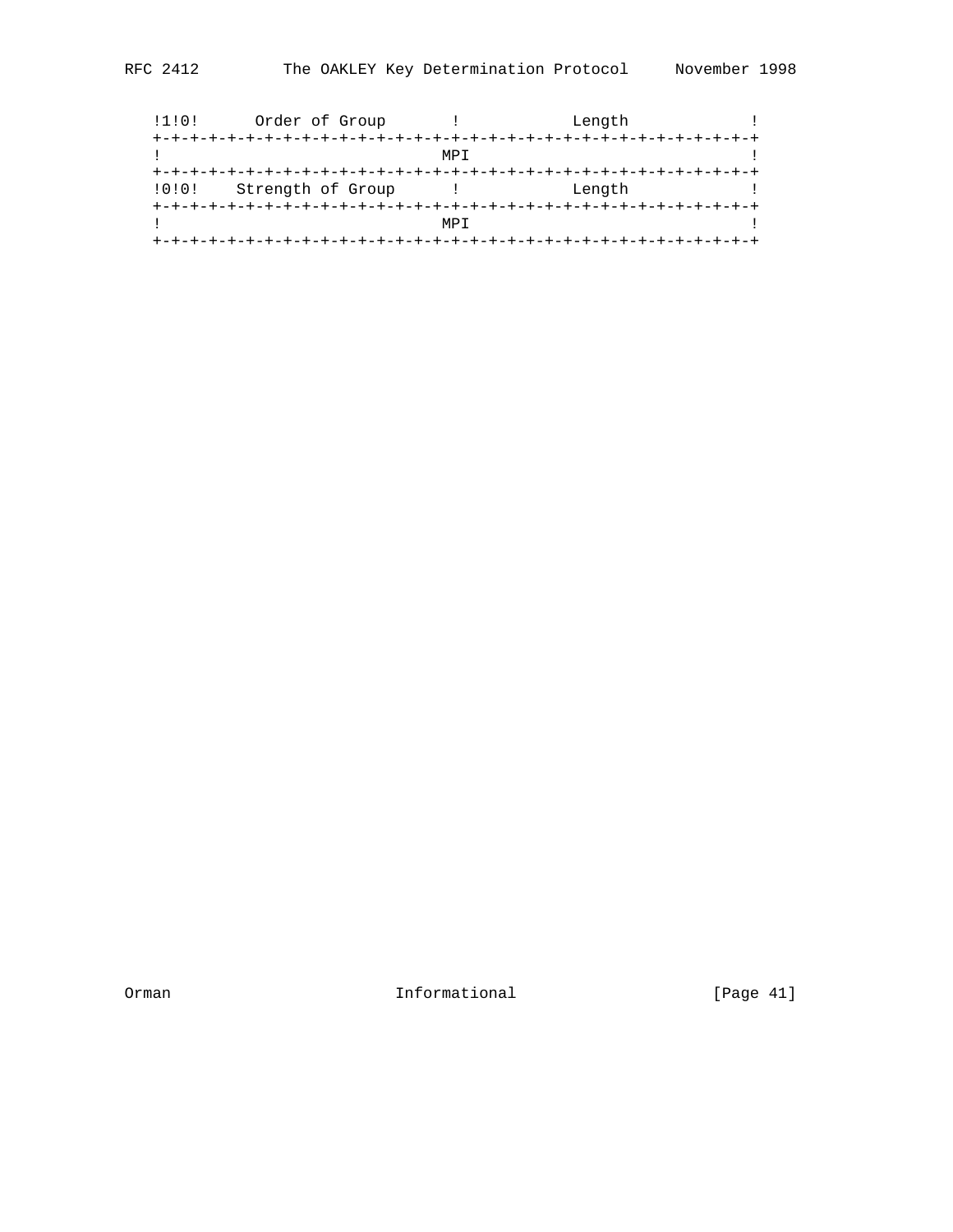# APPENDIX B Message formats

 The encodings of Oakley messages into ISAKMP payloads is deferred to the ISAKMP/Oakley Resolution document.

Orman Informational [Page 42]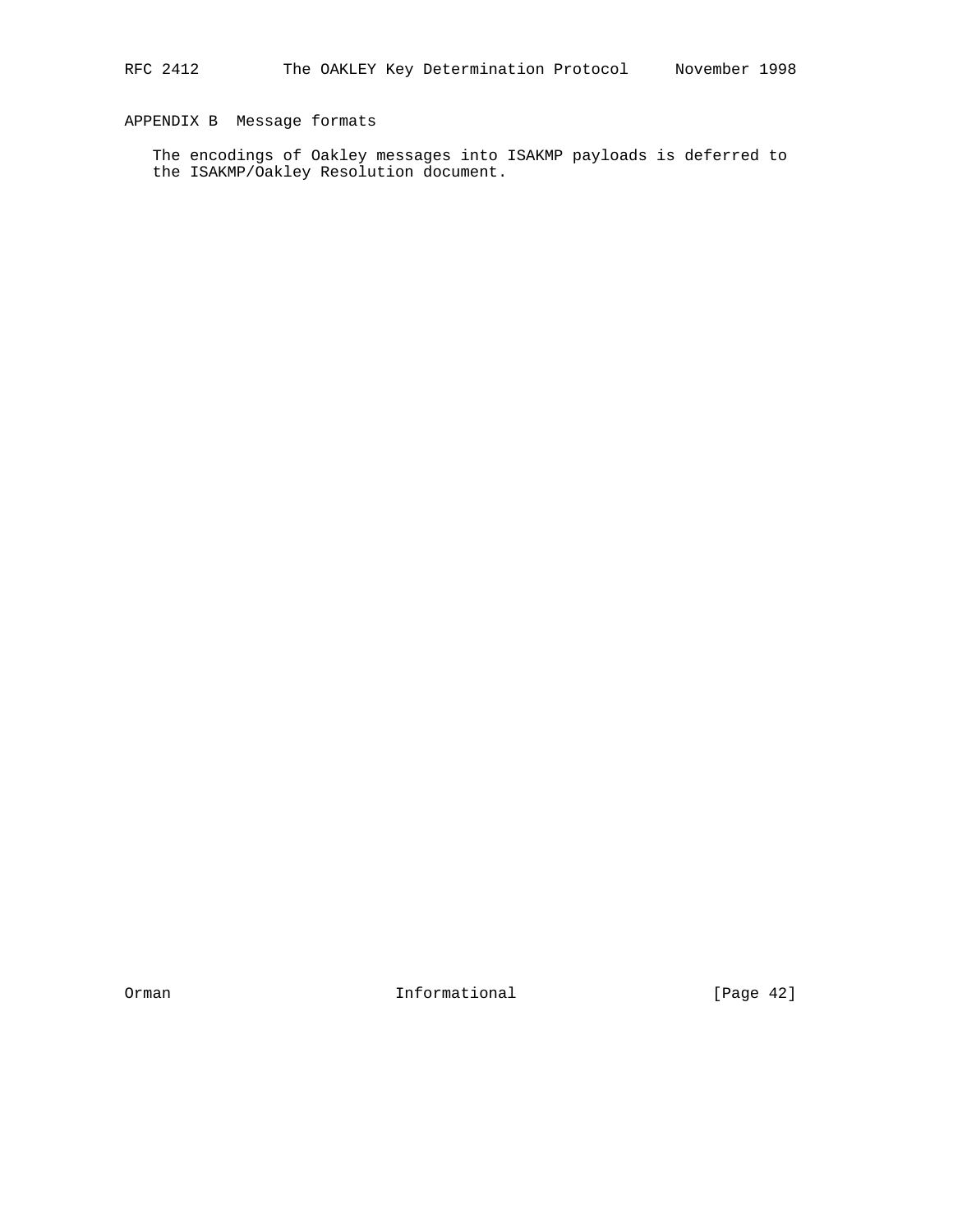APPENDIX C Encoding a variable precision integer.

 Variable precision integers will be encoded as a 32-bit length field followed by one or more 32-bit quantities containing the representation of the integer, aligned with the most significant bit in the first 32-bit item.

1 2 3 0 1 2 3 4 5 6 7 8 9 0 1 2 3 4 5 6 7 8 9 0 1 2 3 4 5 6 7 8 9 0 1 +-+-+-+-+-+-+-+-+-+-+-+-+-+-+-+-+-+-+-+-+-+-+-+-+-+-+-+-+-+-+-+-+ ! length ! +-+-+-+-+-+-+-+-+-+-+-+-+-+-+-+-+-+-+-+-+-+-+-+-+-+-+-+-+-+-+-+-+ ! first value word (most significant bits) ! +-+-+-+-+-+-+-+-+-+-+-+-+-+-+-+-+-+-+-+-+-+-+-+-+-+-+-+-+-+-+-+-+ . The contract of the contract of the contract of the contract of the contract of the contract of the contract ˜ additional value words ˜ . The contract of the contract of the contract of the contract of the contract of the contract of the contract +-+-+-+-+-+-+-+-+-+-+-+-+-+-+-+-+-+-+-+-+-+-+-+-+-+-+-+-+-+-+-+-+

 An example of such an encoding is given below, for a number with 51 bits of significance. The length field indicates that 2 32-bit quantities follow. The most significant non-zero bit of the number is in bit 13 of the first 32-bit quantity, the low order bits are in the second 32-bit quantity.

|  | 0 1 2 3 4 5 6 7 8 9 0 1 2 3 4 5 6 7 8 9 0 1 2 3 4 5 6 7 8 9 0 1 |  |
|--|-----------------------------------------------------------------|--|
|  |                                                                 |  |
|  |                                                                 |  |
|  |                                                                 |  |
|  |                                                                 |  |
|  |                                                                 |  |
|  |                                                                 |  |
|  | -+-+-+-+-+-+-+-+-+-+-+-+-+-+-+                                  |  |

Orman **Informational Informational** [Page 43]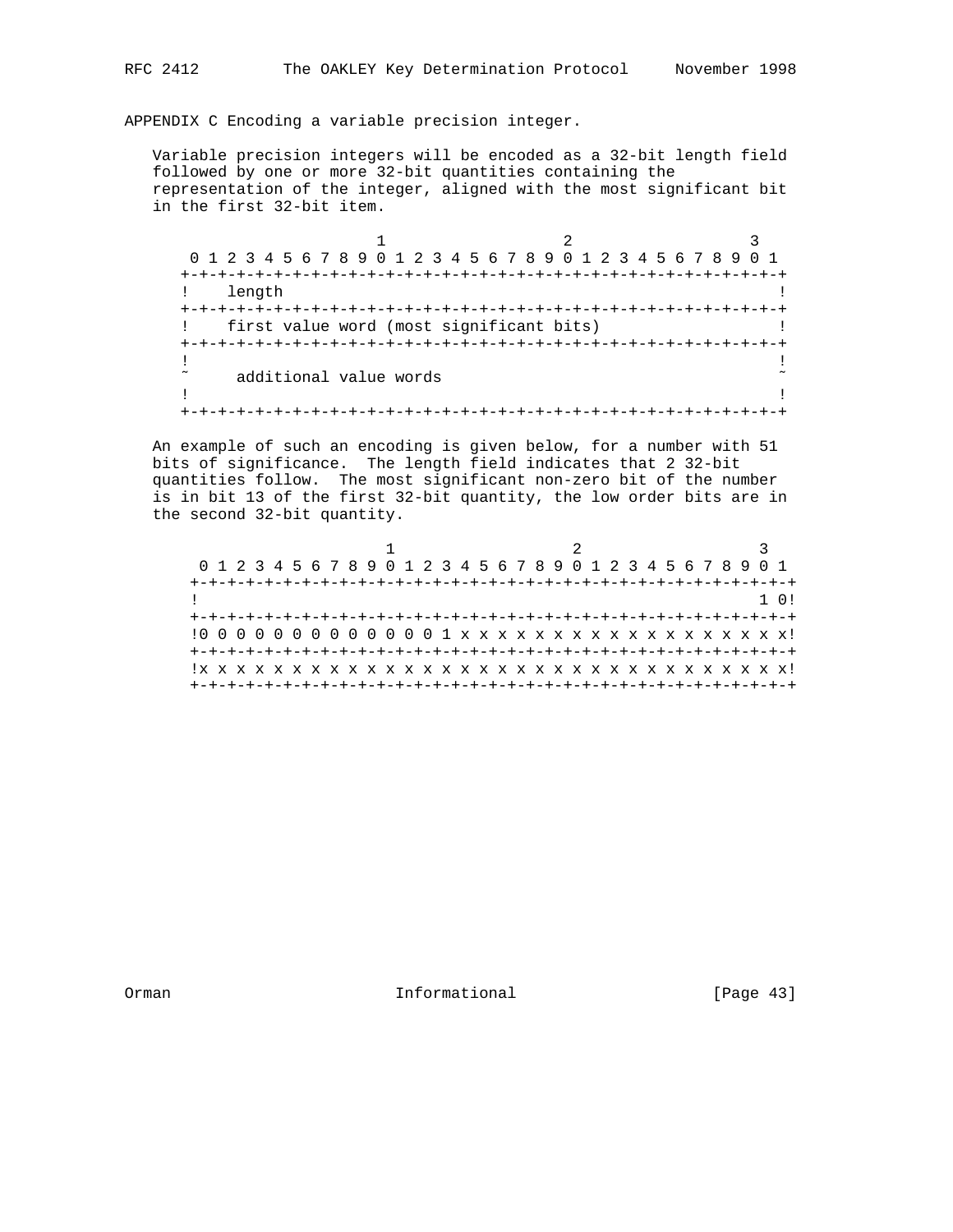### APPENDIX D Cryptographic strengths

 The Diffie-Hellman algorithm is used to compute keys that will be used with symmetric algorithms. It should be no easier to break the Diffie-Hellman computation than it is to do an exhaustive search over the symmetric key space. A recent recommendation by an group of cryptographers [Blaze] has recommended a symmetric key size of 75 bits for a practical level of security. For 20 year security, they recommend 90 bits.

 Based on that report, a conservative strategy for OAKLEY users would be to ensure that their Diffie-Hellman computations were as secure as at least a 90-bit key space. In order to accomplish this for modular exponentiation groups, the size of the largest prime factor of the modulus should be at least 180 bits, and the size of the modulus should be at least 1400 bits. For elliptic curve groups, the LPF should be at least 180 bits.

 If long-term secrecy of the encryption key is not an issue, then the following parameters may be used for the modular exponentiation group: 150 bits for the LPF, 980 bits for the modulus size.

 The modulus size alone does not determine the strength of the Diffie-Hellman calculation; the size of the exponent used in computing powers within the group is also important. The size of the exponent in bits should be at least twice the size of any symmetric key that will be derived from it. We recommend that ISAKMP implementors use at least 180 bits of exponent (twice the size of a 20-year symmetric key).

 The mathematical justification for these estimates can be found in texts that estimate the effort for solving the discrete log problem, a task that is strongly related to the efficiency of using the Number Field Sieve for factoring large integers. Readers are referred to [Stinson] and [Schneier].

Orman Informational [Page 44]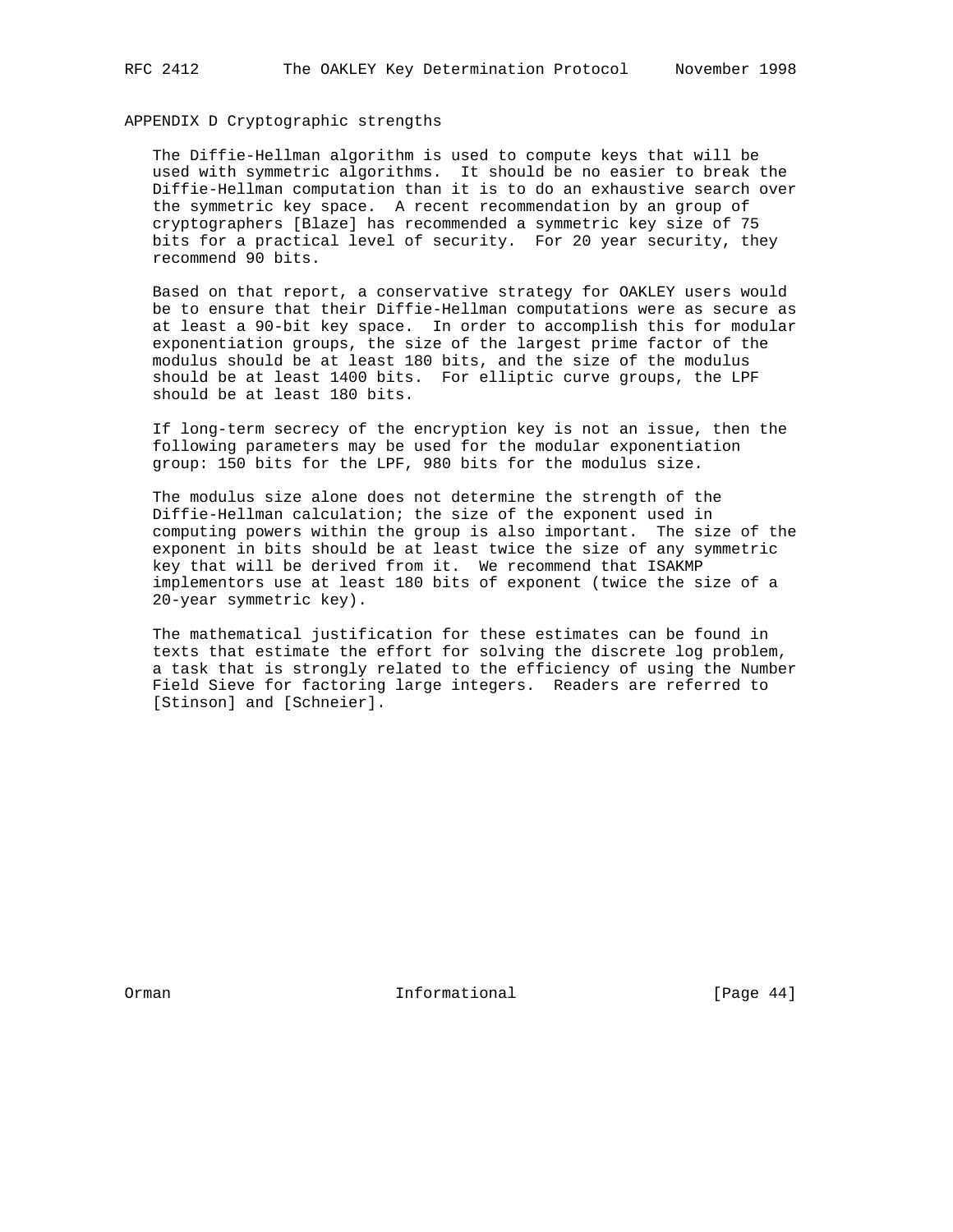APPENDIX E The Well-Known Groups

The group identifiers:

- 0 No group (used as a placeholder and for non-DH exchanges)
- 1 A modular exponentiation group with a 768 bit modulus
- 2 A modular exponentiation group with a 1024 bit modulus
- 3 A modular exponentiation group with a 1536 bit modulus (TBD)
- 4 An elliptic curve group over GF[2^155]
- 5 An elliptic curve group over GF[2^185]

values 2^31 and higher are used for private group identifiers

 Richard Schroeppel performed all the mathematical and computational work for this appendix.

Classical Diffie-Hellman Modular Exponentiation Groups

 The primes for groups 1 and 2 were selected to have certain properties. The high order 64 bits are forced to 1. This helps the classical remainder algorithm, because the trial quotient digit can always be taken as the high order word of the dividend, possibly +1. The low order 64 bits are forced to 1. This helps the Montgomery style remainder algorithms, because the multiplier digit can always be taken to be the low order word of the dividend. The middle bits are taken from the binary expansion of pi. This guarantees that they are effectively random, while avoiding any suspicion that the primes have secretly been selected to be weak.

 Because both primes are based on pi, there is a large section of overlap in the hexadecimal representations of the two primes. The primes are chosen to be Sophie Germain primes (i.e., (P-1)/2 is also prime), to have the maximum strength against the square-root attack on the discrete logarithm problem.

 The starting trial numbers were repeatedly incremented by 2^64 until suitable primes were located.

 Because these two primes are congruent to 7 (mod 8), 2 is a quadratic residue of each prime. All powers of 2 will also be quadratic residues. This prevents an opponent from learning the low order bit of the Diffie-Hellman exponent (AKA the subgroup confinement problem). Using 2 as a generator is efficient for some modular exponentiation algorithms. [Note that 2 is technically not a generator in the number theory sense, because it omits half of the possible residues mod P. From a cryptographic viewpoint, this is a virtue.]

Orman **Informational Informational** [Page 45]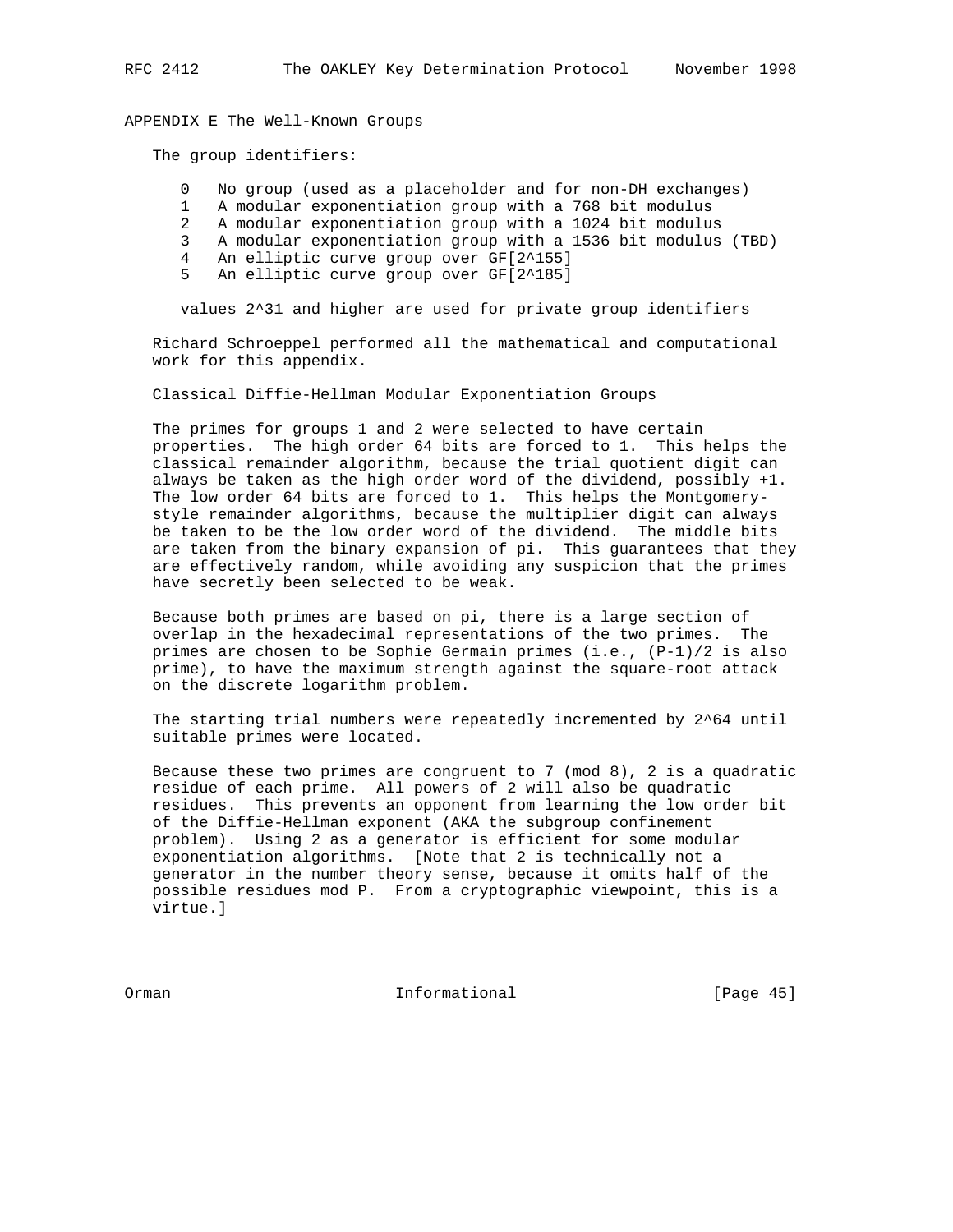E.1. Well-Known Group 1: A 768 bit prime The prime is  $2^{\times}768$  -  $2^{\times}704$  - 1 +  $2^{\times}64$  \* {  $[2^{\times}638$  pi] + 149686 }. Its decimal value is 155251809230070893513091813125848175563133404943451431320235 119490296623994910210725866945387659164244291000768028886422 915080371891804634263272761303128298374438082089019628850917 0691316593175367469551763119843371637221007210577919 This has been rigorously verified as a prime. The representation of the group in OAKLEY is Type of group: "MODP" Size of field element (bits): 768 Prime modulus: 21 (decimal) Length (32 bit words): 24 Data (hex): FFFFFFFF FFFFFFFF C90FDAA2 2168C234 C4C6628B 80DC1CD1 29024E08 8A67CC74 020BBEA6 3B139B22 514A0879 8E3404DD EF9519B3 CD3A431B 302B0A6D F25F1437 4FE1356D 6D51C245 E485B576 625E7EC6 F44C42E9 A63A3620 FFFFFFFF FFFFFFFF Generator: 22 (decimal) Length (32 bit words): 1 Data (hex): 2 Optional Parameters: Group order largest prime factor: 24 (decimal) Length (32 bit words): 24 Data (hex): 7FFFFFFF FFFFFFFF E487ED51 10B4611A 62633145 C06E0E68 94812704 4533E63A 0105DF53 1D89CD91 28A5043C C71A026E F7CA8CD9 E69D218D 98158536 F92F8A1B A7F09AB6 B6A8E122 F242DABB 312F3F63 7A262174 D31D1B10 7FFFFFFF FFFFFFFFF Strength of group: 26 (decimal)<br>Jength (32 bit words) Length (32 bit words) 1 Data (hex): 00000042 E.2. Well-Known Group 2: A 1024 bit prime The prime is  $2^1024 - 2^960 - 1 + 2^64 * { [2^894 \text{ pi} ]} + 129093 }.$  Its decimal value is 179769313486231590770839156793787453197860296048756011706444 423684197180216158519368947833795864925541502180565485980503 646440548199239100050792877003355816639229553136239076508735 759914822574862575007425302077447712589550957937778424442426 617334727629299387668709205606050270810842907692932019128194

Orman **Informational Informational Informational** [Page 46]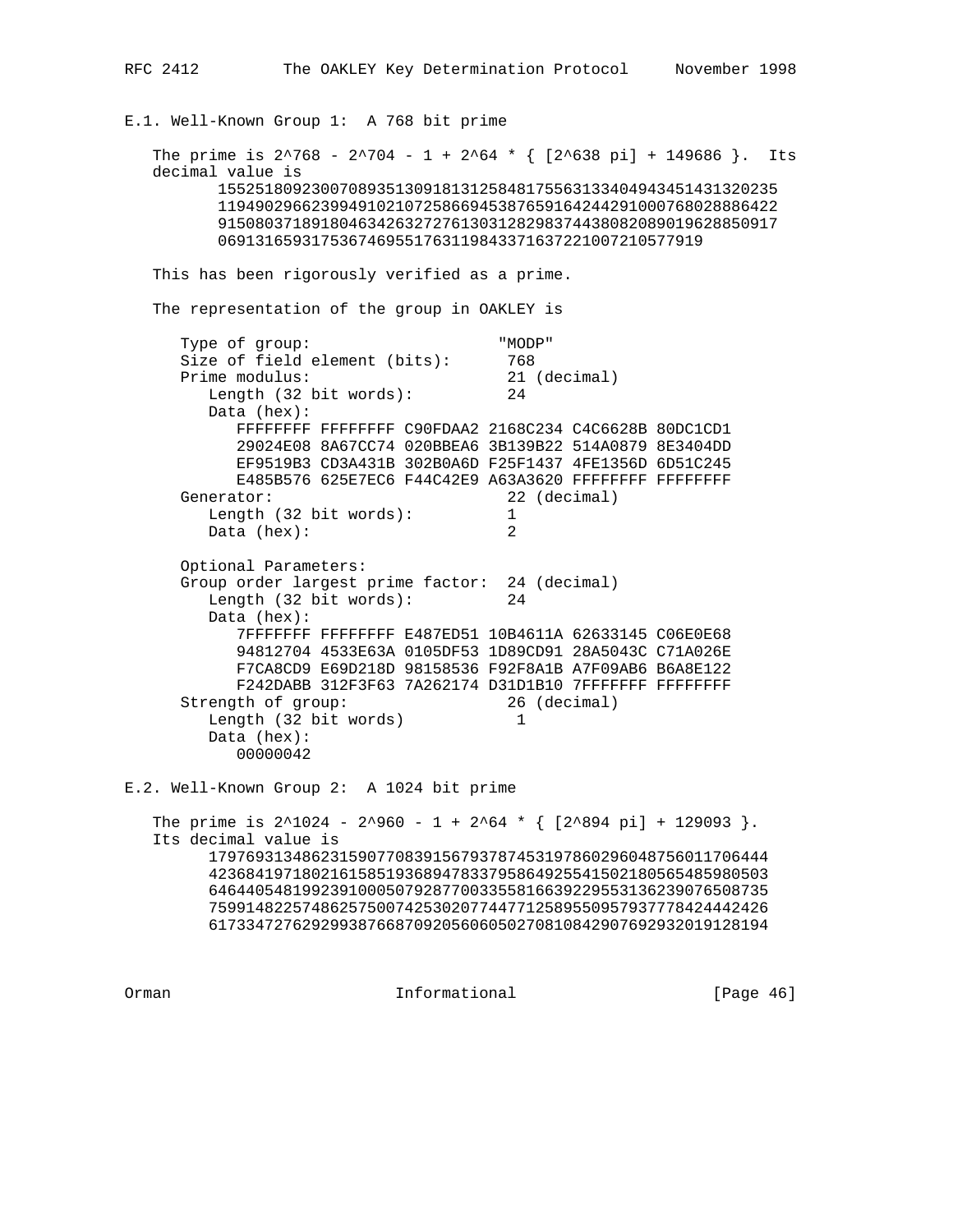467627007 The primality of the number has been rigorously proven. The representation of the group in OAKLEY is Type of group: "MODP"<br>Size of field element (bits): 1024 Size of field element (bits): Prime modulus: 21 (decimal) Length (32 bit words): 32 Data (hex): FFFFFFFF FFFFFFFF C90FDAA2 2168C234 C4C6628B 80DC1CD1 29024E08 8A67CC74 020BBEA6 3B139B22 514A0879 8E3404DD EF9519B3 CD3A431B 302B0A6D F25F1437 4FE1356D 6D51C245 E485B576 625E7EC6 F44C42E9 A637ED6B 0BFF5CB6 F406B7ED EE386BFB 5A899FA5 AE9F2411 7C4B1FE6 49286651 ECE65381 FFFFFFFF FFFFFFFF Generator: 22 (decimal) Length (32 bit words): 1 Data (hex): 2 Optional Parameters: Group order largest prime factor: 24 (decimal) Length (32 bit words): 32 Data (hex): 7FFFFFFF FFFFFFFF E487ED51 10B4611A 62633145 C06E0E68 94812704 4533E63A 0105DF53 1D89CD91 28A5043C C71A026E F7CA8CD9 E69D218D 98158536 F92F8A1B A7F09AB6 B6A8E122 F242DABB 312F3F63 7A262174 D31BF6B5 85FFAE5B 7A035BF6 F71C35FD AD44CFD2 D74F9208 BE258FF3 24943328 F67329C0 FFFFFFFF FFFFFFFF Strength of group: 26 (decimal) Length (32 bit words) 1 Data (hex): 0000004D E.3. Well-Known Group 3: An Elliptic Curve Group Definition The curve is based on the Galois field GF[2^155] with 2^155 field elements. The irreducible polynomial for the field is  $u^155 + u^62 +$  1. The equation for the elliptic curve is  $Y^2 + X Y = X^3 + A X + B$  X, Y, A, B are elements of the field. For the curve specified,  $A = 0$  and  $B = u^18 + u^17 + u^16 + u^13 + u^12 + u^9 + u^8 + u^7 + u^3 + u^2 +$ 

Orman **Informational Informational** [Page 47]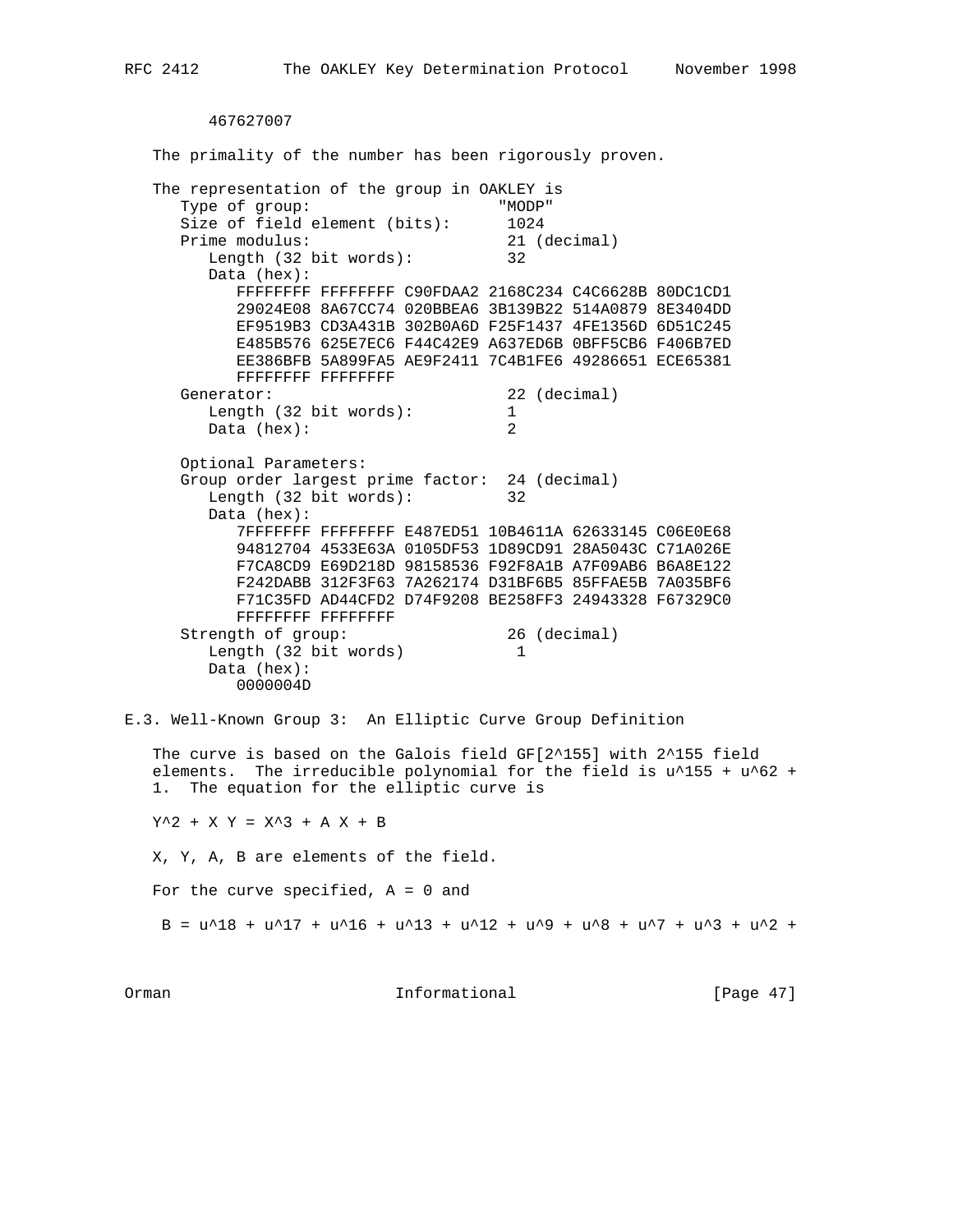```
 u + 1.
 B is represented in binary as the bit string 1110011001110001111; in
 decimal this is 471951, and in hex 7338F.
The generator is a point (X,Y) on the curve (satisfying the curve
 equation, mod 2 and modulo the field polynomial).
X = u^{6} + u^{5} + u^{4} + u^{3} + u^{3} + u + 1 and
Y = u^8 + u^7 + u^6 + u^3.
 The binary bit strings for X and Y are 1111011 and 111001000; in
 decimal they are 123 and 456.
 The group order (the number of curve points) is
      45671926166590716193865565914344635196769237316
 which is 12 times the prime
      3805993847215893016155463826195386266397436443.
(This prime has been rigorously proven.) The generating point (X,Y) has order 4 times the prime; the generator is the triple of some
 curve point.
 OAKLEY representation of this group:
  Type of group: "EC2N"<br>Size of field element (bits): 155
  Size of field element (bits): 155<br>Irreducible field polynomial: 21 (decimal)
  Irreducible field polynomial:
     Length (32 bit words): 5
      Data (hex):
         08000000 00000000 00000000 40000000 00000001
    Generator:
      X coordinate: 22 (decimal)
         Length (32 bit words): 1
         Data (hex): 7B
      Y coordinate: 22 (decimal)
         Length (32 bit words): 1
         Data (hex): 1C8
    Elliptic curve parameters:
     A parameter: 23 (decimal)
         Length (32 bit words): 1
         Data (hex): 0
     B parameter: 23 (decimal)
         Length (32 bit words): 1
         Data (hex): 7338F
```
Orman **Informational Informational Informational [Page 48]**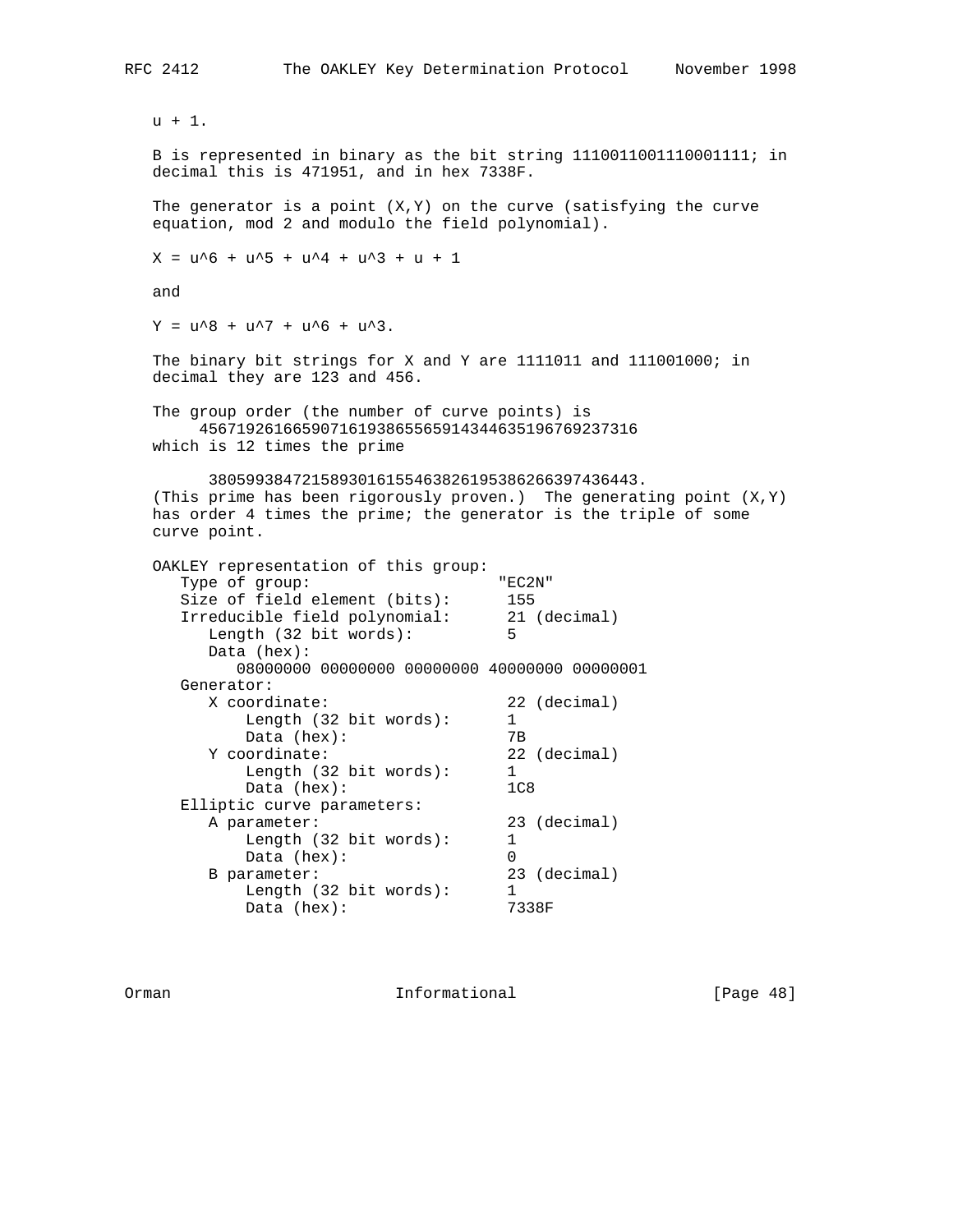Optional Parameters: Group order largest prime factor: 24 (decimal) Length (32 bit words): 5 Data (hex): 00AAAAAA AAAAAAAA AAAAB1FC F1E206F4 21A3EA1B Group order: 25 (decimal) Length (32 bit words): 5 Data (hex): 08000000 00000000 000057DB 56985371 93AEF944 Strength of group: 26 (decimal)<br>
Length (32 bit words) 1 Length (32 bit words) 1 Data (hex): 0000004C E.4. Well-Known Group 4: A Large Elliptic Curve Group Definition This curve is based on the Galois field GF[2^185] with 2^185 field elements. The irreducible polynomial for the field is  $u^*185 + u^*69 + 1.$  The equation for the elliptic curve is  $Y^2 + X Y = X^3 + A X + B.$  X, Y, A, B are elements of the field. For the curve specified, A = 0 and B =  $u^12 + u^11 + u^10 + u^9 + u^7 + u^6 + u^5 + u^3 + 1$ . B is represented in binary as the bit string 1111011101001; in decimal this is 7913, and in hex 1EE9. The generator is a point  $(X,Y)$  on the curve (satisfying the curve equation, mod 2 and modulo the field polynomial);  $X = u^4 + u^3$  and  $Y = u^3 + u^2 + 1$ . The binary bit strings for X and Y are 11000 and 1101; in decimal they are 24 and 13. The group order (the number of curve points) is 49039857307708443467467104857652682248052385001045053116, which is 4 times the prime 12259964326927110866866776214413170562013096250261263279. (This prime has been rigorously proven.) Orman Informational [Page 49]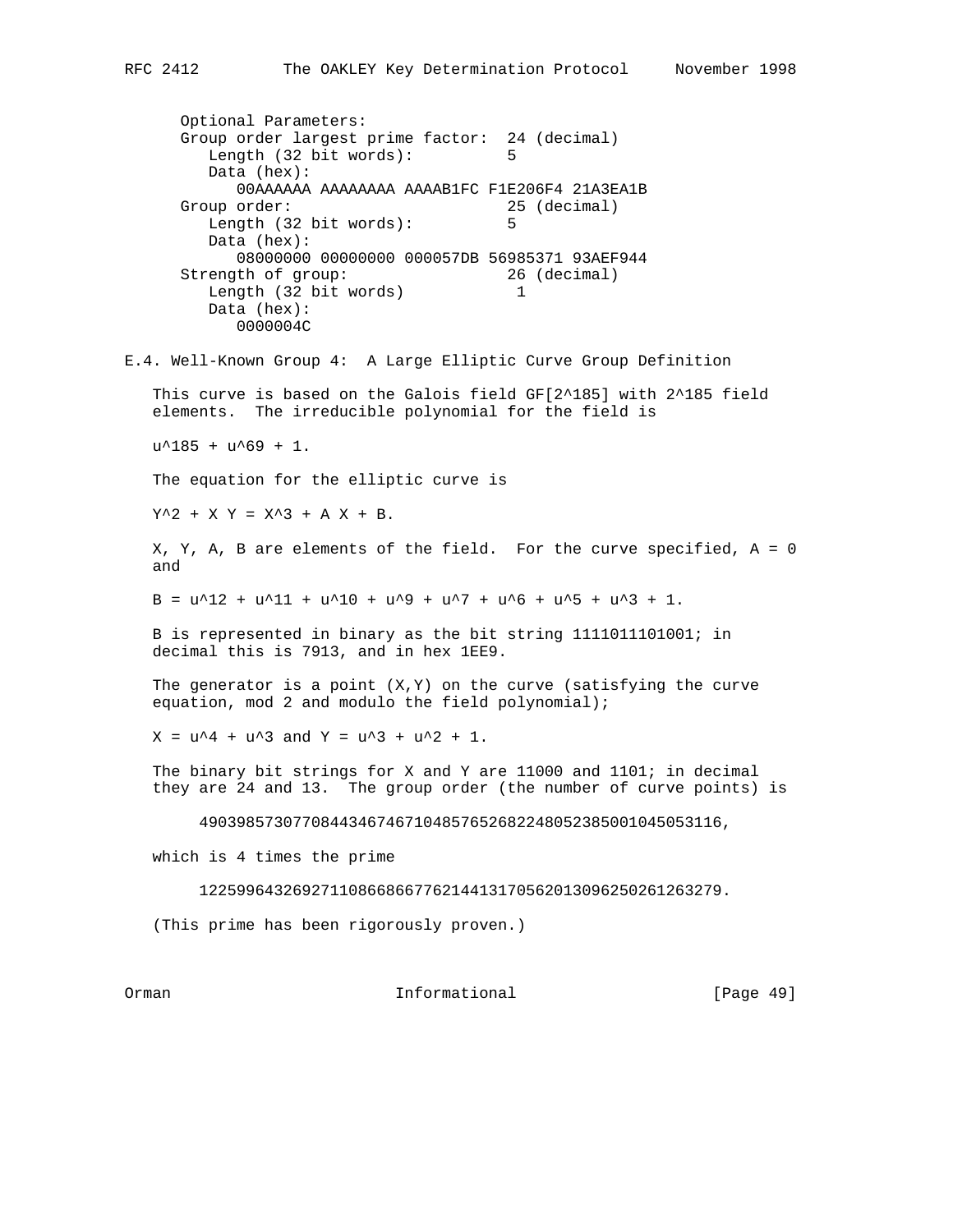The generating point  $(X,Y)$  has order 2 times the prime; the generator is the double of some curve point.

OAKLEY representation of this group:

Type of group: "EC2N"<br>Size of field element (bits): 185 Size of field element (bits): Irreducible field polynomial: 21 (decimal) Length (32 bit words): 6 Data (hex): 02000000 00000000 00000000 00000020 00000000 00000001 Generator: X coordinate: 22 (decimal) Length (32 bit words): 1 Data (hex): 18 Y coordinate: 22 (decimal) Length (32 bit words): 1 Data (hex): D Elliptic curve parameters: A parameter: 23 (decimal) Length (32 bit words): 1 Data (hex): 0 B parameter: 23 (decimal)<br>Length (32 bit words): 1 Length (32 bit words): Data (hex): 1EE9 Optional parameters: Group order largest prime factor: 24 (decimal) Length (32 bit words): 6 Data (hex): 007FFFFF FFFFFFFF FFFFFFFF F6FCBE22 6DCF9210 5D7E53AF Group order: 25 (decimal) Length (32 bit words): 6 Data (hex): 01FFFFFF FFFFFFFF FFFFFFFFF DBF2F889 B73E4841 75F94EBC<br>26 (decimal) 26 (decimal) 26 (decimal) Length (32 bit words) 1 Data (hex): 0000005B E.5. Well-Known Group 5: A 1536 bit prime The prime is  $2^{\wedge}1536 - 2^{\wedge}1472 - 1 + 2^{\wedge}64 \times \{ [2^{\wedge}1406 \text{ pi}] + 741804 \}$  }. Its decimal value is 241031242692103258855207602219756607485695054850245994265411 694195810883168261222889009385826134161467322714147790401219 650364895705058263194273070680500922306273474534107340669624

Orman **Informational Informational** [Page 50]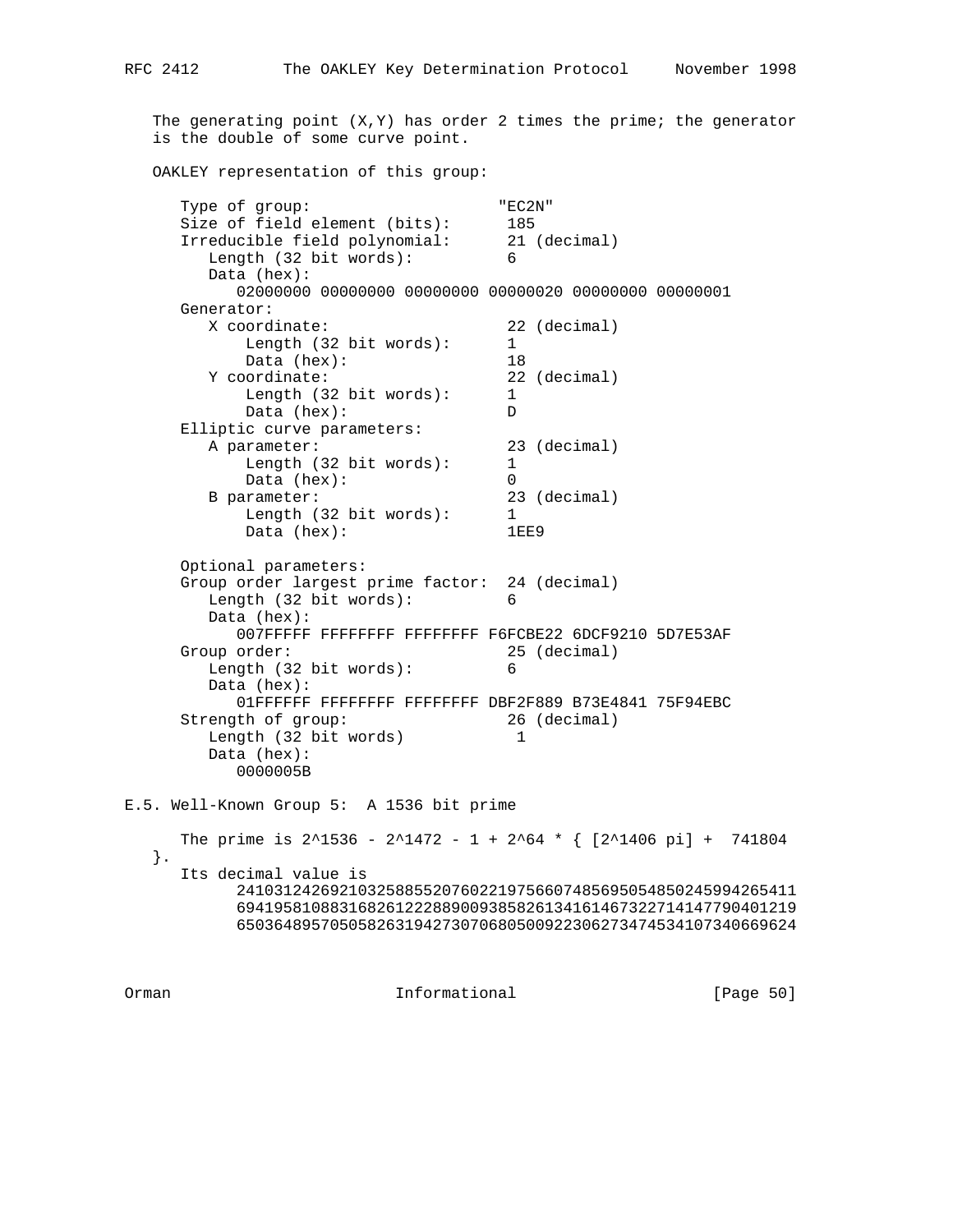601458936165977404102716924945320037872943417032584377865919 814376319377685986952408894019557734611984354530154704374720 774996976375008430892633929555996888245787241299381012913029 459299994792636526405928464720973038494721168143446471443848 8520940127459844288859336526896320919633919 The primality of the number has been rigorously proven. The representation of the group in OAKLEY is Type of group: "MODP" Size of field element (bits): 1536 Prime modulus: 21 (decimal) Length (32 bit words): 48 Data (hex): FFFFFFFF FFFFFFFF C90FDAA2 2168C234 C4C6628B 80DC1CD1 29024E08 8A67CC74 020BBEA6 3B139B22 514A0879 8E3404DD EF9519B3 CD3A431B 302B0A6D F25F1437 4FE1356D 6D51C245 E485B576 625E7EC6 F44C42E9 A637ED6B 0BFF5CB6 F406B7ED EE386BFB 5A899FA5 AE9F2411 7C4B1FE6 49286651 ECE45B3D C2007CB8 A163BF05 98DA4836 1C55D39A 69163FA8 FD24CF5F 83655D23 DCA3AD96 1C62F356 208552BB 9ED52907 7096966D 670C354E 4ABC9804 F1746C08 CA237327 FFFFFFFF FFFFFFFF Generator: 22 (decimal) Length (32 bit words): 1 Data (hex): 2 Optional Parameters: Group order largest prime factor: 24 (decimal) Length (32 bit words): 48 Data (hex): 7FFFFFFF FFFFFFFF E487ED51 10B4611A 62633145 C06E0E68 94812704 4533E63A 0105DF53 1D89CD91 28A5043C C71A026E F7CA8CD9 E69D218D 98158536 F92F8A1B A7F09AB6 B6A8E122 F242DABB 312F3F63 7A262174 D31BF6B5 85FFAE5B 7A035BF6 F71C35FD AD44CFD2 D74F9208 BE258FF3 24943328 F6722D9E E1003E5C 50B1DF82 CC6D241B 0E2AE9CD 348B1FD4 7E9267AF C1B2AE91 EE51D6CB 0E3179AB 1042A95D CF6A9483 B84B4B36 B3861AA7 255E4C02 78BA3604 6511B993 FFFFFFFF FFFFFFFF Strength of group: 26 (decimal) Length (32 bit words) 1 Data (hex): 0000005B

Orman **Informational Informational** [Page 51]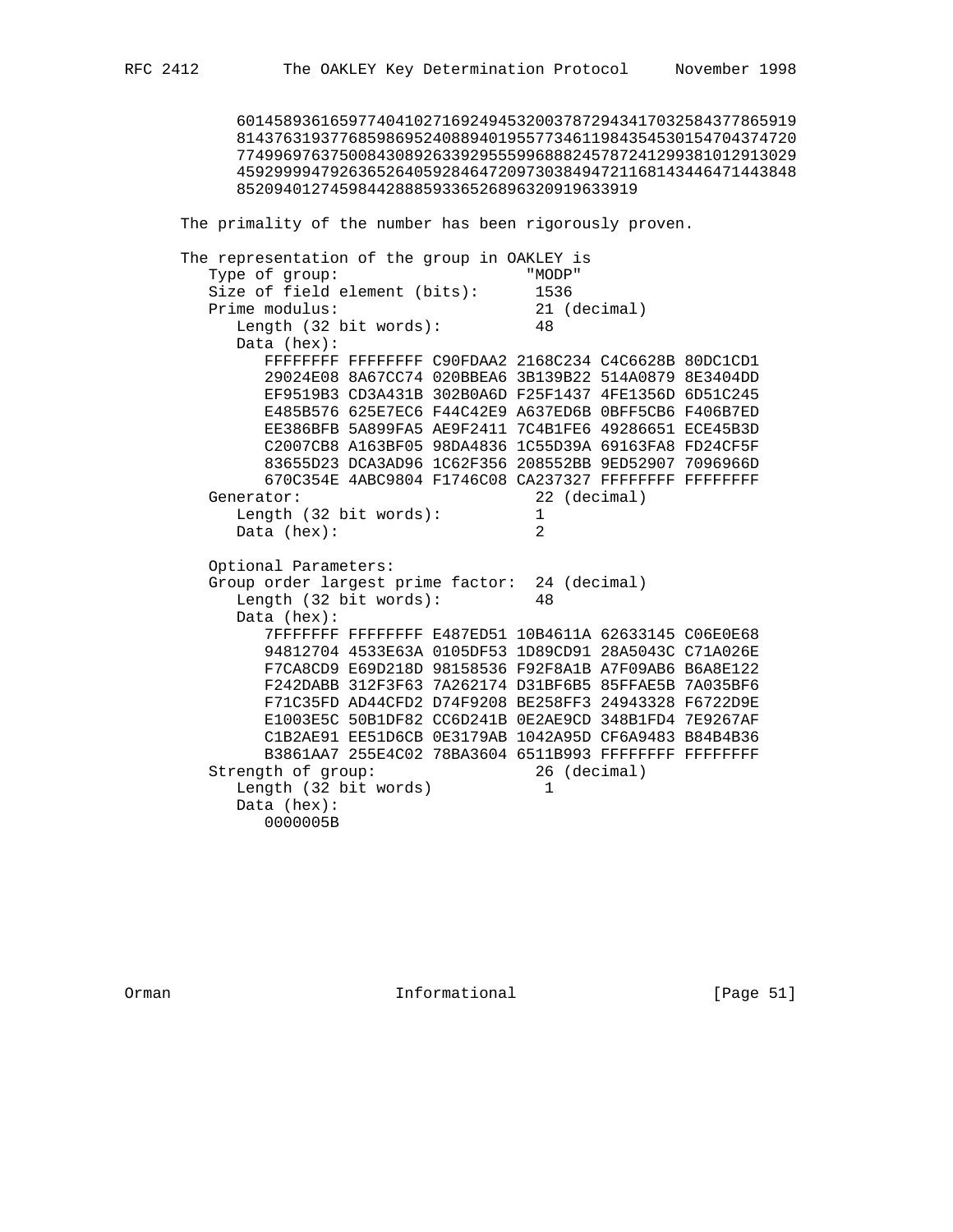# Appendix F Implementing Group Operations

 The group operation must be implemented as a sequence of arithmetic operations; the exact operations depend on the type of group. For modular exponentiation groups, the operation is multi-precision integer multiplication and remainders by the group modulus. See Knuth Vol. 2 [Knuth] for a discussion of how to implement these for large integers. Implementation recommendations for elliptic curve group operations over GF[2^N] are described in [Schroeppel].

Orman Informational [Page 52]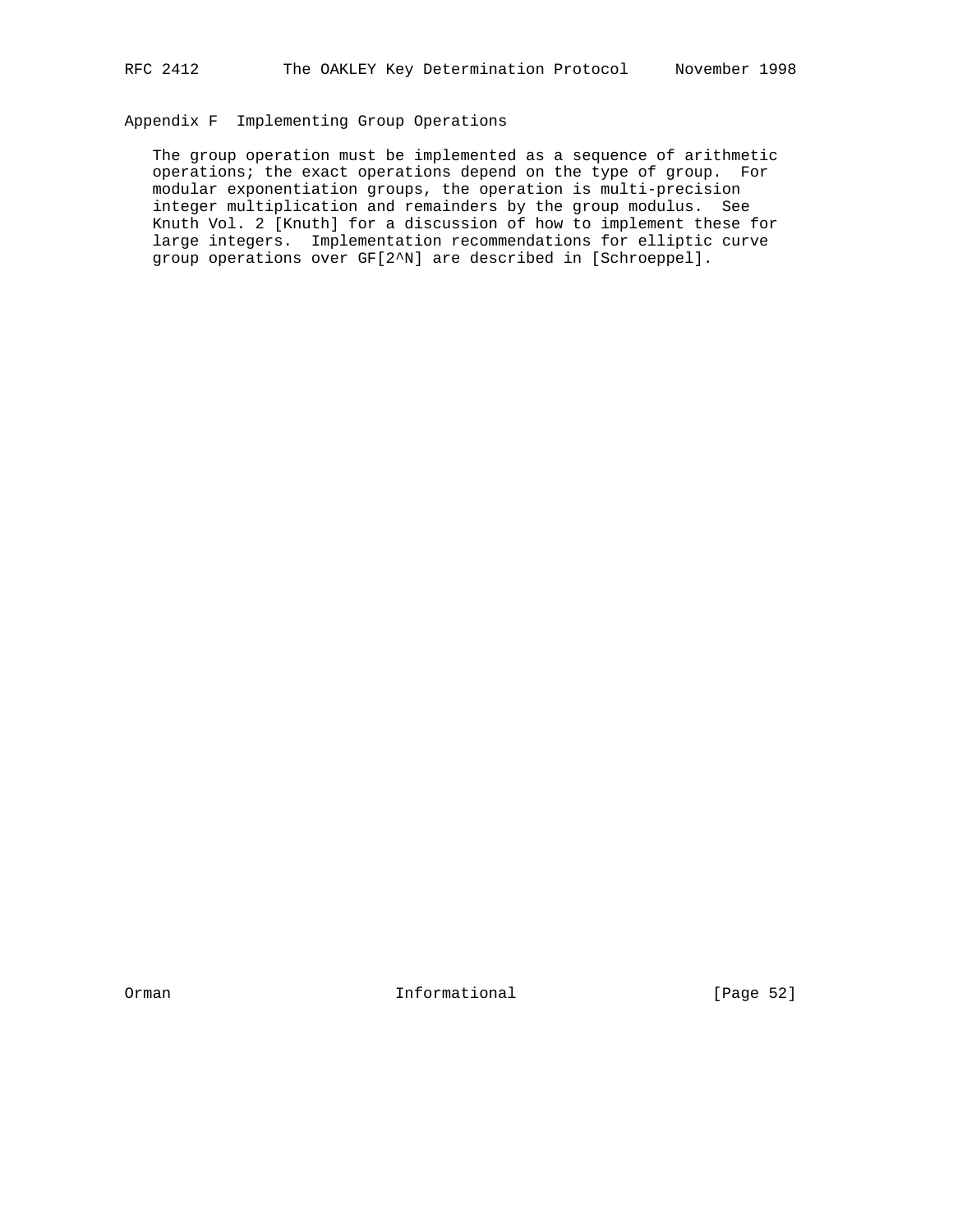RFC 2412 The OAKLEY Key Determination Protocol November 1998

BIBLIOGRAPHY

- [RFC2401] Atkinson, R., "Security Architecture for the Internet Protocol", RFC 2401, November 1998.
- [RFC2406] Atkinson, R., "IP Encapsulating Security Payload (ESP)", RFC 2406, November 1998.
- [RFC2402] Atkinson, R., "IP Authentication Header", RFC 2402, November 1998.
- [Blaze] Blaze, Matt et al., MINIMAL KEY LENGTHS FOR SYMMETRIC CIPHERS TO PROVIDE ADEQUATE COMMERCIAL SECURITY. A REPORT BY AN AD HOC GROUP OF CRYPTOGRAPHERS AND COMPUTER SCIENTISTS... http://www.bsa.org/policy/encryption/cryptographers.html
- [STS] W. Diffie, P.C. Van Oorschot, and M.J. Wiener, "Authentication and Authenticated Key Exchanges," in Designs, Codes and Cryptography, Kluwer Academic Publishers, 1992, pp. 107
- [SECDNS] Eastlake, D. and C. Kaufman, "Domain Name System Security Extensions", RFC 2065, January 1997.
- [Random] Eastlake, D., Crocker, S. and J. Schiller, "Randomness Recommendations for Security", RFC 1750, December 1994.
- [Kocher] Kocher, Paul, Timing Attack, http://www.cryptography.com/timingattack.old/timingattack.html
- [Knuth] Knuth, Donald E., The Art of Computer Programming, Vol. 2, Seminumerical Algorithms, Addison Wesley, 1969.
- [Krawcyzk] Krawcyzk, Hugo, SKEME: A Versatile Secure Key Exchange Mechanism for Internet, ISOC Secure Networks and Distributed Systems Symposium, San Diego, 1996
- [Schneier] Schneier, Bruce, Applied cryptography: protocols, algorithms, and source code in C, Second edition, John Wiley & Sons, Inc. 1995, ISBN 0-471-12845-7, hardcover. ISBN 0-471-11709-9, softcover.
- [Schroeppel] Schroeppel, Richard, et al.; Fast Key Exchange with Elliptic Curve Systems, Crypto '95, Santa Barbara, 1995. Available on-line as ftp://ftp.cs.arizona.edu/reports/1995/TR95-03.ps (and  $.Z)$ .

Orman Informational [Page 53]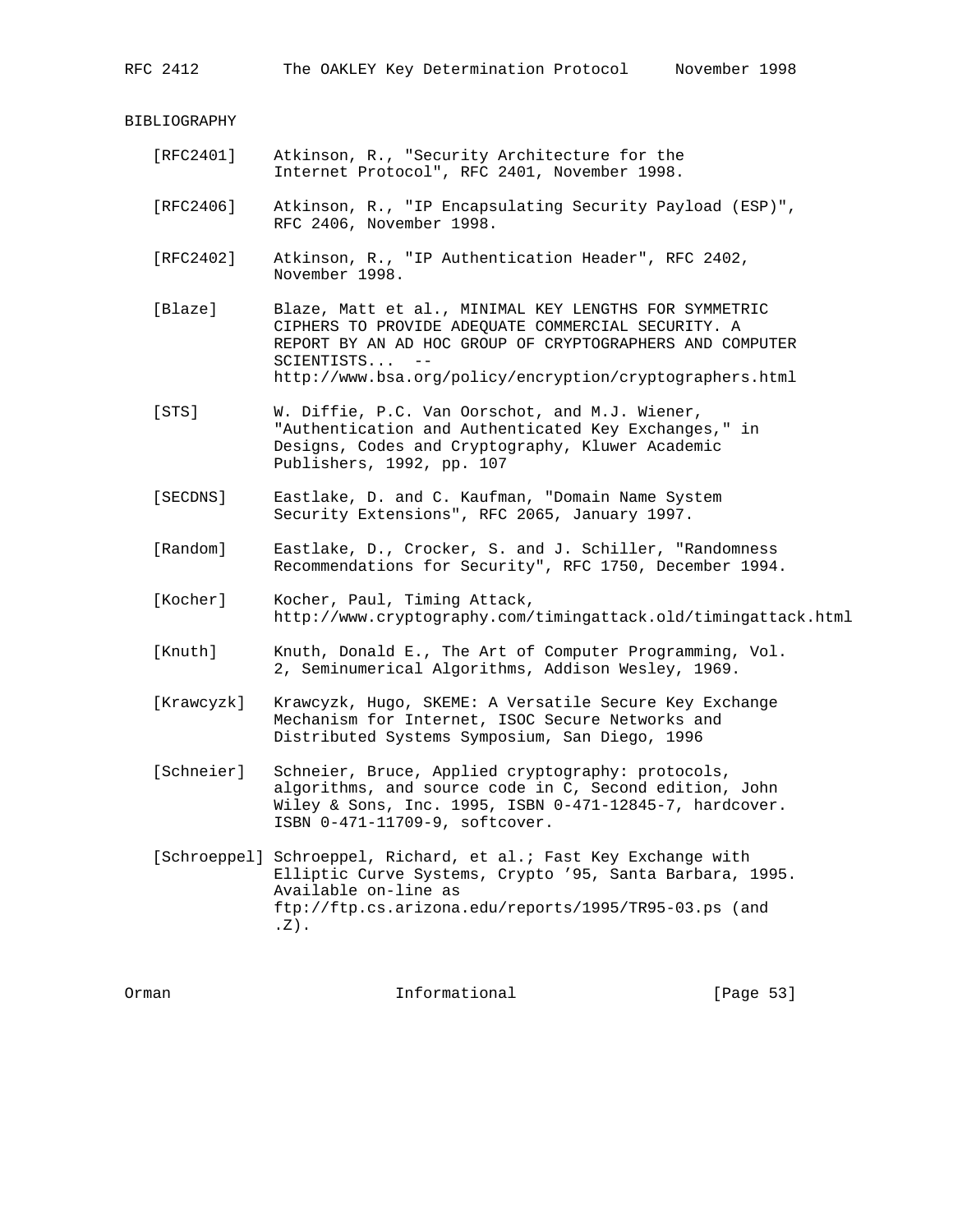- [Stinson] Stinson, Douglas, Cryptography Theory and Practice. CRC Press, Inc., 2000, Corporate Blvd., Boca Raton, FL, 33431-9868, ISBN 0-8493-8521-0, 1995
	- [Zimmerman] Philip Zimmermann, The Official Pgp User's Guide, Published by MIT Press Trade, Publication date: June 1995, ISBN: 0262740176

Orman Informational [Page 54]